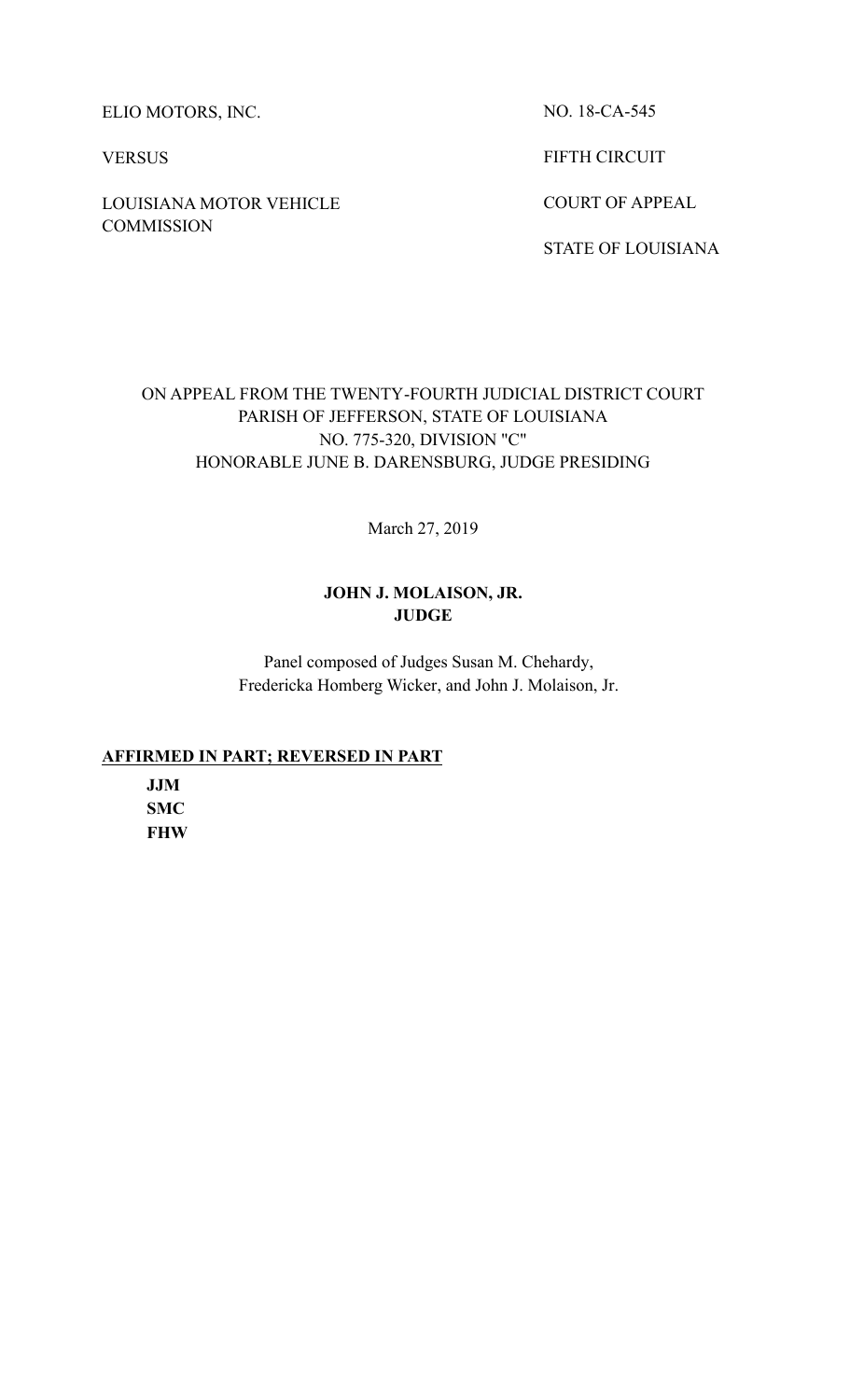COUNSEL FOR PLAINTIFF/APPELLANT, ELIO MOTORS, INC. C. William Bradley, Jr. Dwight C. Paulsen, III Natalie J. Taylor L. David Adams

COUNSEL FOR DEFENDANT/APPELLEE-2ND APPELLANT, LOUISIANA MOTOR VEHICLE COMMISSION Adrian F. LaPeyronnie, III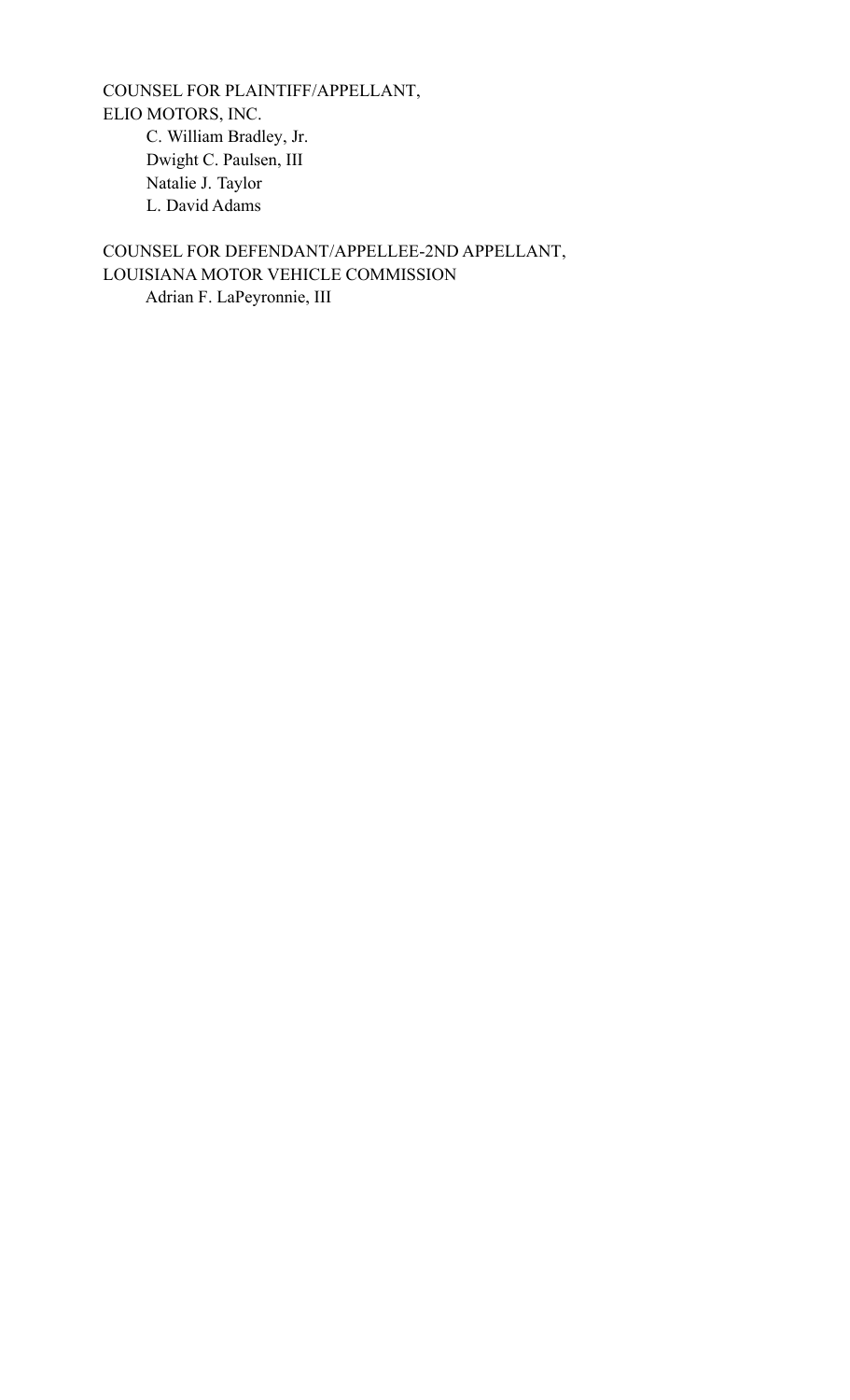## **MOLAISON, J.**

This appeal arises from an administrative proceeding before the Louisiana Motor Vehicle Commission ("the Commission"), which found that Elio Motors, Inc. was engaged in manufacturing recreational products and offering to sell them directly to consumers for over four years without a manufacturer's or a dealer's license and imposed civil penalties for the violations, including a \$545,000 fine. La. R.S. 32:1251, *et seq*.

Elio sought judicial review of the Commission's decision in the district court, which affirmed the findings of violations and reduced the penalties. We affirm the findings of violations, reverse the district court's reduction of penalties and reinstate the penalties imposed by the Commission.

## **SUMMARY OF STANDARD OF REVIEW, KEY ISSUES AND EVIDENCE**

Proceedings before the Commission are governed by the Louisiana Administrative Procedure Act, La. R.S. 49:950, *et seq*. 1 Pursuant to the standard of review set forth in Section 964(G), as discussed more fully below, we conduct an independent review of the record to determine whether the findings of statutory violations are factually and legally supported and whether the agency exceeded its authority or acted without a rational basis in imposing penalties.

Elio's vehicle, known as "the Elio," is an enclosed, three-wheeled passenger vehicle that is a cross between an automobile and a motorcycle. It is undisputed that the vehicle is a recreational product, as defined in the licensing law.<sup>2</sup> The dispute centers on whether Elio is a "manufacturer" or a "dealer" within the meaning of the licensing law.

<sup>&</sup>lt;sup>1</sup> La. Admin. Code, Title 46, Part V,  $\S 303(A)$ .

 $2$  The term "recreational product" includes motorcycles. La. R.S. 32:1252(45). The term "motorcycle" includes three-wheeled vehicles. § 1252(30).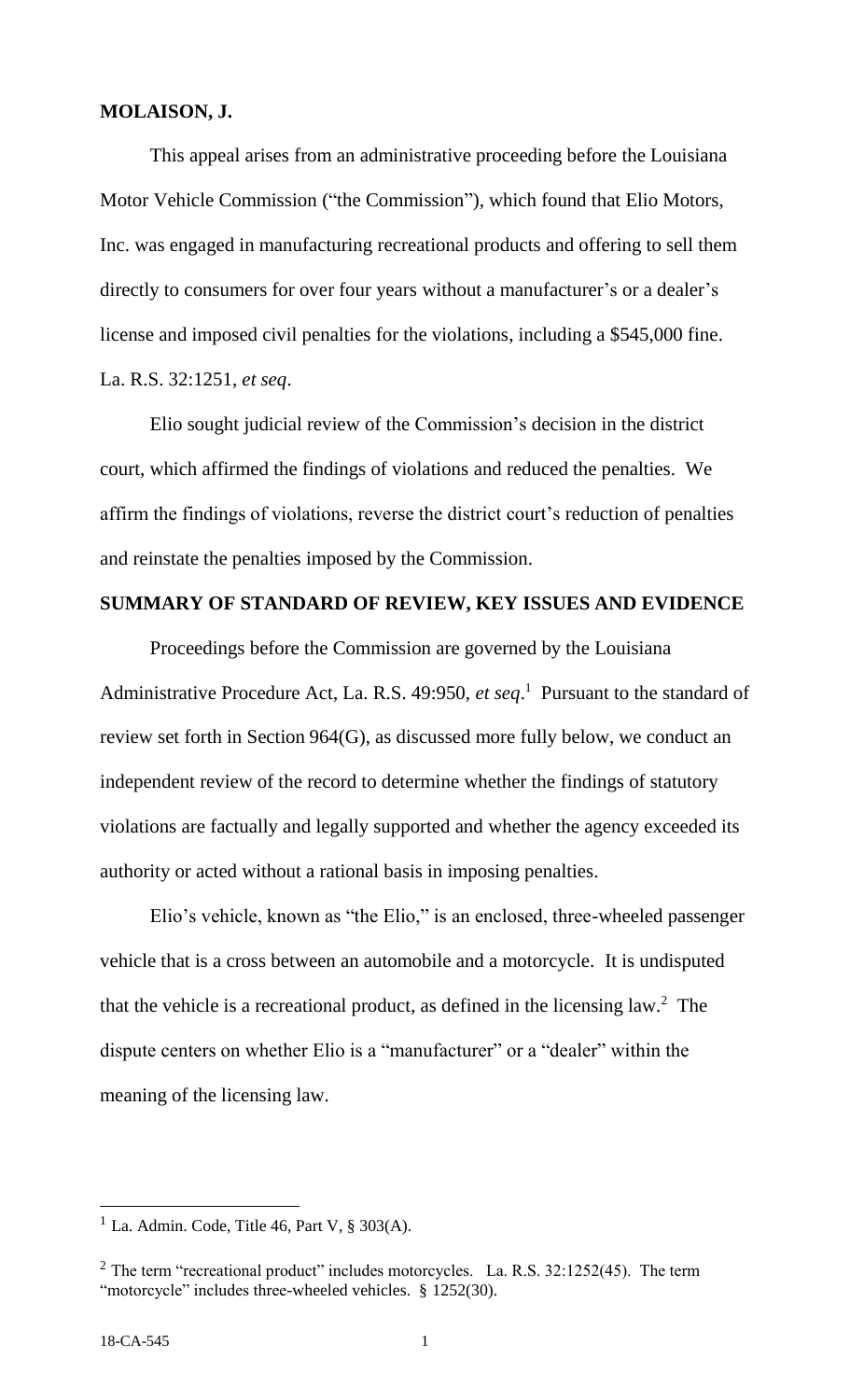The law defines a manufacturer as one who "fabricates, manufactures, or assembles" recreational products and a dealer as one who "buys, sells, . . . offers, or attempts to negotiate a sale or exchange of an interest in recreational products and who is engaged wholly or in part in the business of buying and selling recreational products in the state of Louisiana." La. R.S. 32:1252(24), (46)(a). The statutory wording indicates that the activities for which licensing is required must occur in the present tense.

As set forth in more detail below, the licensing law is designed to promote public safety and to protect members of the public from physical or financial harm resulting from the distribution and sale of motor vehicles and recreational products by those who do business in this state. The statutes are penal in nature and must be strictly construed, but the statutory definitions are very general and contain very little specificity as to what types of activities are either included in or excluded from their scope. The statutes must be interpreted based on the generally prevailing meaning of their terms and on common sense. They should not be interpreted in a way that makes them ineffective or meaningless.

The Commission invoked the hearing after Elio leased space in the former General Motors manufacturing plant in Shreveport and collected almost \$28 million in cash, in the form of refundable and non-refundable online reservations for its vehicle, over a four-year period without being licensed as a recreational products manufacturer or dealer. As of the hearing date, Elio had solicited and received more than 65,000 reservations and had not produced any vehicles for sale. While taking these reservations, Elio built at least one test vehicle and engaged other companies to produce prototype vehicles and a customized prototype engine, which Elio used for marketing and testing purposes.

Elio contends it will seek the appropriate Louisiana licenses in the future but claims it is not currently subject to the licensing requirements for recreational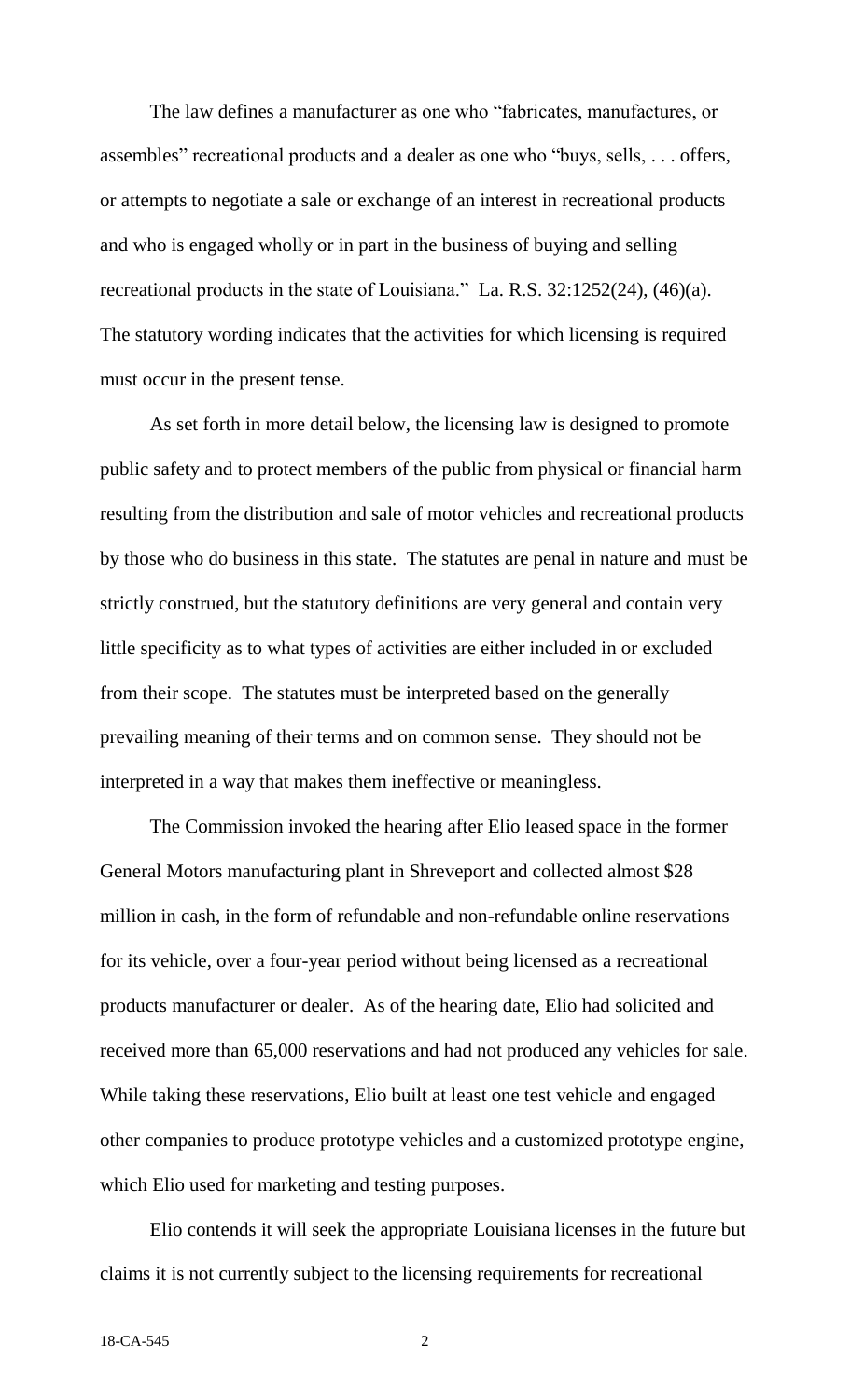products manufacturers or dealers because the design of its vehicle has not been finalized and it has not yet produced any vehicles for sale or sold a vehicle. Elio claims the online reservation payments are for a "spot in line" to possibly purchase a vehicle at a later date, at a price to be agreed on in the future, rather than deposits toward the sale of a vehicle. Elio also asserts that it does not have a sufficient connection to Louisiana to support the imposition of penalties.

The evidence presented at the hearing, when viewed in its entirety, does not support Elio's claims. The evidence shows that, while soliciting and accepting online reservation payments in amounts ranging from \$100 to \$1,000 and listing a specific targeted base price for the vehicle, most recently \$7,450, Elio has:

- Identified the online payments as "customer deposits" for the reservation of "an Elio vehicle";
- Described the online reservations as "pre-orders," "pre-production sales," and "binding purchase commitments";
- Offered a "locked in price" to non-refundable reservation holders who met certain conditions;
- Reported to the Securities and Exchange Commission that 88 percent of all reservation holders had received a "locked in price";
- Used as its toll-free telephone number, 844-BUY-ELIO;
- Described itself as a manufacturer on its website and in press releases;
- Leased space in the former General Motors manufacturing plant in Shreveport and mentioned its affiliation with the plant in numerous public communications, including the online reservations program and other fundraising and marketing efforts;
- Applied for a federal Advanced Technology Vehicles Manufacturing loan, available to manufacturers who re-equip, expand or establish manufacturing facilities in the United States that produce fuel-efficient advanced technology vehicles (ATVs) or qualifying components, or who perform engineering integration in the U.S. for ATVs or qualifying components;
- Announced the formation of engineering and supplier partnerships with other companies who would work with Elio to produce its vehicle;
- Engaged other companies to build, for Elio and at its direction, prototype vehicles and a customized prototype engine used by Elio to promote its vehicle at auto shows, on other tours around the country, and online; and
- Built at least one test vehicle under the direction of an Elio employee who had "taken countless vehicle programs through the manufacturing process for other automakers."

A more detailed discussion of the evidence appears below. Elio did, at

times, say and do things that would suggest it does not fit within the statutory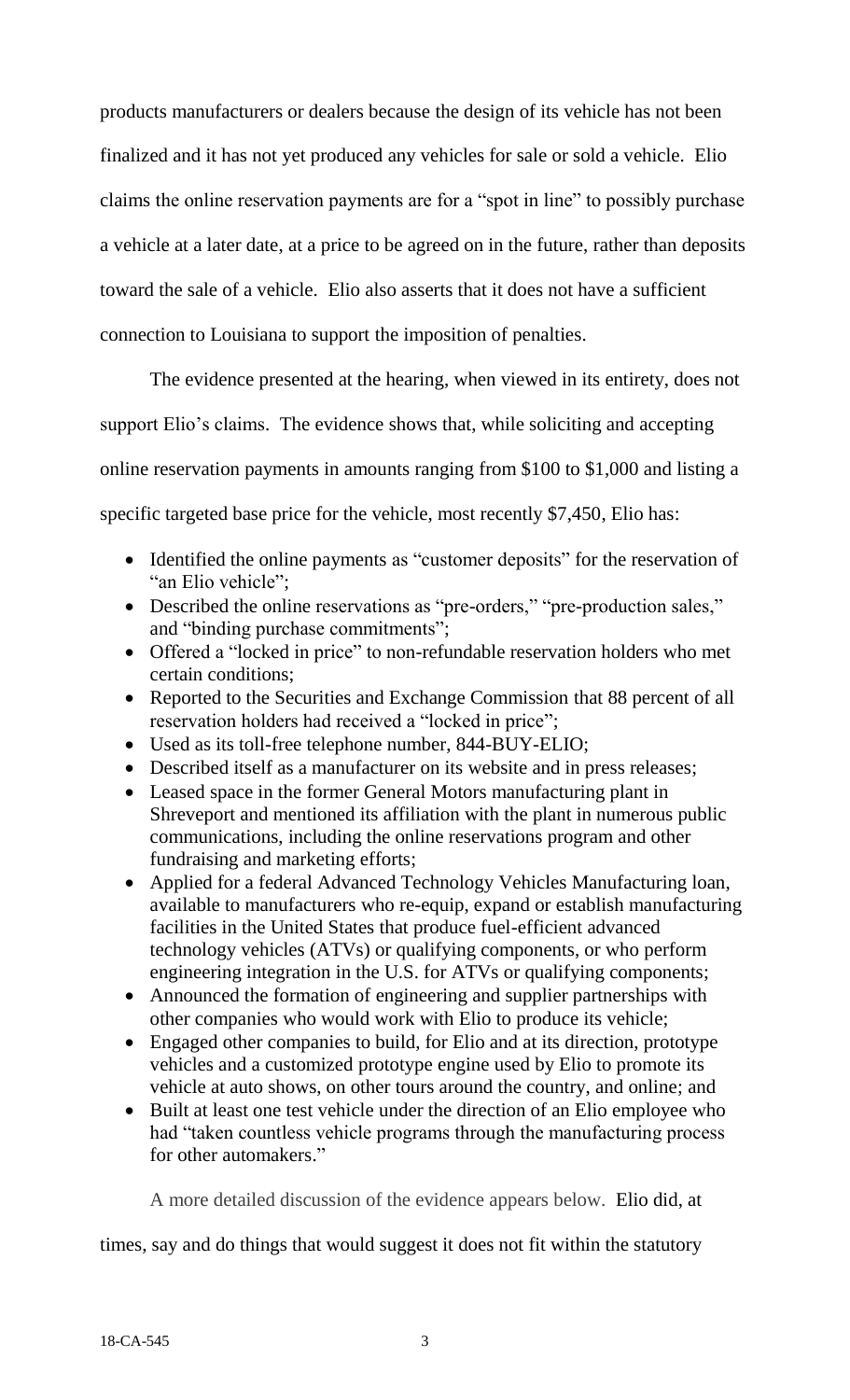definitions at issue, but the overwhelming weight of the evidence places Elio

within the scope of the definitions and substantiates Elio's ties to Louisiana.

# **REGULATORY SCHEME**

In order to provide some context for our discussion of the issues presented,

we first consider the purpose and scope of the Commission's regulatory authority,

as set forth in the Louisiana Motor Vehicle Commission Law. The legislature's

Declaration of Public Policy appears in La. R.S. 32:1251, which states in relevant

part that the law was enacted based on the legislature's findings that

the distribution and sale of motor vehicles and recreational products in the state of Louisiana vitally affects the general economy of the state, the public interest, and the public welfare, and that in order to promote the public interest, and the public welfare, and in the exercise of its police power, *it is necessary to regulate and to license those persons enumerated in R.S. 32:1254 and doing business in Louisiana in order to prevent frauds, impositions, and other abuses upon its citizens*, . . . and to protect the public against the creation or perpetuation of monopolies and practices detrimental to the public welfare, . . . to prevent unfair practices by said licensees, to promote the public safety and prevent disruption of the system of distribution of motor vehicles and recreational products to the public and prevent deterioration of facilities for servicing motor vehicles and keeping same safe and properly functioning[.]  $\ldots$ <sup>3</sup>

(Emphasis added.)

The scope of the Motor Vehicle Commission's authority includes evaluating

the financial standing and business integrity of all license applicants and holders,

as well as their ability to properly conduct business, the effect of licensing on the

applicant's business and the consuming public, and "such other pertinent

information consistent with the safeguarding of the public interest and public

welfare." La. R.S. 32:1254(C)(2), (C)(8), (D)(1), (D)(5), (E)(1), (E)(8). *See and* 

*compare Louisiana Motor Vehicle Commission v. Wheeling Frenchman*, 235 La.

 $3$  A licensee is any person who is required to be licensed by the Commission. La. R.S. 32:1252(22).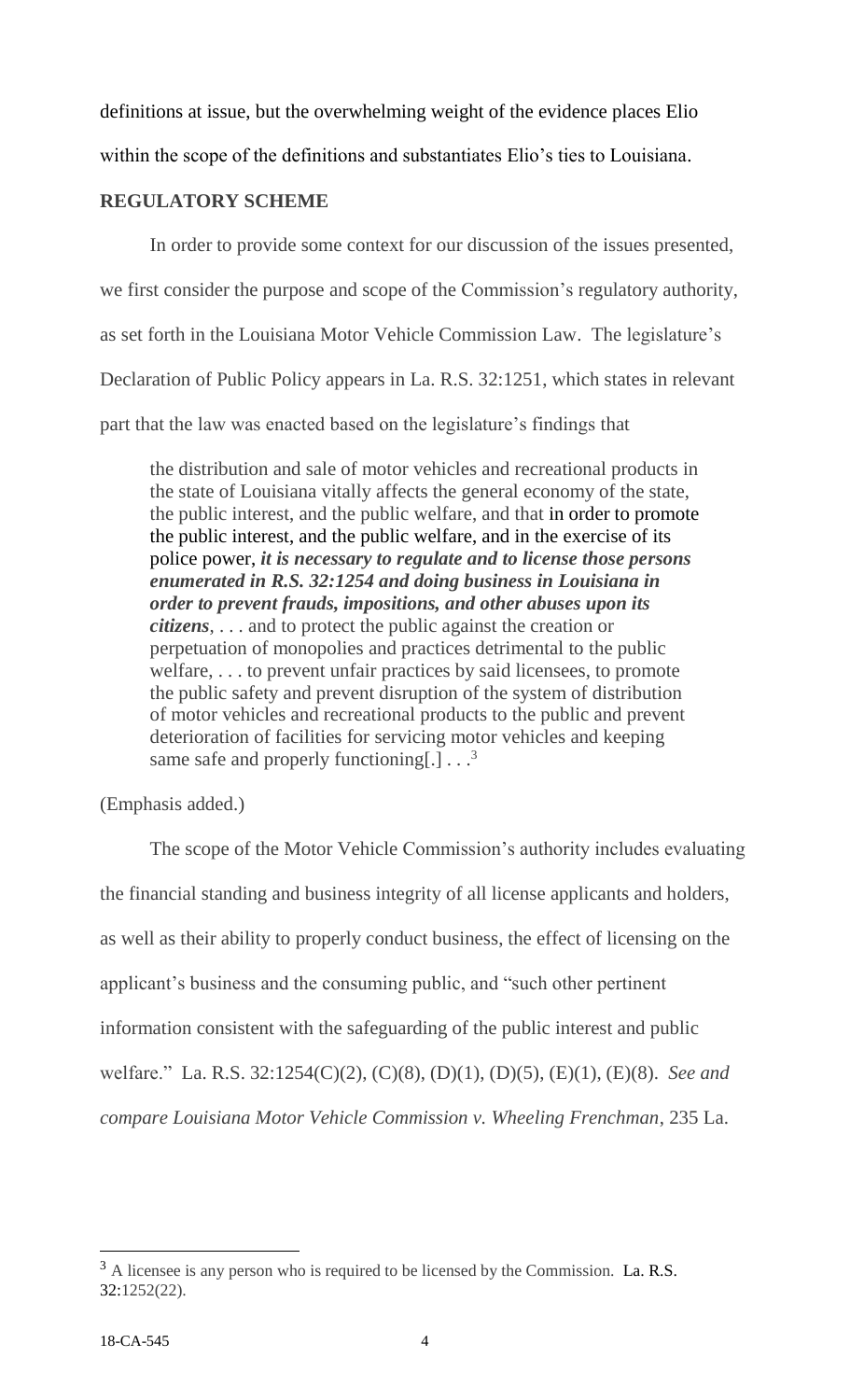332, 103 So.2d 464, 466-67, 469 (1958) and *Benson & Gold Chevrolet, Inc. v. Louisiana Motor Vehicle Commission*, 403 So.2d 13, 18 (La. 1981).

# **FACTS AND PROCEDURAL BACKGROUND**

The evidence introduced at the hearing shows that Elio Motors is an Arizona corporation authorized to do business in Louisiana and has publicly described itself as a "start-up vehicle manufacturer." In 2013, Elio announced that it had leased space in the former General Motors plant in Shreveport and would use the plant to produce a low-cost, high mileage, three-wheeled enclosed passenger vehicle called "the Elio," with two front wheels, one rear wheel, a driver's seat in front and a passenger seat in the rear.<sup>4</sup> The Elio has many of the same features as traditional passenger cars but is designed to be smaller and lighter, with an estimated fuel efficiency of 84 miles per gallon and a target retail price of \$7,450. We refer to the Elio vehicle as "the vehicle" to avoid confusion with the company name and the name of its founder and CEO, Paul Elio.

Elio has expressed its commitment to build the vehicle in America, with American workers. Elio listed the Shreveport plant as its principal place of business in its application for authority to do business in Louisiana and does not have a plant anywhere else. Elio initially estimated that commercial mass production would begin at the Shreveport plant in 2015, but later changed the date several times, first to 2016, then to 2017, and then to 2018. As of the hearing date in July 2017, Elio had not begun commercial mass production of the vehicle.

Elio began soliciting online reservations for its vehicle in 2013 and had received more than 65,000 reservations by the time of the hearing. During that time, Elio has been engaged in extensive design, research and development, marketing and fundraising activities relating to the vehicle, as discussed below.

<sup>&</sup>lt;sup>4</sup> This type of vehicle is sometimes referred to as an "autocycle," but that term is not used in the licensing law. As noted above, Elio's vehicle fits the statutory definition of a recreational product.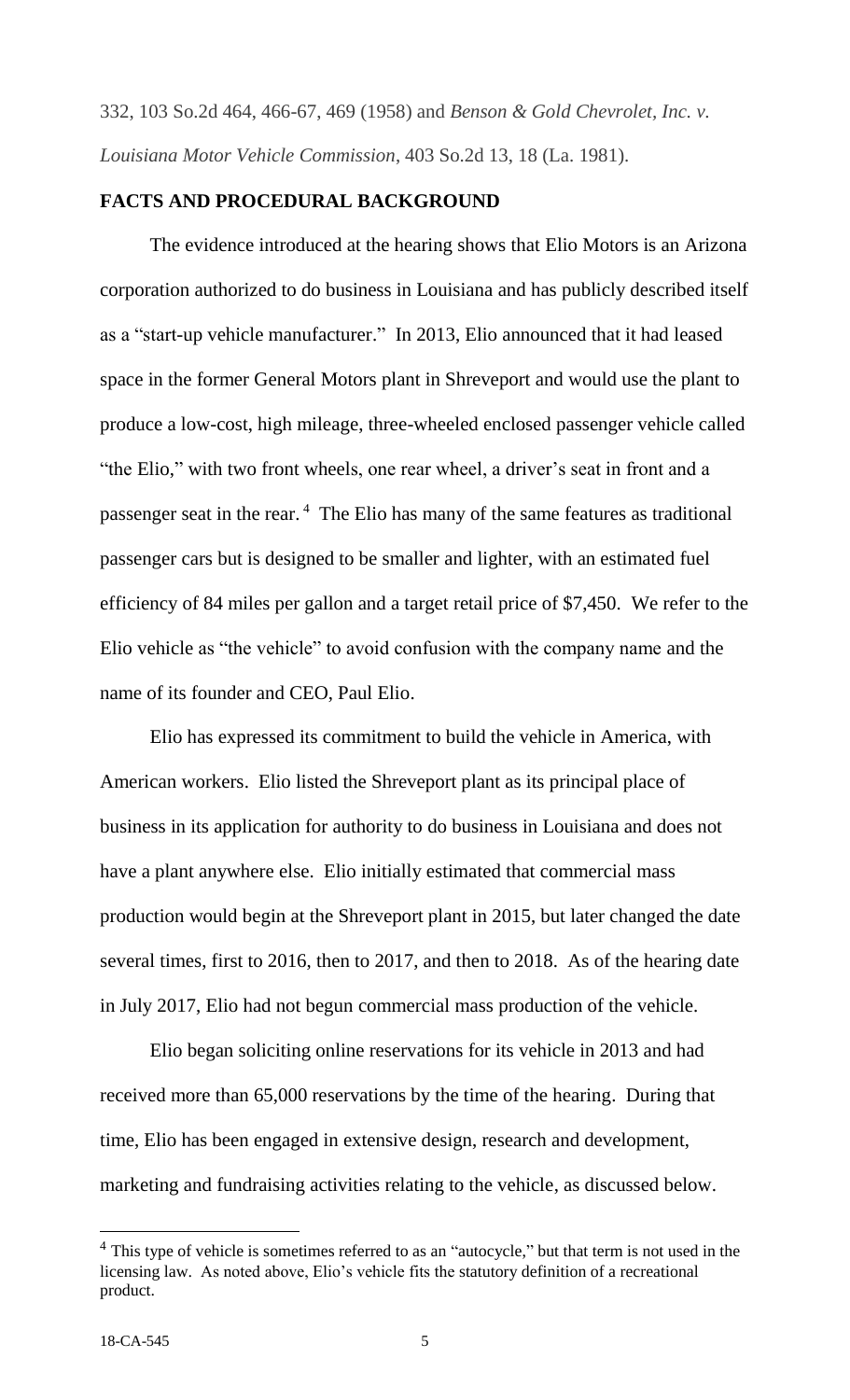The company has raised capital from a number of sources, including loans, advances from its directors and stockholders, the public sale of its corporate stock, an equity crowdfunding investment campaign governed by federal law, and its online reservations program.

Additional facts relating to the Shreveport plant, Elio's activities and website, the online reservations program and Elio's report to the Securities and Exchange Commission are discussed below.

# **Shreveport Plant**

In the initial press release announcing its acquisition of space in the former General Motors manufacturing plant in Shreveport, which GM had closed in 2012, Elio stated the plant would be "*the foundation for building the new vehicle*" and that the company "*has been accepting pre-orders* on its website and touring the country to showcase the prototype." 5 (Emphasis added.) Elio initially stated that it would use the existing equipment in the plant but later determined that some of the equipment would not be needed and sold it.

In each of the 13 press releases that followed, the Shreveport plant is mentioned as Elio's "first manufacturing site." Some press releases referred to the Shreveport plant as Elio's "production facility," while others described it as "a world-class manufacturing facility where General Motors previously built the Hummer H3 and Chevy Colorado." Elio also mentioned the plant on its website and in other public communications about its vehicle, as noted below.

After acquiring space in the Shreveport plant, Elio announced that it would bring 1,500 jobs back to the facility, which had closed recently. Elio's acquisition of space in the plant garnered support from Louisiana's governor, the Louisiana

 $<sup>5</sup>$  It is unclear whether this press release was issued in January 2013 or in January 2014. Both</sup> dates appear on the release.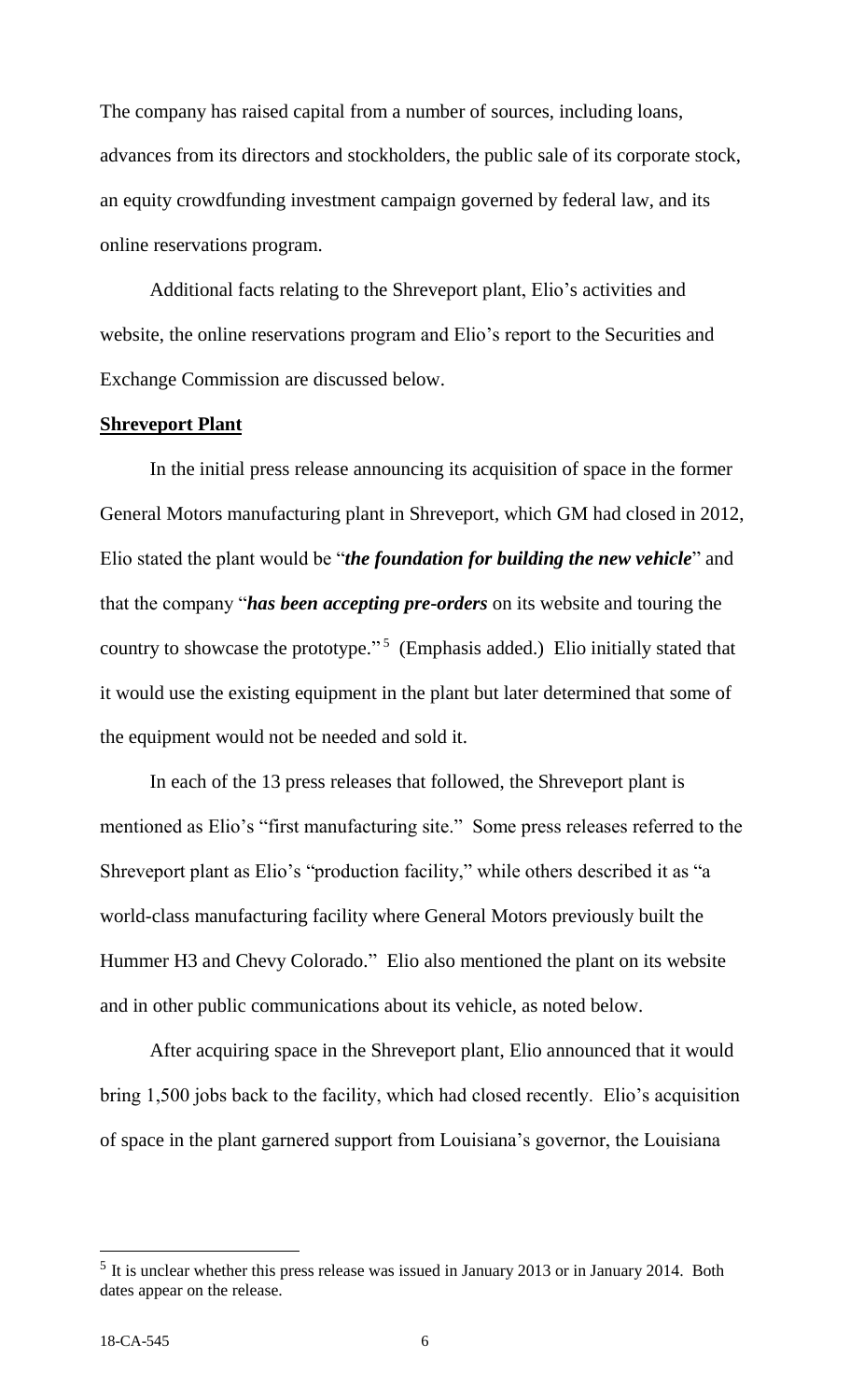Department of Economic Development, the Caddo Parish Commission, and the Caddo Parish community, according to documents filed in evidence.

At the hearing, Elio's Vice President of Governmental Affairs, Joel Sheltrown, testified that Elio had asked some of its suppliers who normally make their products overseas to make them at the Shreveport plant, where additional space was available for lease, or elsewhere in the United States.

## **Elio's Activities**

Elio has announced that its vehicle will come with air conditioning and heating, power locks and windows, a reinforced roll cage, seatbelts, airbags and antilock brakes and that it will be offered in several colors, with either manual or automatic transmission.

Since the inception of the online reservations program in 2013, Elio has formed engineering and supplier partnerships with more than 20 companies, all of whom were named in press releases, and announced that it had contracted with other companies to build a series of prototype vehicles, as well as a prototype of a unique, highly fuel-efficient internal combustion engine, "specifically for Elio." Elio toured the country with the prototype vehicles and engine to generate interest in the vehicle and to promote its online reservations program. Elio described itself as the first start-up auto company in the United States in 60 years "*to build its own* internal combustion engine." (Emphasis added.) It appears from the record that the prototype vehicles are driveable.

In 2016, Elio announced that "the Elio Motors team" in Michigan had built the first in a series of test vehicles, known as the E-series, to be used for testing and engineering purposes. This was done under the direction of Gino Raffin, Elio's Vice President of Manufacturing and Product Launch, who was quoted as saying, "We've been receiving assemblies and components from our suppliers since the completion of our engineering phase, and we're excited to see our *Elio* E-Series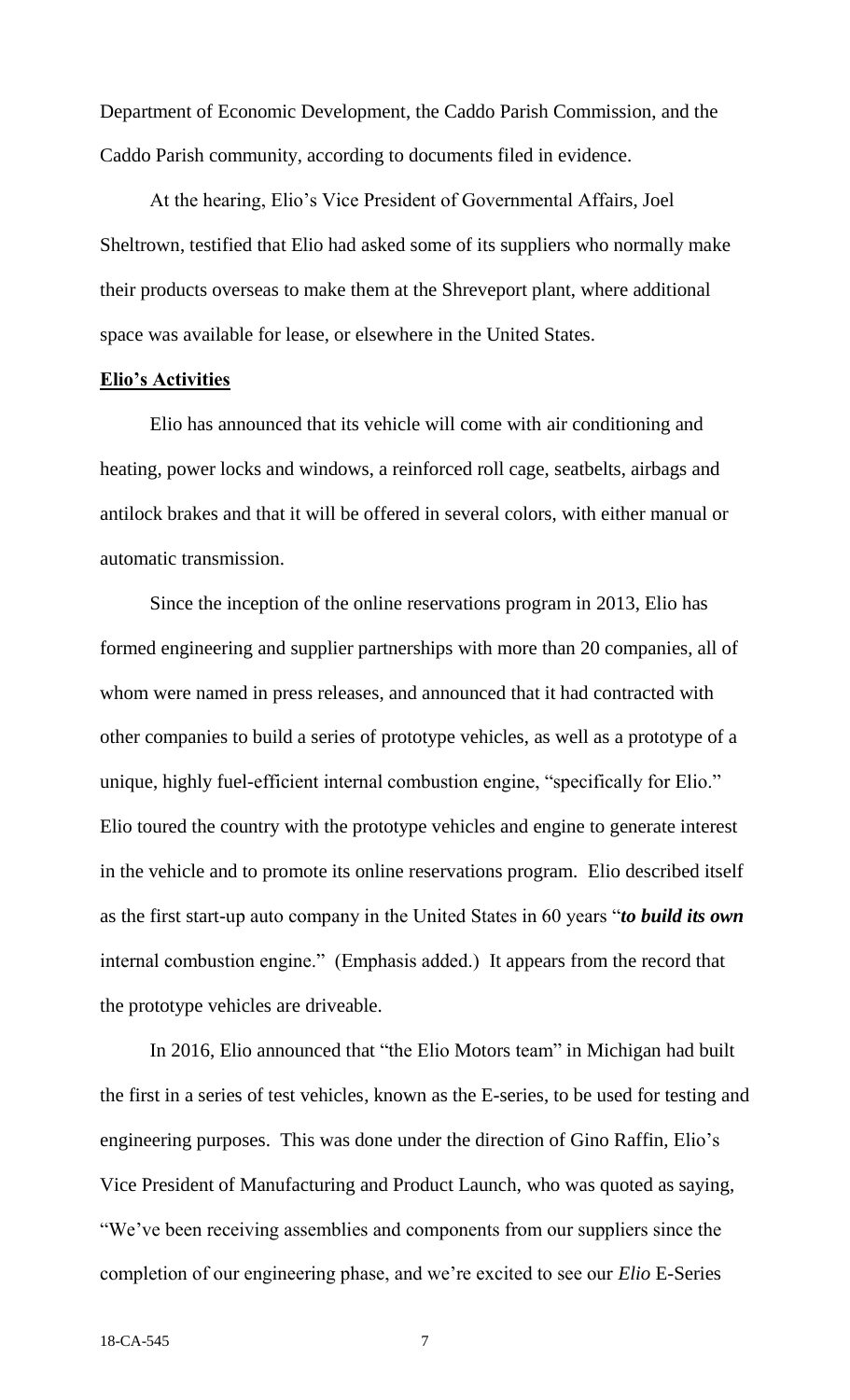vehicles coming together. Our first vehicles will be ready for our suppliers and internal teams to begin testing and calibration in the near future."

In the announcement about the first E-Series test vehicle, Elio described Mr. Raffin as "the guru in process and manufacturing assembly for our Shreveport assembly facility who . . . *has taken countless vehicle programs through the manufacturing process for other automakers* for more than 30 years[.]" (Emphasis added.)

Press releases issued by Elio in 2015 and 2016 described the building of the prototype vehicles, the prototype engine and the E-Series testing vehicles as important steps in its "*march toward production*." (Emphasis added.)

In March 2016, Elio announced its plans "to sell 100 pre-production vehicles built at its Shreveport, Louisiana, production facility fourth quarter of 2016 [sic]." The company later changed the target date for assembling these vehicles to 2017. At the hearing in July 2017, Elio's witness, Mr. Sheltrown, testified that Elio had not built any of the 100 vehicles it had said it would build or produced any other vehicles for sale, primarily due to a lack of funding.

Mr. Sheltrown testified that the prototype vehicles Elio used for promotional purposes were not made by Elio, but by another company, and the final vehicle will not be identical to the prototypes. He acknowledged, however, that the prototypes were built "for Elio, for demonstration purposes."

#### **Elio's Website**

Screen shots from Elio's website were introduced in evidence, along with testimony from the Commission's Executive Director, Lessie House, about her visits to the site. This evidence shows that Elio made several present-tense statements about itself and its vehicle online, including the following:

> Elio Motors "*is an American vehicle manufacturer* committed to revolutionizing how consumers think about transportation" and "*is a*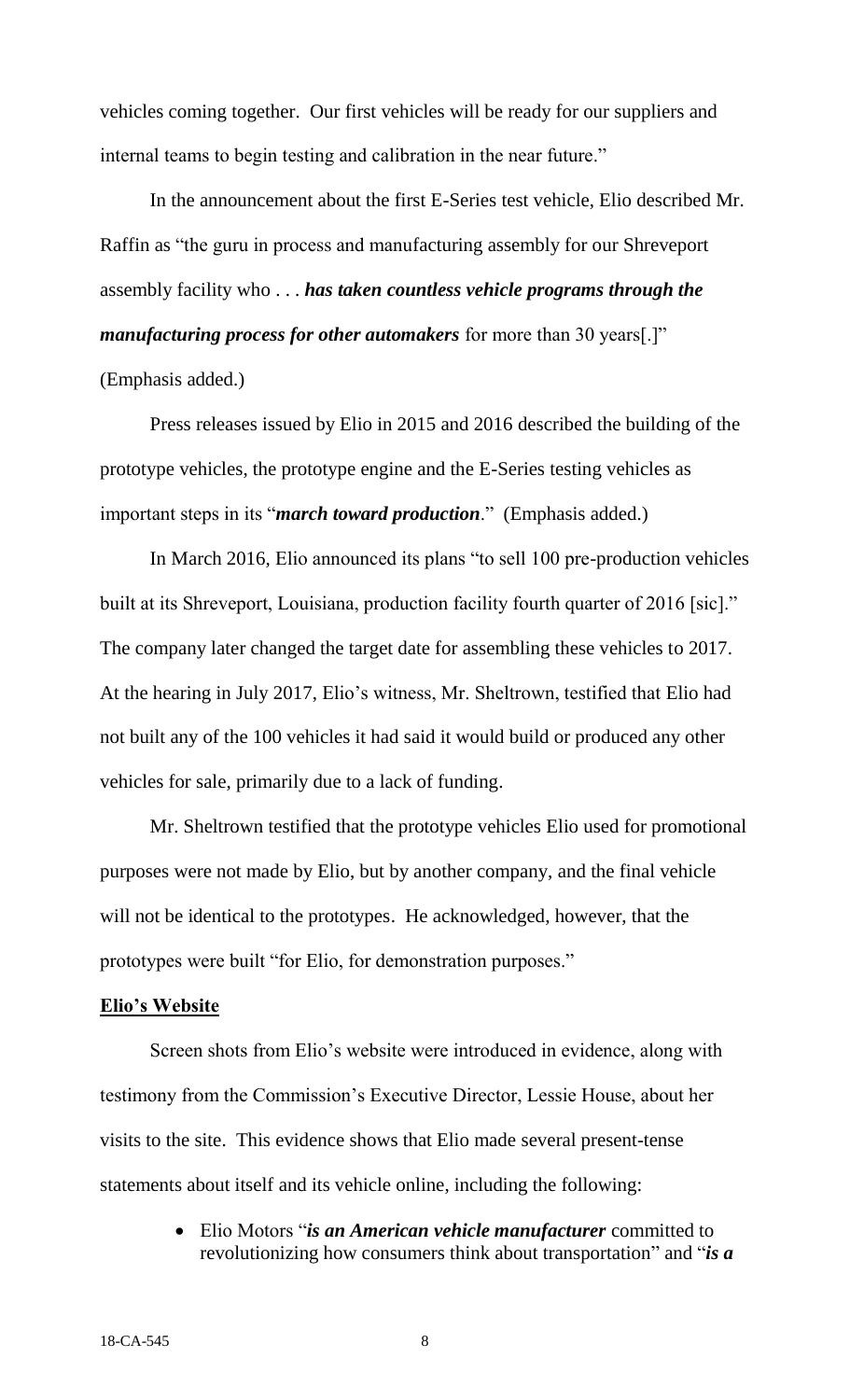*designer, developer and manufacturer* of highly efficient, low cost three wheeled vehicles."

- "The Elio: American Innovation at its finest. U.S. made by American workers at the former GM plant in Shreveport, Louisiana."
- "Introducing the Ultimate Commuter Vehicle. *Now you can save time, money and the environment.*" (Emphasis added.)

The website includes a picture of the Shreveport plant, with an Elio Motors sign in front of the building, and pictures of prototype vehicles, one of which is shown driving and the other of which appears to be parked at a home. One question in the Frequently Asked Questions section is, "Can I buy one now?" The answer reads: *"You can reserve your Elio right now by clicking 'Reserve Your Elio.'"* (Emphasis added.)

A person who clicks "Reserve Your Elio Today" can make a refundable or a non-refundable reservation in the amount of \$100, \$250, \$500 or \$1,000. Elio agreed to add a bonus of 25 percent to the amount of a non-refundable reservation payment, and to apply the combined amount of the payment and the bonus "*to the purchase of your Elio*." (Emphasis added.) At one time, the bonus amount was 50 percent. For refundable reservations, the amount to be applied to the purchase is the amount paid for the reservation, with no bonus.

Website visitors can sign up for a newsletter that "will keep you updated on everything *between now and the day your Elio arrives*." (Emphasis added.) **Elio's Online Reservations Program**

The online reservation program allows members of the public to make a refundable or a non-refundable payment "*for your reservation of an Elio vehicle with us,*" as stated in the online reservation agreements that accompanied the payments. (Emphasis added.)

Elio began taking online reservations in 2013. By 2014, it had 10,000 reservations. The number increased to 40,000 in 2015, to 60,000 in 2016, and surpassed 65,000 by the time of the hearing in 2017. More than 80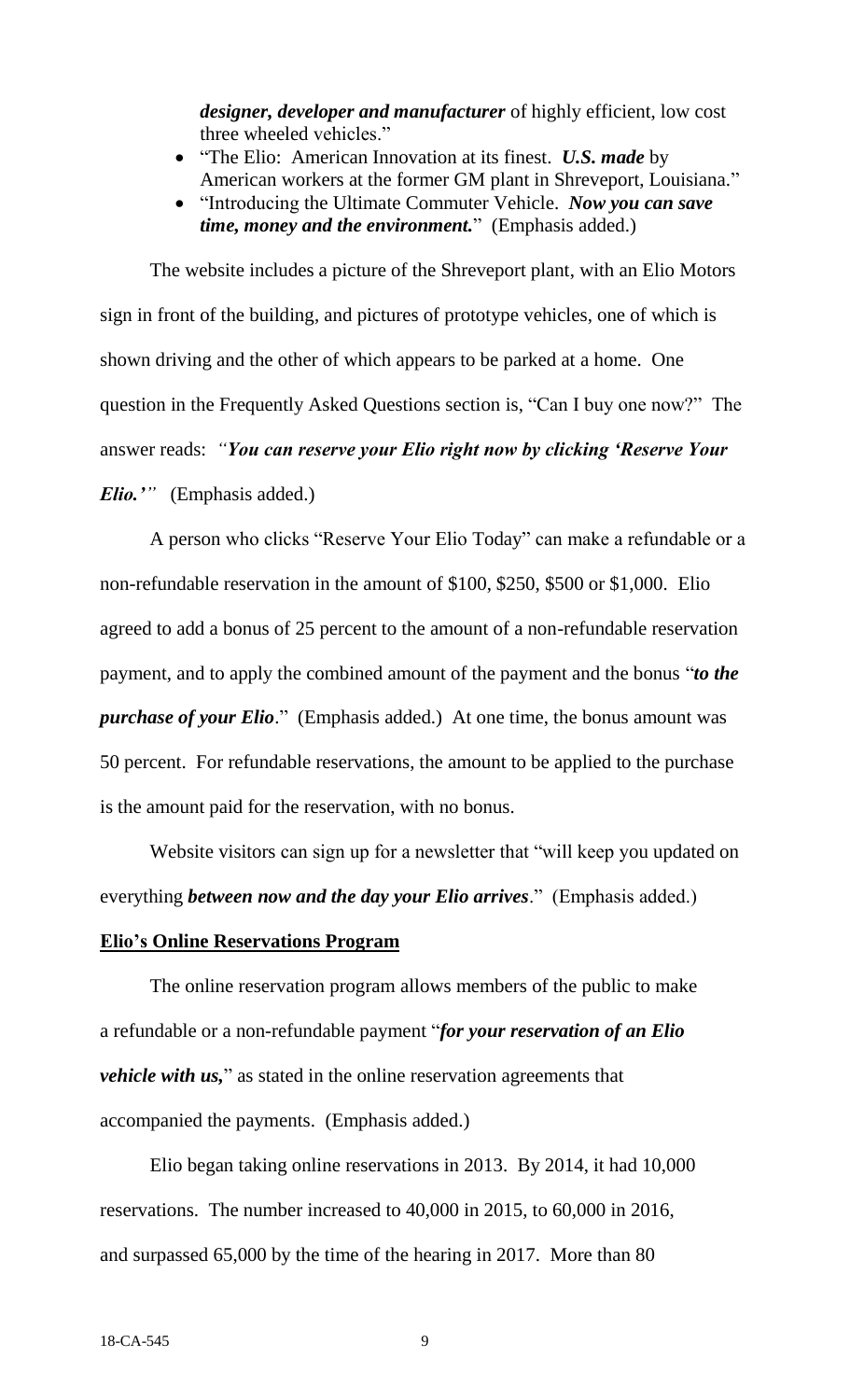percent of the reservations were non-refundable. Elio has referred to the

online payments of both types as a "deposit" or as "customer deposits."

A person who makes a reservation payment must agree to the terms of a

reservation agreement that appears on the website. There are separate reservation

agreements for refundable and non-refundable reservations.

The Refundable Reservation Agreement states:

# *This Reservation Agreement* . . . *is for your reservation of an Elio vehicle with us*.

1. Reservation

# *By entering into this Reservation Agreement, you hereby confirm that you wish to receive an Elio vehicle (prototype can be viewed on our website.)*

2. Nature of Agreement; Non-Binding Reservation Payment

The Reservation Payment is REFUNDBALE and provides you with the benefits in Section 4 below depending on the level of your payment. *This agreement does not constitute an agreement for the sale of a vehicle and does not lock in pricing, a production slot, or an estimated delivery date. You are under no obligation to purchase a vehicle from us, and we are under no obligation to supply you with a vehicle.* If and when we notify you of the availability of the vehicle and you wish to proceed with the purchase, such sale and purchase will be governed by a separate and legally binding Purchase Agreement between you and us or between you and another authorized dealer (Elio). *In the event a purchase is made, your Reservation Payment will be credited against the purchase price.* . . . . .

- 
- 5. Order Process

*When the start of production of your reservation nears*, we will ask you to confirm your option selections and provide full details regarding the legal purchaser of the vehicle. Elio will create an order for your vehicle containing the information provided by you, and a Purchase Agreement indicating the estimated purchase price of your vehicle, taking into account the base price of the model and any options included or that you select, plus estimates of any applicable taxes, duties, transport and delivery charges, and any other applicable fees. Elio will then submit to you the order and the Purchase Agreement for your review. *If you wish to proceed and purchase the vehicle, you must sign and return the Purchase Agreement together with any amounts that are then required to be paid.* . . .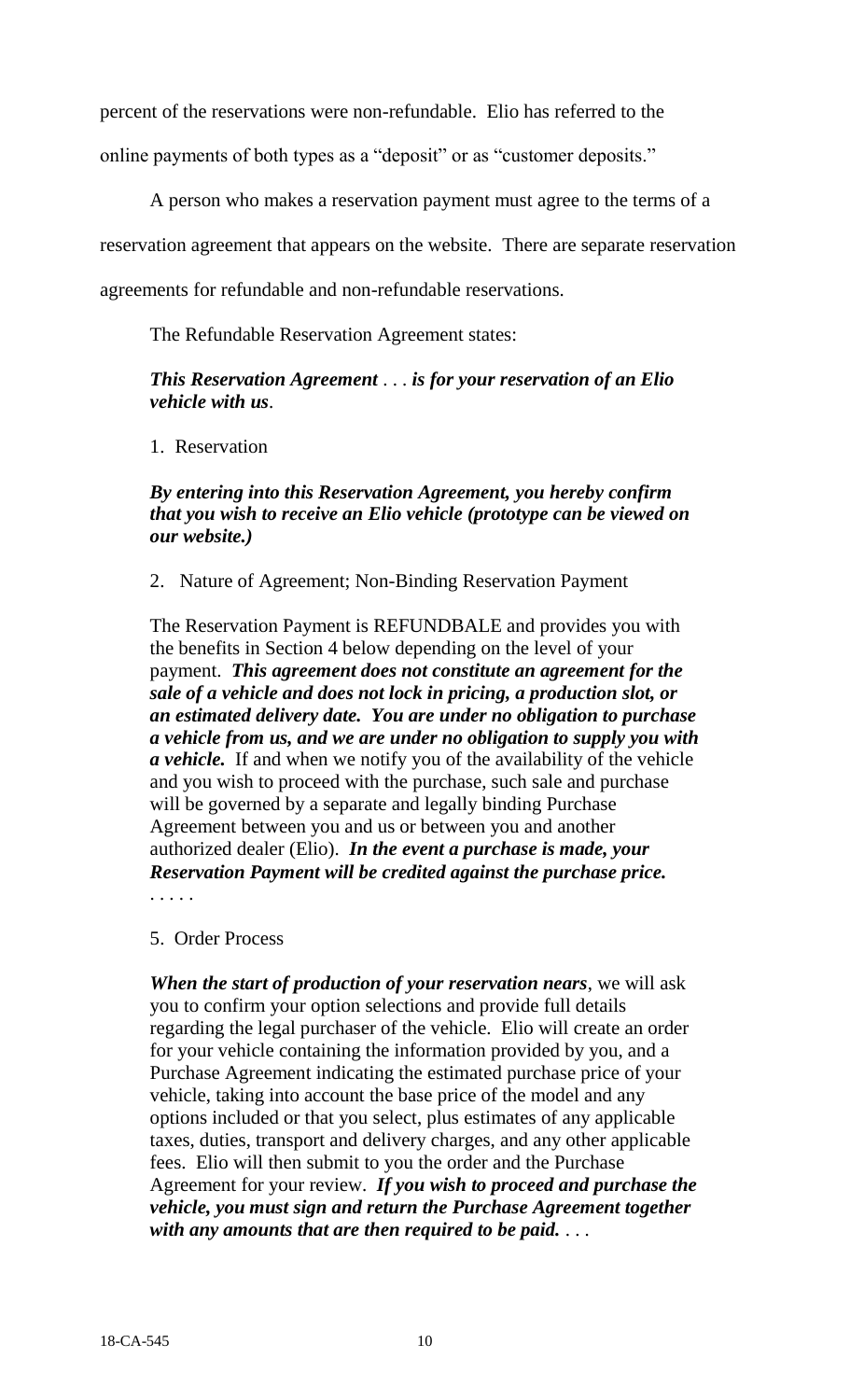Base vehicle and/or option pricing may not be available at the time of your reservation, and *if pricing is available, it is subject to change until agreed upon in an executed Purchase Agreement.*

# 11. Acknowledgments

*YOU UNDERSTAND THAT ELIO MOTORS, INC., MAY NOT HAVE COMPLETED THE DEVELOPMENT OF THE VEHICLE OR BEGUN MANUFACTURING THE VEHICLE AT THE TIME OF YOUR RESERVATION.* WE WILL HOLD YOUR RESERVATION PAYMENT SEPARATELY IN AN ESCROW OR TRUST FUND BUT WILL NOT PAY ANY INTEREST ON RESERVATION PAYMENTS, EXCEPT TO THE EXTENT REQUIRED BY LAW. (Emphasis added.)

Section 4 of the agreement states that a reservation payment of \$100 "entitles you to a *priority delivery date* based upon the date we receive your completed Agreement and payment," and that a payment in a higher amount "entitles you to a *priority delivery date* ahead of all the participants" who paid a lower amount. (Emphasis added.)

The Non-refundable Reservation Agreement contains the same provisions but identifies the reservation as non-refundable and "All In," and states in Sections 2 and 4 that the reservation payment plus a bonus equal to 25 percent of the payment amount will be credited against the purchase price in the event a purchase is made. It also states that Elio will not hold the reservation payment separately or in an escrow or trust fund.

In August 2016, Elio instituted a "Limited Time Offer" for nonrefundable reservation holders to "lock in" a "vehicle purchase base price" of \$7,300 until the company reached a total of 65,000 reservations.<sup>6</sup> In a press release announcing this offer, Elio explained that it had applied for an Advanced Technology Vehicles Manufacturing (ATVM) loan from the

l <sup>6</sup> An asterisk appeared next to the price, indicating that the figure listed was the "MSRP [manufacturer's suggested retail price] for non-refundable reservations only and applies only until non-refundable and refundable reservations total 65,000."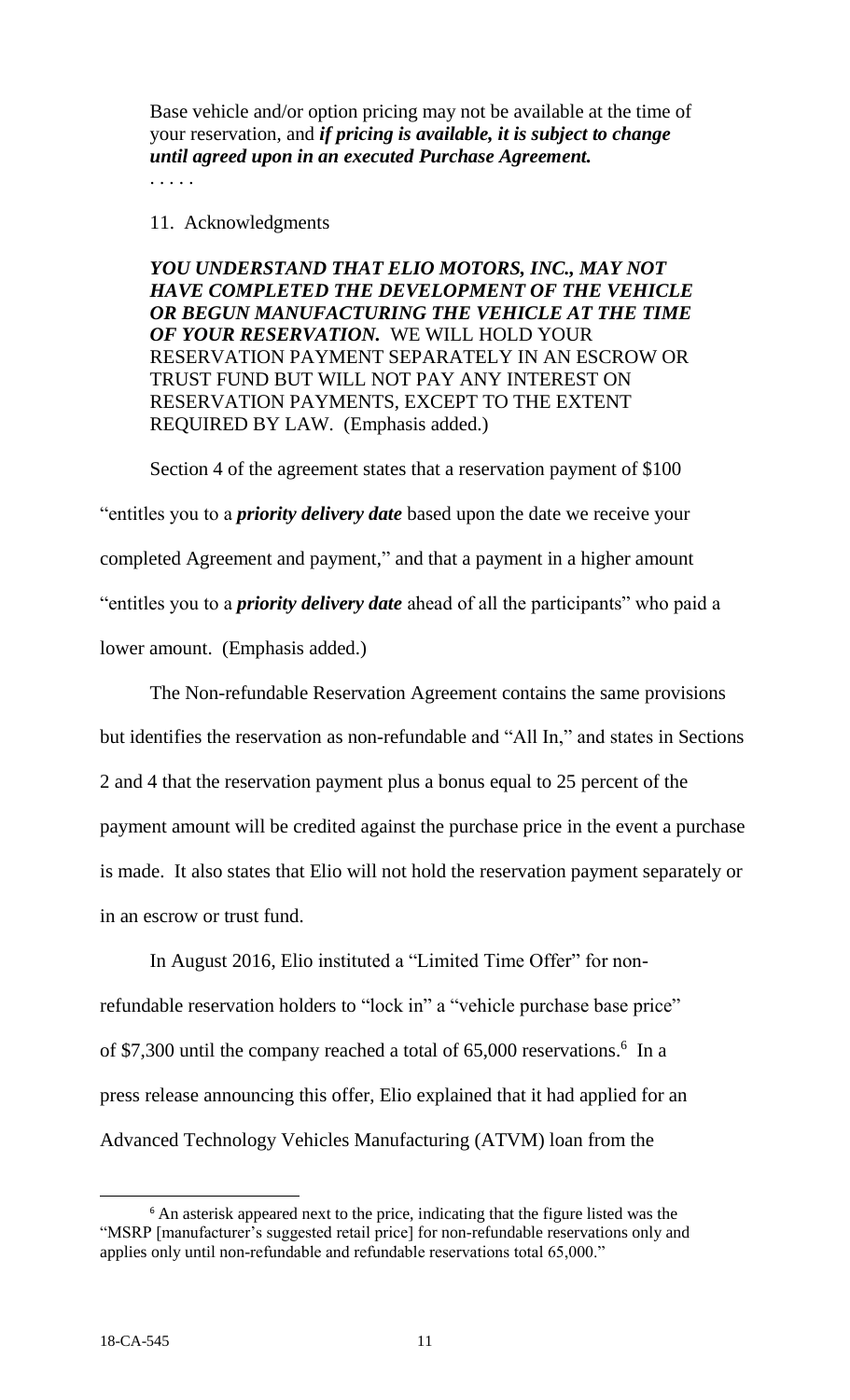Department of Energy, and that recent changes to the agency's loan

guidelines would require start-up companies "to further demonstrate market

acceptance through *firm sales commitments*." Paul Elio is quoted in the

release as saying, "We have developed more than \$350 million in *pre-*

*production sales* with over 56,000 reservations, with the vast majority being

non-refundable[.]" (Emphasis added.)

The release further stated that the company

is now seeking the necessary *binding purchase commitments* to meet the recent change in loan criteria. As an extra incentive for the nonrefundable reservation holders, *the company will lock in the vehicle price* at an even lower \$7,000\* base price for those that make a *binding commitment to purchase* within the first 65,000 reservations.<sup>7</sup> (Emphasis added.)

About seven months later, in March 2017, Elio mentioned the ATVM loan in its report to the Securities and Exchange Commission and stated that the company "has received 65,255 reservations, of which 36,435 *have received the locked in price of \$7,300* and 21,204 *have made a binding purchase commitment and have received the locked price of \$7,000.*" (Emphasis added.) Based on these figures, roughly 88 percent of all reservation holders had secured a locked in price: 56 percent at \$7,300 and 32 percent at \$7,000.

Despite these unequivocal statements by Elio, Mr. Sheltrown testified that the base price listed on the website was merely "an estimate . . . giving you an idea of what this vehicle may cost when we produce it," and that the price was not locked in, as stated in the Reservation Agreements.

Mr. Sheltrown's business card, which was part of an exhibit introduced in evidence by Elio, lists Elio Motors' toll-free telephone number as *844-BUY-ELIO*. (Emphasis added.)

 $<sup>7</sup>$  The asterisk next to the price referred the reader to the same qualifying language noted above.</sup>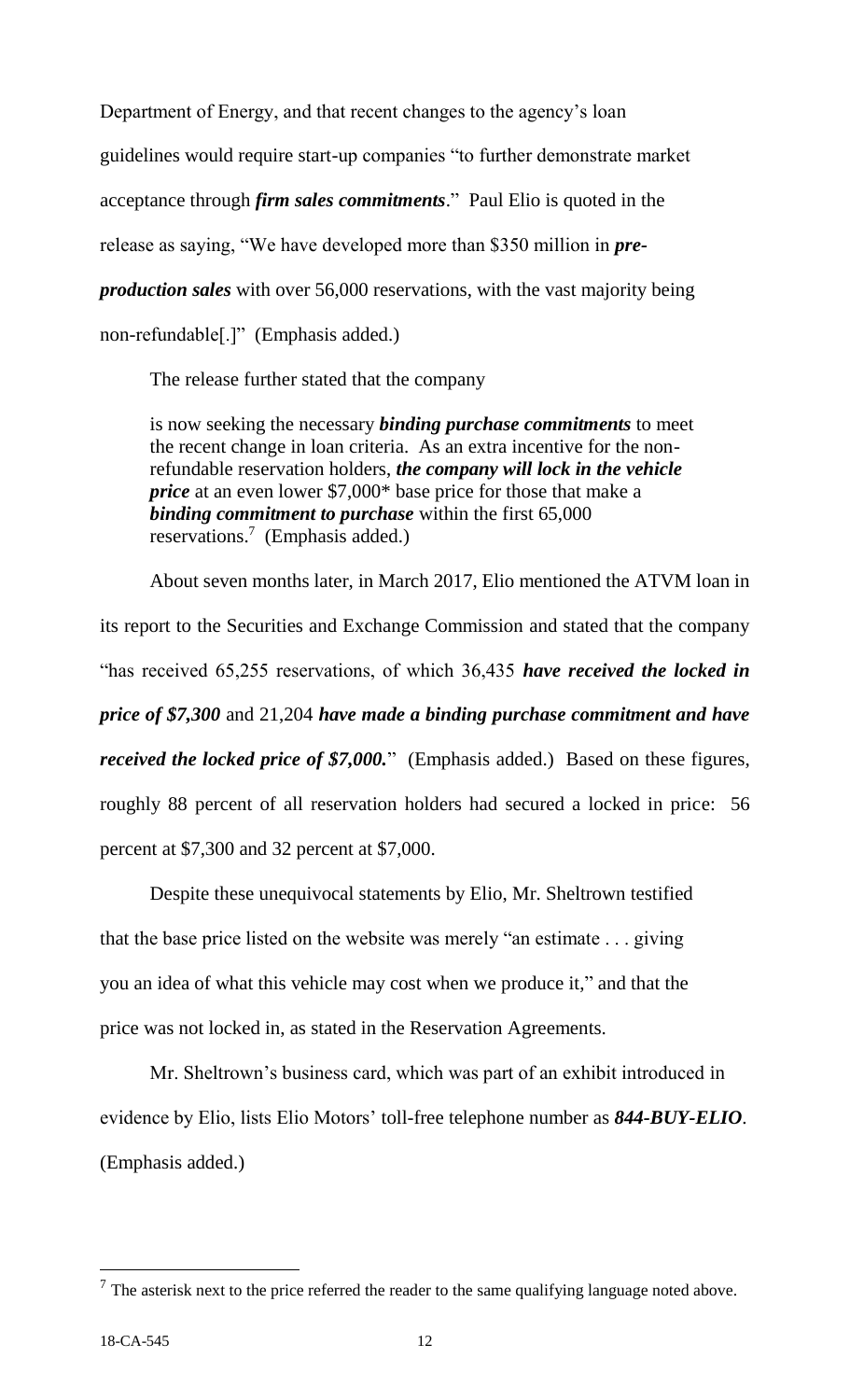# **The SEC Report**

In a report to the federal Securities and Exchange Commission (SEC) dated March 31, 2017, Elio stated that its online "Customer Reservations" program had generated \$27.8 million in reservations since 2013, with the reservations averaging \$545,000 per month over a 51-month period. This included about \$1.2 million (roughly 4 percent) in refundable "customer deposits" and about \$26.6 million (roughly 96 percent) in non-refundable "customer deposits."

Elio reported to the SEC that its assets included about \$2 million as "Restricted cash held for customer deposits," about \$209,000 in "Restricted cash held in escrow," and about \$209,000 in unrestricted cash.

In the SEC report, Elio described the process of designing and launching the production of a vehicle as "highly capital-intensive" and estimated that it would need to raise about \$376 million in additional capital "to fund production activities." Elio stated that it had not yet generated any revenues and did not anticipate doing so until late in 2018. After reporting that it had experienced "recurring net losses from operations," which caused an accumulated deficit of about \$146 million and a working capital deficit of about \$41.5 million, Elio stated:

*These factors, among others, raise substantial doubt about our ability to continue as a going concern.* If we are unable to continue to obtain financing to meet our working capital requirements, we may have to curtail our business sharply or cease operations altogether. . . . (Emphasis added.)

# **The Commission's Investigation**

The Commission began investigating Elio's compliance with Louisiana law in 2013, after learning of its online reservations program and acquisition of a manufacturing plant in Shreveport. The Commission's investigators made five trips to the Shreveport plant from January 2013 to July 2017 and prepared a written report of the first four visits. There was no written report of last visit, which occurred on the Friday before the Monday hearing.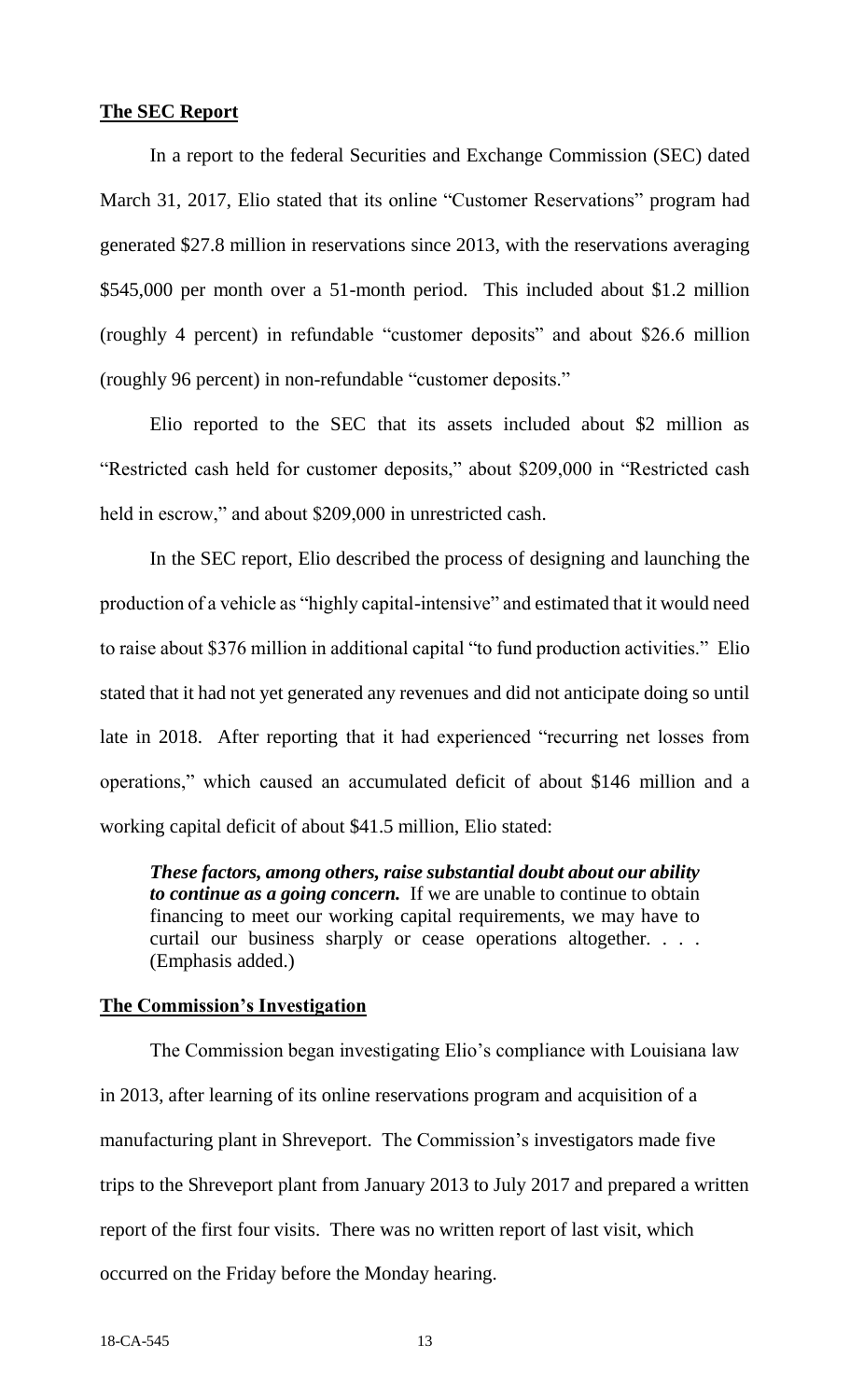On the first four visits, the investigators found only one person at the site: a representative of Elio's lessor and lender in 2013, Elio's site representative and launch manager in 2015, and a security guard in 2016 and May 2017. Each time, the person reported that no vehicles were being produced there. On the later visits, including the last one in July 2017, the investigators found Elio's space in the plant to be empty.<sup>8</sup>

On these visits and in other correspondence with Elio, the Commission advised Elio's representatives of Louisiana's licensing requirements for manufacturers and dealers and of the agency's position that licensing was required prior to taking orders and deposits from potential customers. Elio did not apply for either type of license, taking the position that it was not yet conducting activities for which licensing was required.

# **Proceedings Below**

In November 2016, the Commission filed a formal notice of hearing, alleging that Elio is a motor vehicle manufacturer and dealer, does not have a license in either capacity, and is a manufacturer selling or offering to sell motor vehicles directly to consumers. The hearing notice was later amended to include references to the statutory provisions regulating manufacturers and dealers of recreational products and to allege that Elio "claims to fabricate, manufacture, and/or assemble" recreational products and "would be" a manufacturer (rather than that it "fabricates, manufactures and/or assembles" such products and "is" a manufacturer).

Elio responded to both hearing notices, denying the alleged violations. As of the hearing date, Elio did not have a Louisiana manufacturer's or dealer's license and was still taking online reservations.

<sup>&</sup>lt;sup>8</sup> Another tenant was using other space at the plant for purposes unrelated to Elio's business, according to the Commission's May 2017 investigative report.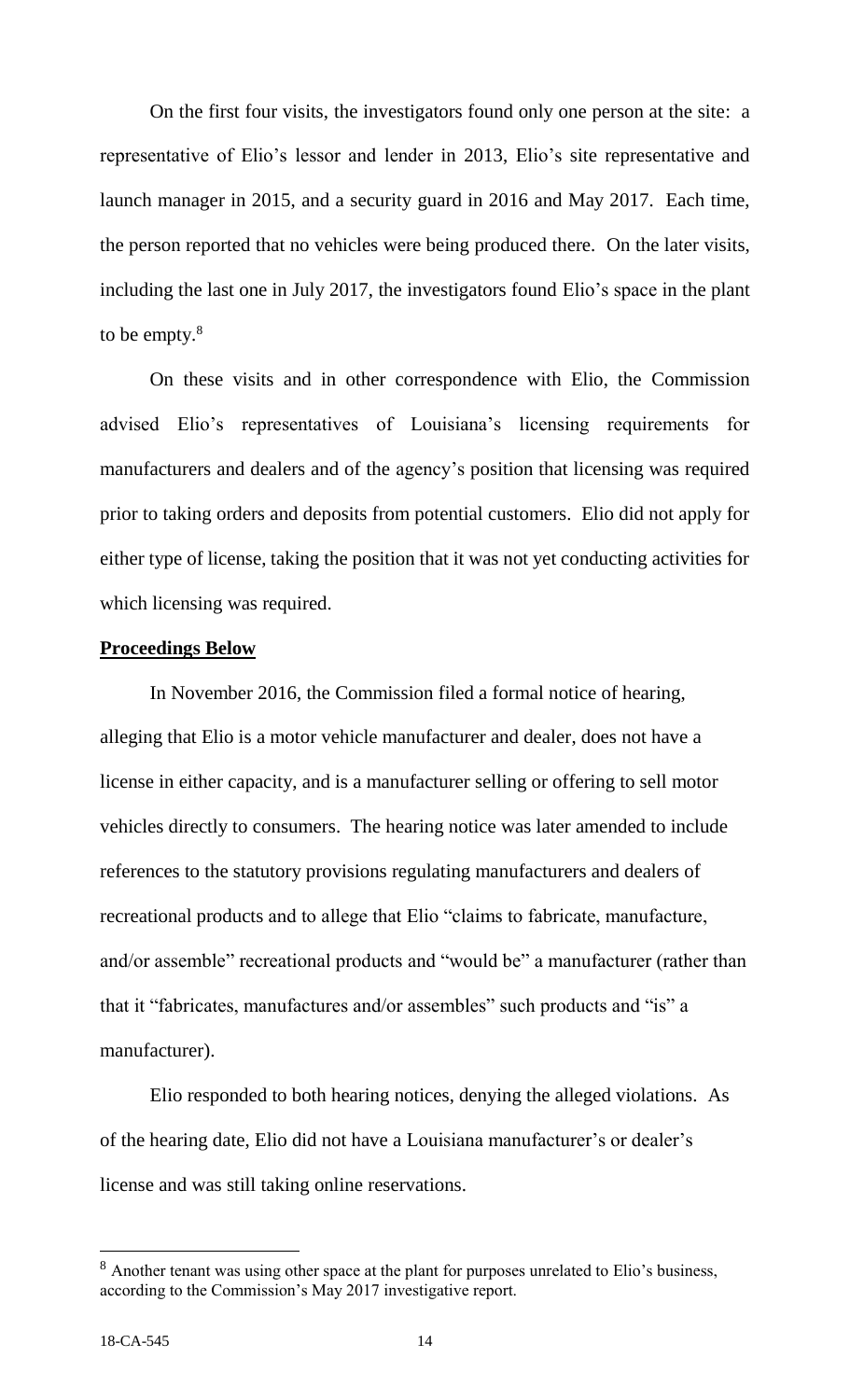#### **Hearing Testimony on Behalf of the Commission**

The Commission's Executive Director, Ms. House, has held that position for 25 years and has been with the Commission for 45 years. She testified that the agency is charged with regulating the industry and protecting the consuming public from fraud, impositions and other abuses, as specifically stated in the legislature's Declaration of Public Policy. See La. R.S. 32:1251, as quoted above.

Ms. House testified that in her experience, manufacturers who have been licensed by the Commission were engaged in a process or progression of activities that included research, development, marketing, and actually manufacturing vehicles, and that such activities constitute manufacturing activity when the process starts, even if manufacturing physically has not yet occurred.

Based on the fact that Elio was collecting money from consumers for its vehicle while holding itself out as a manufacturer and was engaged in research, development and marketing, including the use of prototype vehicles to solicit sales, Ms. House testified that Elio was engaged in activities for which a manufacturer's license was required even if the company was not physically producing vehicles.

Ms. House regarded Elio's online reservation program as the taking of deposits from consumers for the sale of a vehicle, which can only be done by a licensed dealer. She said the fact that Elio had not produced any vehicles despite having solicited and collected more than \$27 million in reservations over a four-year period caused the Commission to be concerned that Elio could be perpetrating a fraud on consumers in Louisiana and elsewhere.

On cross-examination, Ms. House acknowledged that the statutory definition of a manufacturer does not include one who intends to manufacture. At that point, the Commission's Chairman made comments that Elio now contends were indicative of bias, as discussed in the Due Process Claims section below. Elio did not object to these comments or move to recuse the Chair until the end of the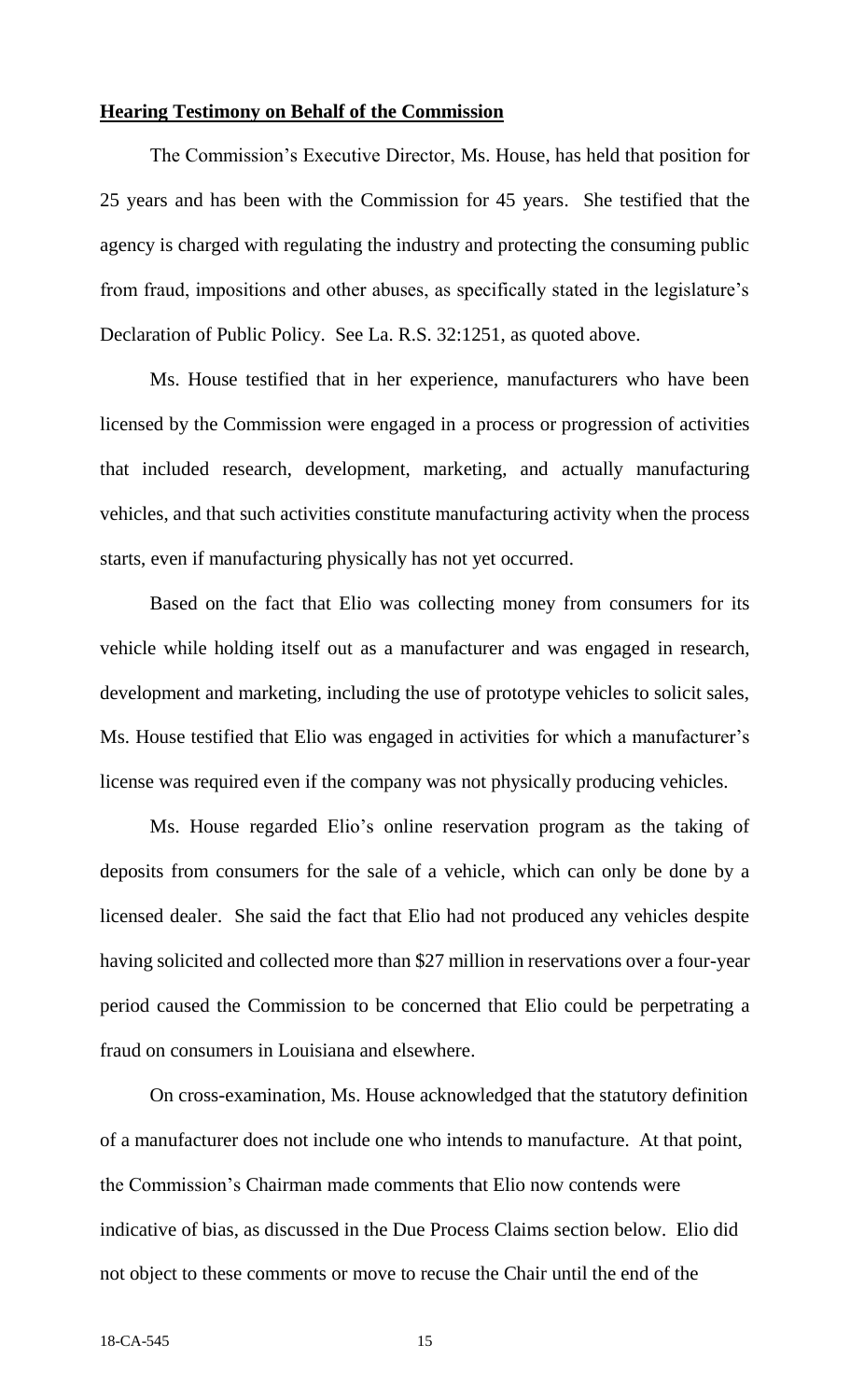hearing, after both sides had presented their evidence and made their closing arguments. The motion was denied.

# **Hearing Testimony on Behalf of Elio Motors**

Elio's Vice President of Governmental Affairs, Mr. Sheltrown, was a former state representative in Michigan for 16 years and has more than 20 years of experience in dealing with government regulations. He testified that Elio is engaged in the process of developing a vehicle but has not yet manufactured, fabricated, assembled or sold any vehicles.

Mr. Sheltrown stated that the design of the vehicle is not yet finalized and the company is seeking to have federal laws passed to establish safety standards for autocycles, which do not currently exist, so that it can certify that its vehicle meets the highest standards. According to Mr. Sheltrown, Elio cannot obtain a manufacturer's certificate of origin or a federal vehicle identification number (VIN) for its vehicle until those things occur, and a certificate of origin and VIN must be submitted with an application for a manufacturer's license.<sup>9</sup> The Commission counters that it will accept an exemplar of the certificate form with an application. The fee for filing an application is \$1,000.

Mr. Sheltrown testified that Elio did not apply for a dealer's license because dealers are required to have a franchise agreement with a manufacturer, and Elio does not have a manufacturer's license. Additionally, Elio maintained that it was not required to be licensed as a dealer because it was not selling or offering to sell vehicles.

In support of this position, Mr. Sheltrown pointed to a number of the provisions in the Reservation Agreements, including those that state the reservation agreement does not create an obligation to buy or sell a vehicle and does not lock in

 $9$  La. Admin. Code, Title 46, Part V,  $§$  1901.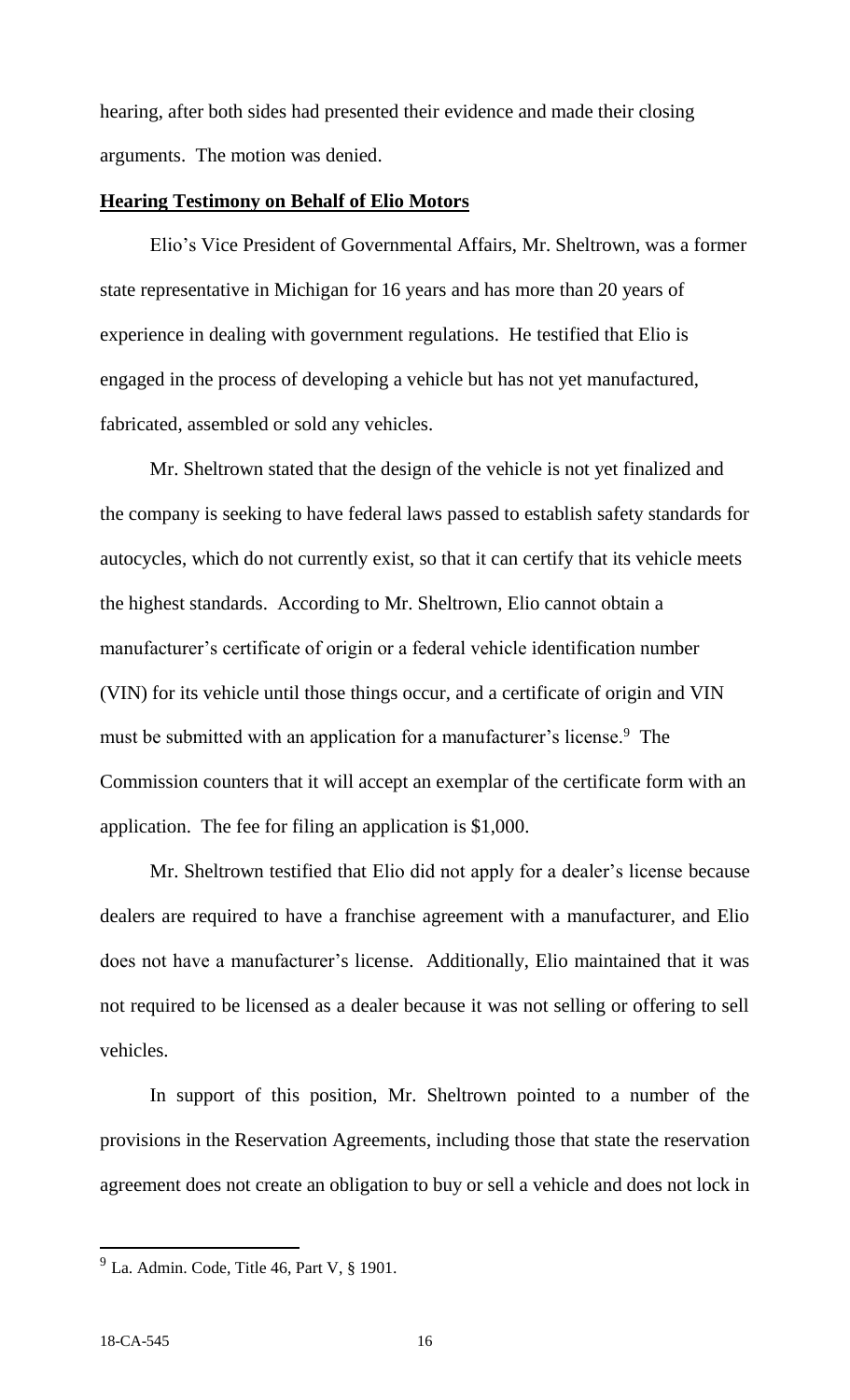pricing, a production slot or an estimated delivery date. Based on that language and the fact that the vehicle's design had not been finalized, Mr. Sheltrown said Elio did not consider the reservation payments to be deposits or orders for the sale of a vehicle, but merely payments to reserve a "spot in line" for a possible, but not guaranteed, sale in the future. He said the people who "have placed funds down on a spot in line agreement . . . all understand that they are putting their money at risk."

Mr. Sheltrown was aware of only one customer complaint against Elio relating to the online reservation program, which was resolved in Elio's favor after being litigated in Texas. He acknowledged that other people in the company would know more about customer complaints than he would.

Mr. Sheltrown testified that other states have licensing requirements similar to Louisiana's requirements and that Elio had not been charged with violations in any other state. He stated that Elio will seek the appropriate Louisiana licenses in the future, but it has not yet engaged in activities for which licensing is required.

# **Decisions Below**

At the conclusion of the hearing, the Commission's prosecuting attorney submitted proposed findings of fact and conclusions of law for the agency's consideration, as permitted by La. R.S.  $49:958$ <sup>10</sup> Elio did not submit any proposed factual findings or legal conclusions. The Commission voted to adopt each of the prosecutor's proposed findings and conclusions, on the record, with no discussion. Elio contends this amounted to an improper commingling of the agency's prosecutorial and adjudicative roles, depriving Elio of due process.

l

<sup>&</sup>lt;sup>10</sup> La. R.S. 49:958 states in part: "A final decision or order adverse to a party in an adjudication proceeding shall be in writing or stated in the record. A final decision shall include findings of fact and conclusions of law. Findings of fact, if set forth in statutory language, shall be accompanied by a concise and explicit statement of the underlying facts supporting the findings. If, in accordance with agency rules, a party submitted proposed findings of fact, the decision shall include a ruling upon each proposed finding.  $\ldots$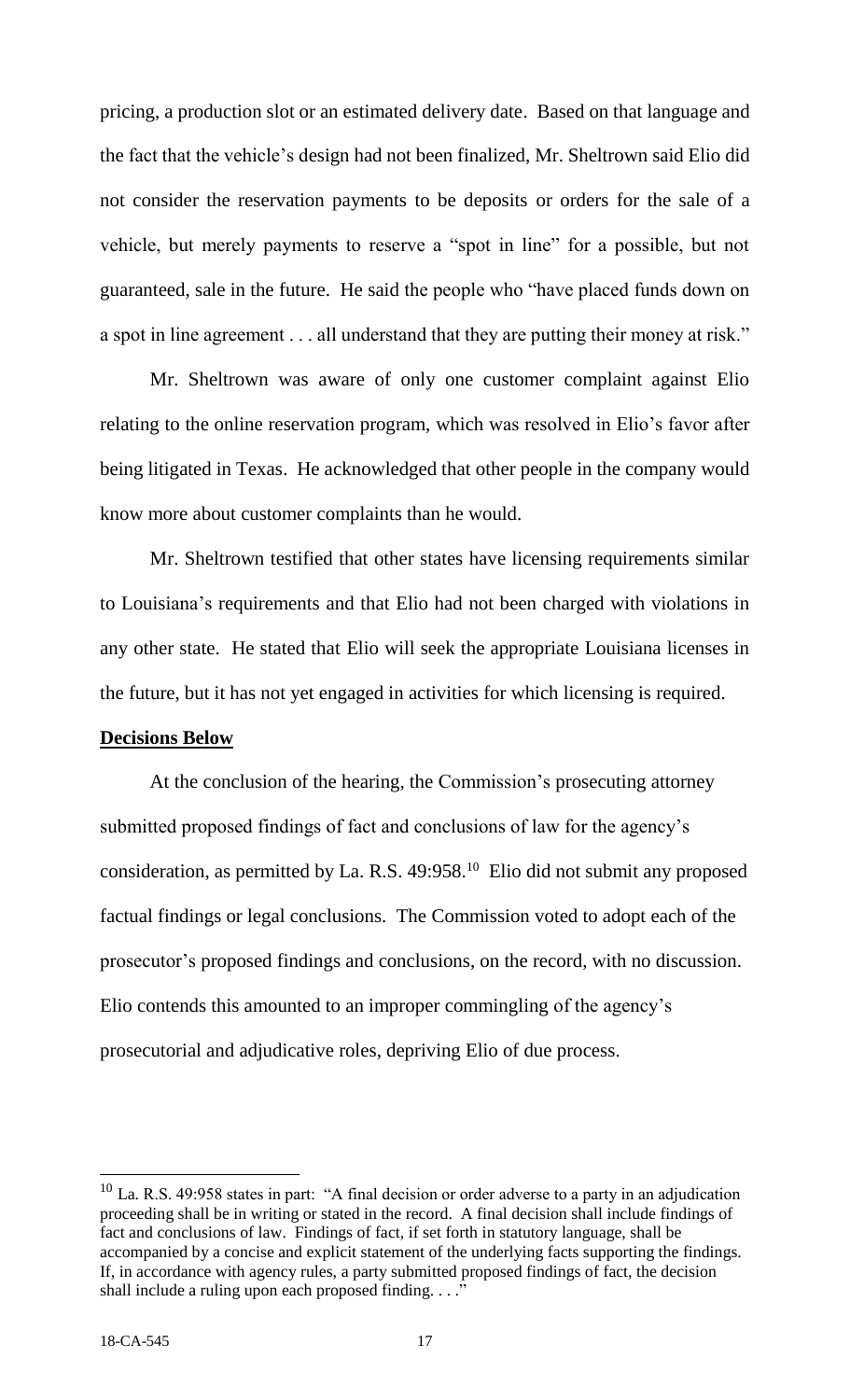The Commission found Elio to be in violation of the licensing requirements for recreational product manufacturers and dealers, as well as the prohibition on a manufacturer's offering to sell recreational products directly to consumers, for more than 1,530 days (51 months as of March 2017), or a little over four years. La. R.S. 32:1254(A)(1), 1254(A)(18), 1270.11(1)(h)(i).

The Commission is authorized to impose penalties not exceeding \$5,000 per day for each day a violation continues and may cast any party with costs, including the Commission's attorney fees. La. R.S.  $32:1260(A)(1)$ , (C). In this case, the agency imposed fines totaling \$545,000, with half of this amount (\$272,500) being for the two manufacturer violations and the other half for the dealer violation. This amounts to about \$178 per day for the manufacturer violations and the same amount for the dealer violations, for a total of \$356 per day.

The Commission ordered Elio to provide proof within 60 days that the refundable reservation payments it had collected were in a trust account, in default of which Elio would be required to pay an additional \$5,000 per day from the date of the Commission's judgment until such proof was presented. Elio was cast with all costs of the proceeding, including the Commission's attorney fees.

Elio petitioned the district court for judicial review of the Commission's judgment and obtained an order staying enforcement of the judgment pending judicial review.The district court affirmed the findings of violations and reduced the fines to \$76,500 (\$38,250 for the manufacturer violations and the same amount for the dealer violation), plus \$1,000 per day if Elio did not show that the refundable reservation payments were held in a trust account. The court upheld the agency's decision to cast Elio with costs and attorney fees.

Both parties have appealed the district court judgment. Elio seeks to have the findings of violations overturned on several grounds, including a claim that it was denied due process at the hearing. Elio also contends there is no legal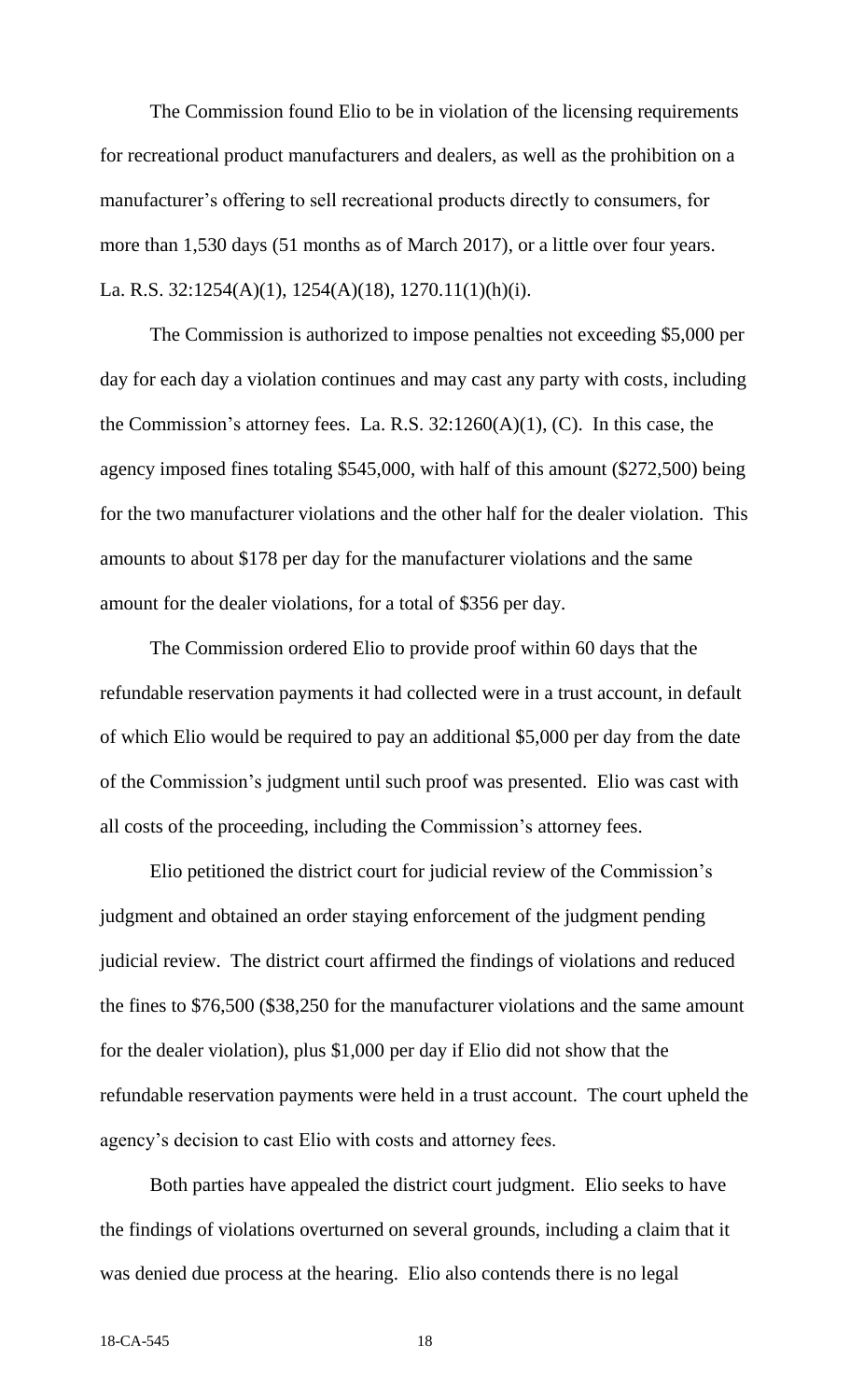authority for requiring proof that any funds it collected were escrowed and

assessing an additional daily penalty if such proof is not provided.

The Commission seeks to have the fines it imposed reinstated.

# **COMMISSION'S FINDINGS OF FACT AND CONCLUSIONS OF LAW**

The Commission made the following findings of fact and conclusions of

law, which the district court found to be supported by the law and the evidence:

# **Findings of Fact**

- 1. Elio Motors, Inc. does not possess a Louisiana Motor Vehicle Commission license to conduct business as a Recreational Products Manufacturer.
- 2. Elio Motors, Inc. does not possess a Louisiana Motor Vehicle Commission license to conduct business as a Recreational Products Dealer.
- 3. Elio Motors, Inc. is engaged in the business of designing, developing and manufacturing three-wheel vehicles that fit the definition of a motorcycle under Louisiana Revised Statute 32:1252(30), and such vehicles are considered Recreational Products under [R.S.] 32:1252(45).
- 4. While holding itself out as a Manufacturer of vehicles that are defined as Recreational Products, Elio Motors, Inc. has solicited and taken sales reservations from the public for such vehicles totaling over \$27.8 million, over a period of at least 51 months.
- 5. By soliciting and collecting over \$27.8 million in sales reservations for its vehicles, Elio Motors, Inc. engaged in offering to sell Recreational Products as defined in [R.S.] 32:1252(45) without first obtaining a Louisiana Motor Vehicle Commission license as a Recreational Products Dealer, over a period of at least 51 months.

# **Conclusions of Law**

- 1. By operating as a Manufacturer of Recreational Products without possessing a license from the Louisiana Motor Vehicle Commission, Elio Motors, Inc. violated Louisiana Revised Statute 32:1254(A)(1); and
- 2. By acting as a Manufacturer of Recreational Products and then offering to sell Recreational Products directly to consumers, Elio Motors, Inc. violated Louisiana Revised Statute 32:1270.11(1)(h)(i); and
- 3. By acting as a Recreational Products Dealer and offering to sell Recreational Products directly to consumers, Elio Motors, Inc. violated Louisiana Revised Statute 32:1254(A)(18).

# **ASSIGNMENTS OF ERROR**

Elio contends the district court erred in affirming the Commission's findings

of violations because the agency exceeded its authority and erred as a matter of law

in several respects: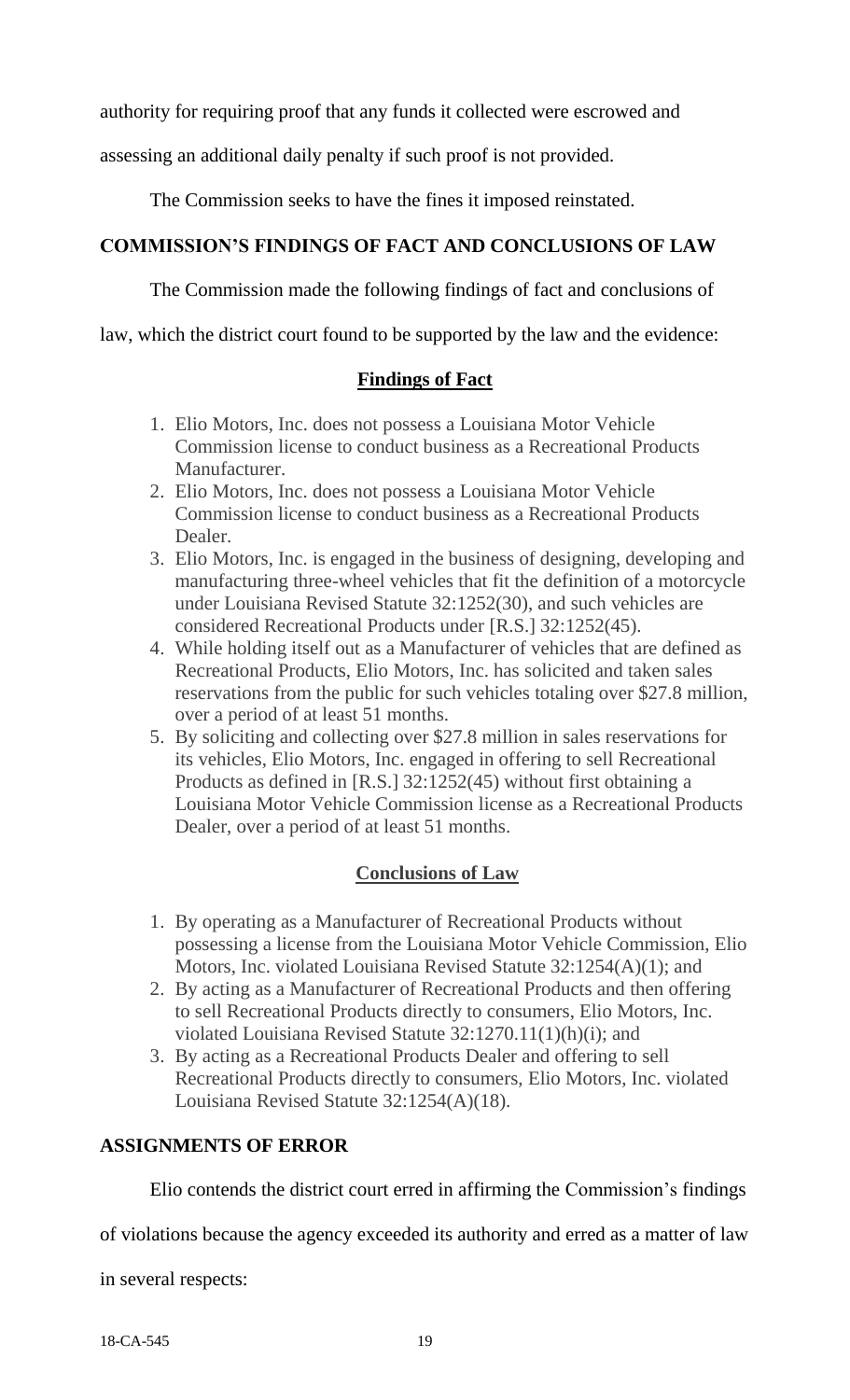(a) By expanding the statutory definition of the term "manufacturer" to include pre-production activities;

(b) By ruling that Elio offered to sell recreational products despite the express terms of Elio's online Reservation Agreements, which do not meet the requirements for a sale or an offer of sale under Louisiana law; and

(c) By penalizing Elio without any evidence that its conduct occurred in or has any connection to Louisiana.

Elio also contends the district court erred in failing to consider its denial of due process claims, which rest primarily on the Chairman's comments and the Commission's adoption of the prosecuting attorney's proposed findings of fact and conclusions of law. These claims are discussed more fully below.

The Commission assigns as error the district court's reduction of the two fines and the daily penalty assessed against Elio, claiming the agency had a rational basis for its assessments and the amounts it assessed were within its statutory discretion. Elio contends the fines imposed by the Commission were clearly excessive and without a rational basis. Elio also claims there is no legal authority for requiring it to prove that any funds it collected were escrowed and assessing a prospective penalty if such proof is not provided.

#### **STANDARD OF REVIEW**

In a proceeding governed by the Administrative Procedure Act, an appellate court reviews the trial court's judgment *de novo* and conducts an independent review of the relevant facts and law. *Marler Ford Co., Inc. v. Ford Motor Co.*, 04- 342 (La. App. 5 Cir. 10/12/04), 885 So.2d 654, 658, *writ denied*, 04-3171 (La. 2/25/05), 894 So.2d 1154.

The scope of judicial review of an administrative agency's decision is set forth in La. R.S. 49:964(G), which states: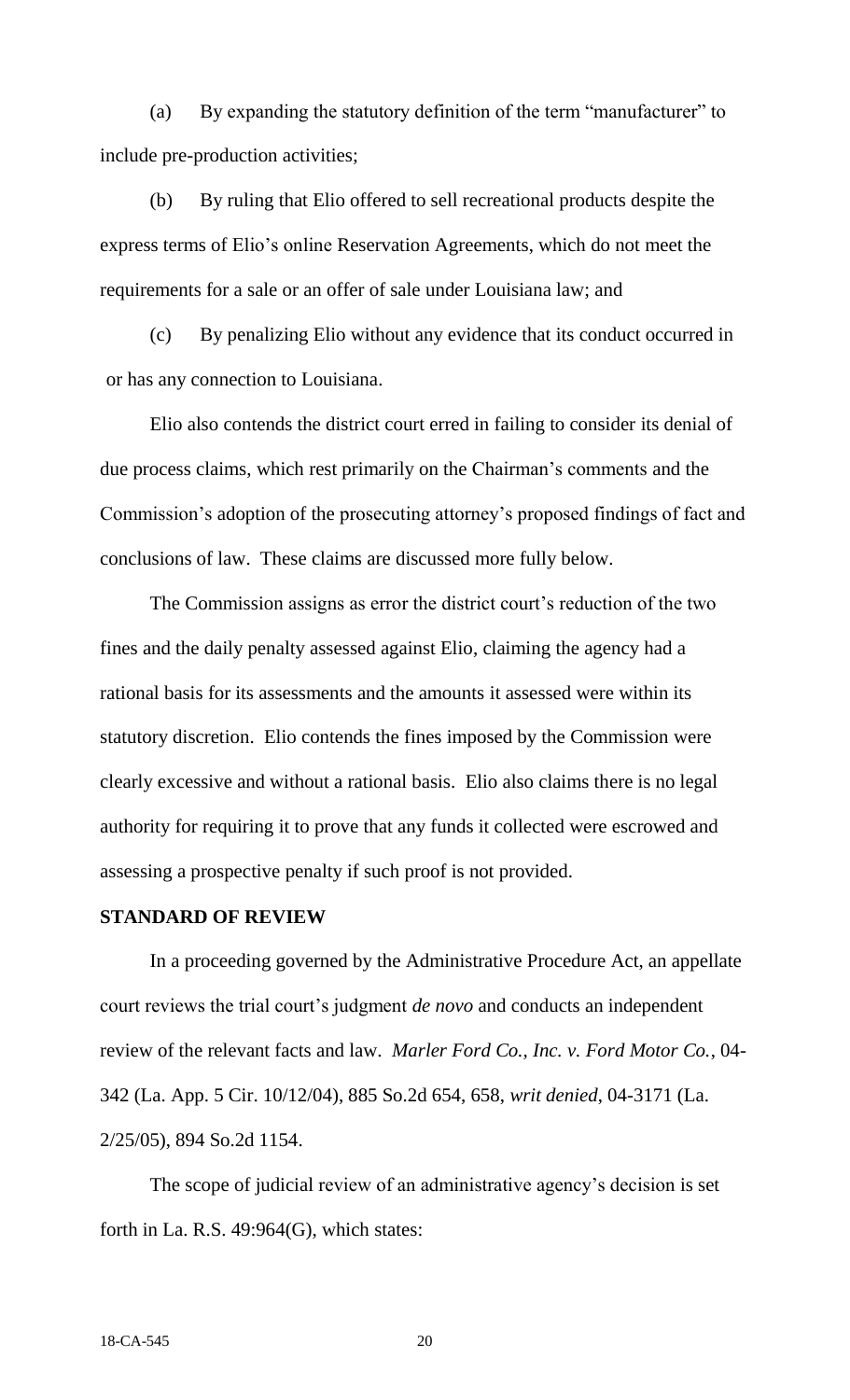G. The court may affirm the decision of the agency or remand the case for further proceedings. The court may reverse or modify the decision if substantial rights of the appellant have been prejudiced because the administrative findings, inferences, conclusions, or decisions are:

(1) In violation of constitutional or statutory provisions;

(2) In excess of the statutory authority of the agency;

(3) Made upon unlawful procedure;

(4) Affected by other error of law;

(5) Arbitrary or capricious or characterized by abuse of discretion or clearly unwarranted exercise of discretion; or

(6) Not supported and sustainable by a preponderance of the evidence as determined by the reviewing court. In the application of this rule, the court shall make its own determination and conclusions of fact by a preponderance of evidence based upon its own evaluation of the record reviewed in its entirety upon judicial review. In the application of the rule, where the agency has the opportunity to judge the credibility of witnesses by first-hand observation of demeanor on the witness stand and the reviewing court does not, due regard shall be given to the agency's determination of credibility issues.

Subsection 964(G)(5) is used in reviewing an agency's exercise of

discretion, its conclusions of law, and mixed questions of fact and law. Subsection

964(G)(6) is used in reviewing questions of fact and requires that due regard be

given to credibility determinations based on an agency's or a tribunal's firsthand

observations of witnesses. *Carpenter v. State, Dept. of Health and Hospitals*, 05-

1904 (La. App. 1 Cir. 9/20/06), 944 So.2d 604, 608-610, *writ denied*, 06-2804 (La.

1/26/07), 948 So.2d 174.

When the issue on judicial review involves the agency's evaluation of the evidence and application of law to facts, the court's review becomes somewhat intertwined. Credibility determinations of evidence are considered as factual questions under Subsection  $964(G)(6)$ , but the application of the law to the facts is a legal conclusion subject to analysis under Subsection 964(G)(5). *Carpenter,* 944 So.2d at 609; *Wild v. State, Dept. of Health and Hospitals*, 08-1056 (La. App. 1 Cir. 12/23/08), 7 So.3d 1, 6-7.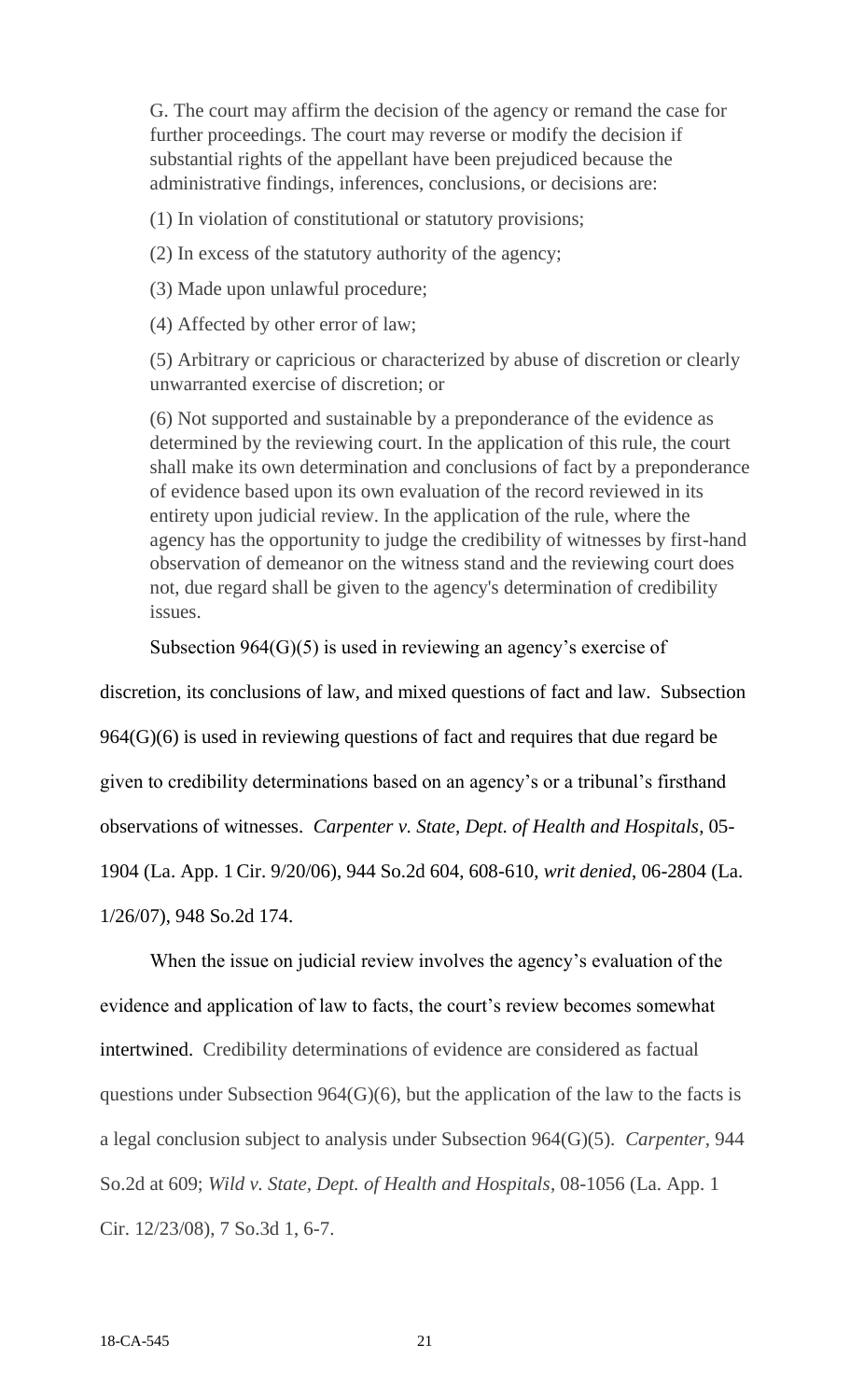Here, there is no dispute as to most of the underlying facts concerning the nature and extent of Elio's activities, although it is clear from the record that the Commission did not believe some of the reasons given by Elio for not seeking a Louisiana license. In our independent review of the facts, we give due regard to the agency's credibility determinations, as directed by Subsection  $964(G)(6)$ .<sup>11</sup>

The crux of the dispute here centers on the application of the law to the facts with respect to the findings of statutory violations and on the exercise of discretion with respect to the assessment of penalties. We review these matters under Subsection 964(G)(5) for arbitrariness, capriciousness or an abuse or unwarranted exercise of discretion.

An arbitrary decision shows disregard of evidence or of the proper weight thereof, while a capricious decision has no substantial evidence to support it or the conclusion is contrary to substantiated competent evidence. *Carpenter*, 944 So.2d at 612. As stated in Subsection 964(G)(5), the exercise of discretion by an agency or a tribunal must be neither abusive nor clearly unwarranted. *Id.*

# **STATUTORY PROVISIONS**

The Commission and the district court concluded that Elio fit within the statutory definitions of a recreational products manufacturer and dealer. Based on our independent review of the facts and the law, we agree.

The term *manufacturer* is defined as "any person, resident or nonresident, who fabricates, manufactures, or assembles motor vehicles, recreational products, or new, remanufactured, reconditioned, or rebuilt motor vehicle or marine motors." La. R.S.  $32:1252(24).$ <sup>12</sup>

 $\overline{a}$ 

 $11$  The district court stated that the manifest error standard of review applied to its review of the Commission's factual findings. This statement is no longer accurate in light of the current wording of Subsection 964(G)(6), which directs a reviewing court to determine whether the decision under review is supported by a "preponderance of the evidence." The manifest error standard appeared in a prior version of that subsection.

<sup>&</sup>lt;sup>12</sup> The Commission initially alleged that Elio was a "motor vehicle" manufacturer and dealer, but later added allegations that Elio is a "recreational products" manufacturer and dealer. The agency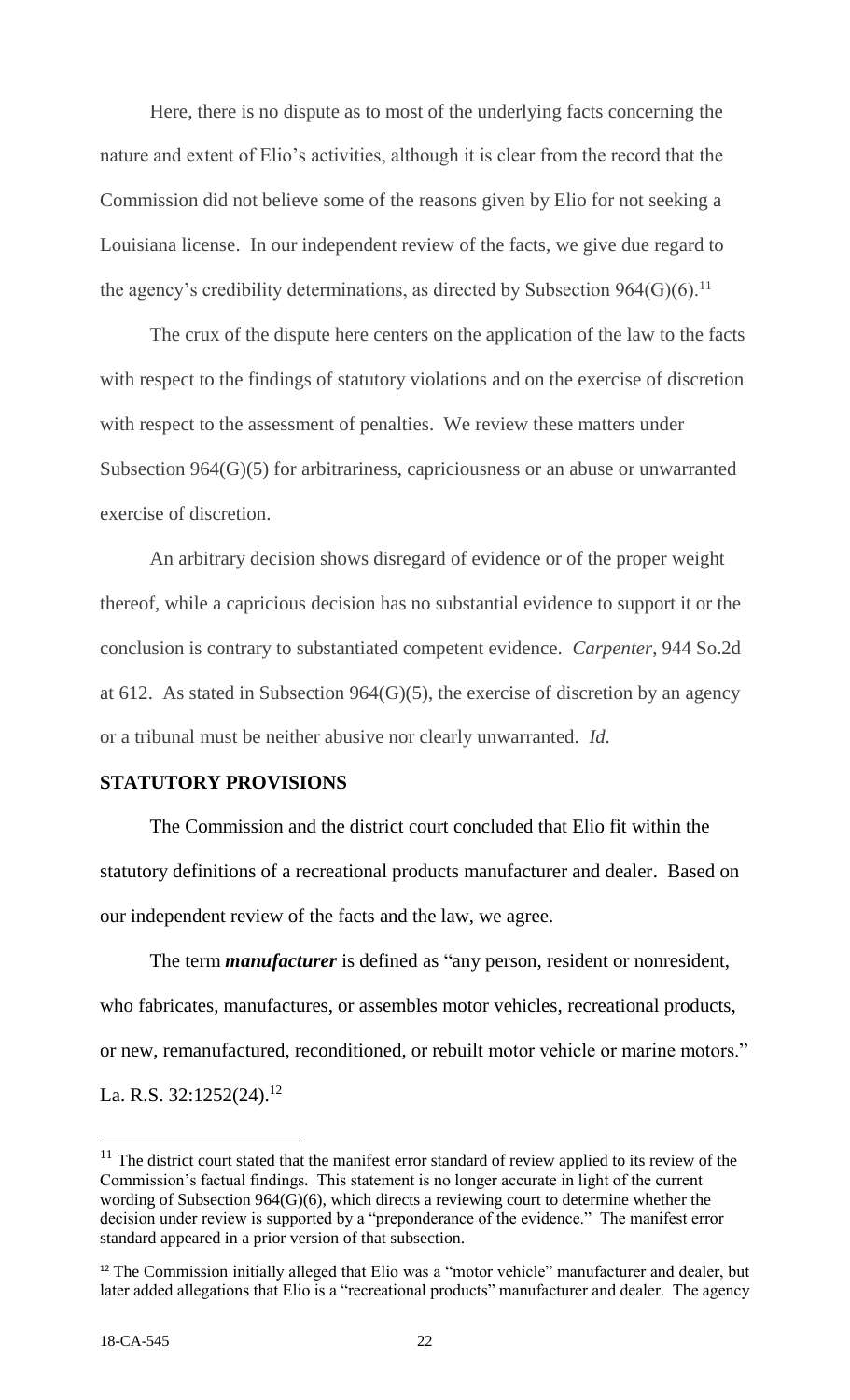A *recreational products dealer* is defined as

any person who, for a commission or with intent to make a profit or gain of money or other thing of value, buys, **sells**, brokers, exchanges, auctions, **offers, or attempts to negotiate a sale** or exchange of an interest in recreational products and who is engaged wholly or in part in the business of buying and selling recreational products in the state of Louisiana. **Duly franchised and licensed recreational products dealers shall be the only persons entitled to sell, publicly solicit, and advertise the sale of new recreational products.**

§ 1252(46)(a). (Emphasis added.)

The licensing requirements appear in La. R.S. 32:1254(A), which states:

The following persons shall be licensed by the commission in order to engage in business in the state of Louisiana, regardless of whether or not said person maintains or has a place or places of business in this state, and it is a violation of this Chapter to operate without first obtaining a license:

(1) Manufacturers. . . . . . (18) Recreational products dealers.

. . . . .

The prohibition on a manufacturer offering to sell recreational products

directly to a consumer appears in La. R.S. 32:1270.11:

It shall be a violation of this Part:

(1)For a manufacturer, . . . or officer, agent, or other representative thereof:

. . . . .

(h)(i) To sell or offer to sell a new or unused motorcycle or all-terrain vehicle directly to a consumer except as provided in this Chapter[.]  $\cdots$ <sup>13</sup>

and the district court found Elio to be a recreational products manufacturer and dealer. Elio disputes its status as either a manufacturer or a dealer but does not dispute that its vehicle is a recreational product.

 $13$  No exception has been asserted here. As noted above, Elio's vehicle fits the statutory definition of a motorcycle, which is one type of recreational product. La. R.S. 32:1252(30), (45).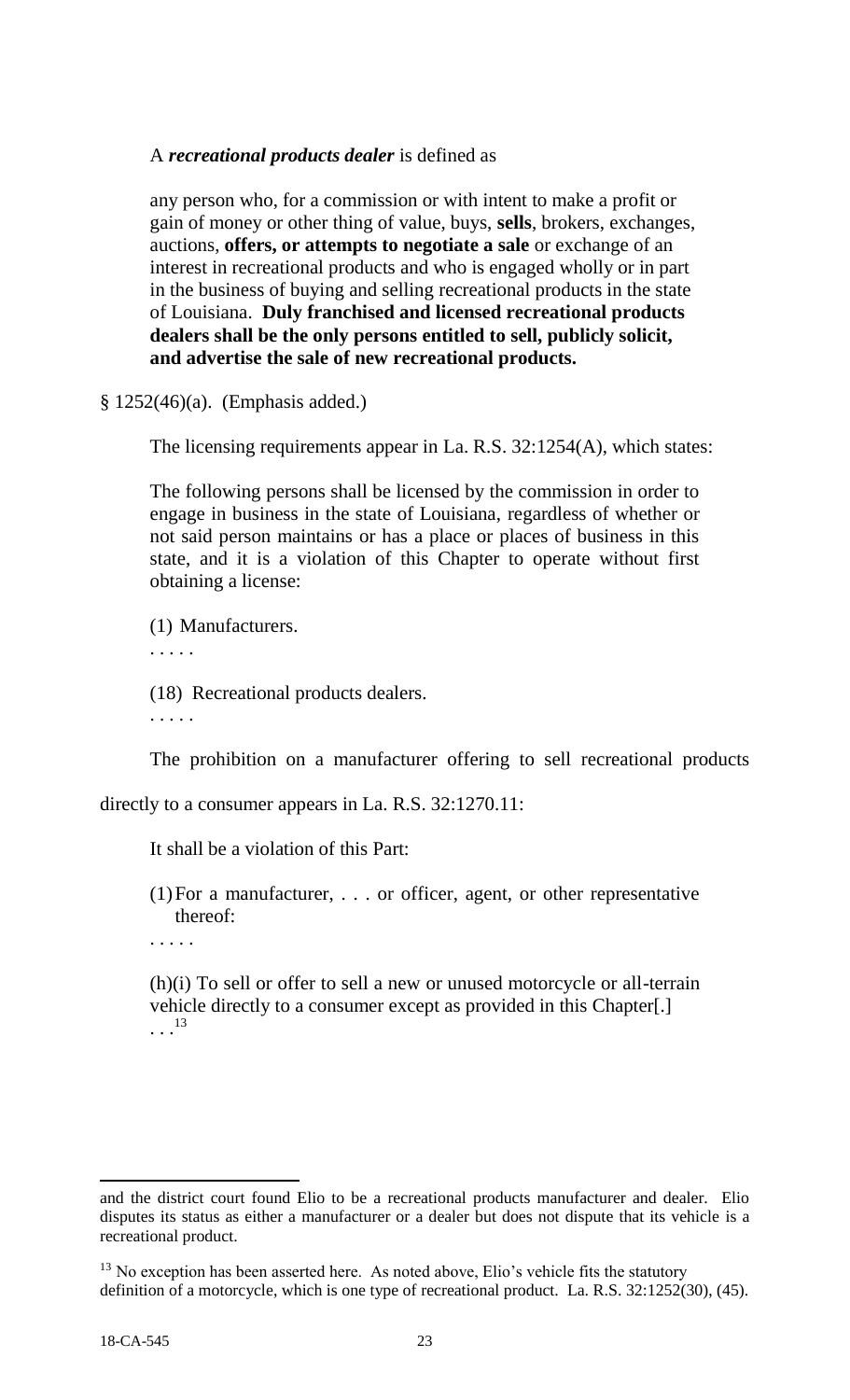# **ANALYSIS**

The starting point for interpreting a statute is the language of the statute itself. *Clark v. Wal-Mart Stores, Inc.*, 18-52 (La. App. 5 Cir. 10/31/18), 259 So.3d 516, 521; *Turner v. East Baton Rouge Parish School Board*, 17-1769 (La. App. 1 Cir. 6/4/18), 252 So.3d 990, 993, *writ denied*, 18-1127 (La. 10/15/18), 253 So.3d 1299. La. R.S. 1:3 directs that words and phrases in a statute "shall be read with their context and shall be construed according to the common and approved usage of the language. Technical words and phrases, and such others as may have acquired a peculiar and appropriate meaning in the law, shall be construed and understood according to such peculiar and appropriate meaning." When the wording of a statute is clear and free of ambiguity, the letter of it shall not be disregarded under the pretext of pursuing its spirit. La. R.S. 1:4.

Statutes which authorize the imposition of a penalty must be strictly construed. *Gibbs Const. Co., Inc. v. State, Dept. of Labor*, 540 So.2d 268, 269 (La. 1989). An administrative agency must act in conformity with its statutory authority, which it cannot exceed, and cannot go too far afield from the letter of the law even if it perceives that it is furthering the law's spirit. *Benson & Gold Chevrolet,* 403 So.2d at 20.

# **Elio Is a Manufacturer**

The legislature has defined the term "manufacturer" as one who "fabricates, manufactures, or assembles" recreational products. This definition is very broad and general. It connotes that the activities must occur in the present tense, but it does not specify what types of activities are either included in or excluded from the definition, apart from the three verbs listed. Under these circumstances, the words used in the statute must be given their generally prevailing meaning based on context and common usage. La. R.S. 1:3; *Turner,* 252 So.3d at 994.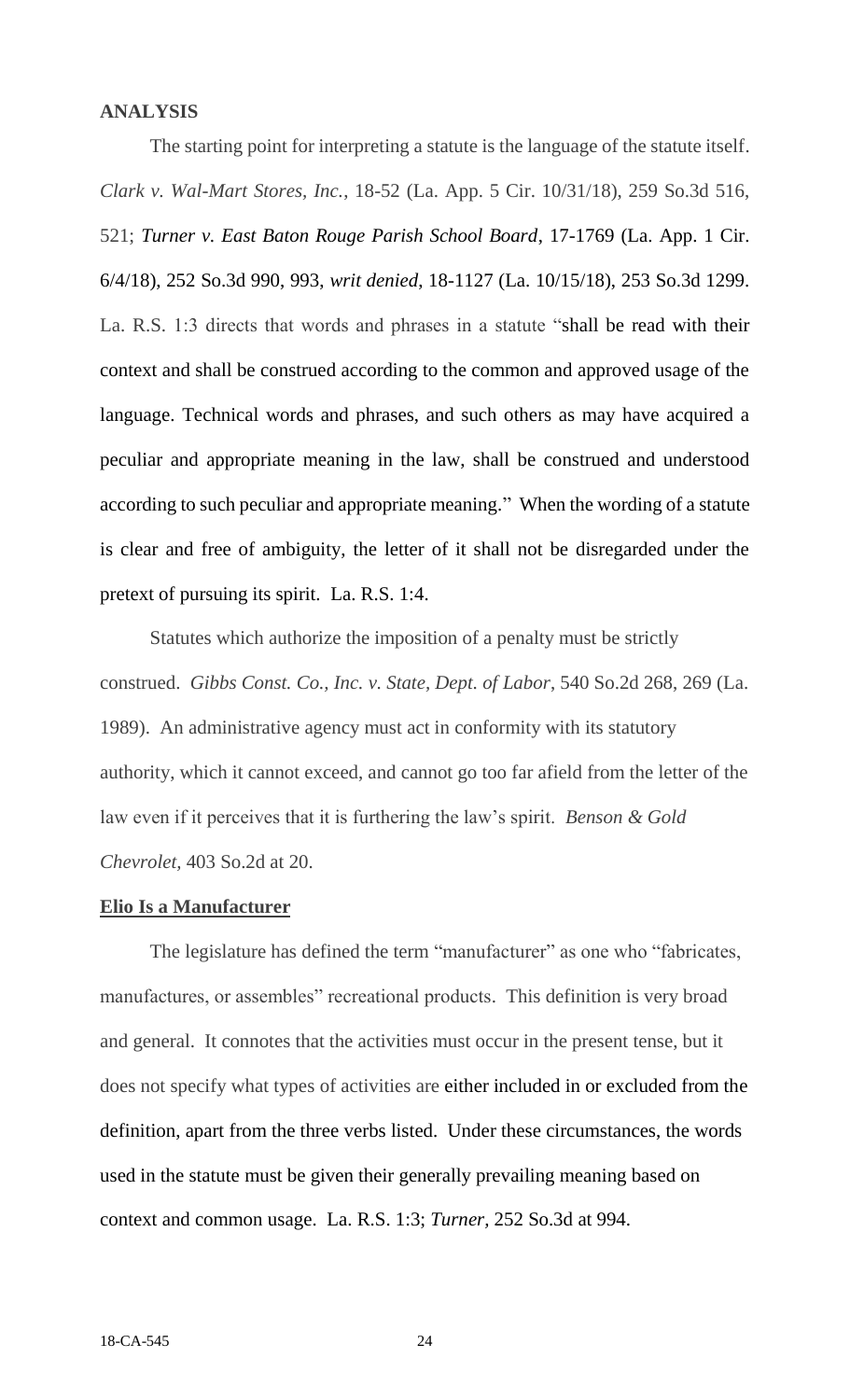Dictionaries are a valuable source for determining the common and approved usage of undefined words in a statute. *Id.*, citing *Gregor v. Argenot Great Cent. Ins. Co.*, 02-1138 (La. 5/20/03), 851 So.2d 959, 964. *See also Clark,*  259 So.3d at 522 and *Hopkins v. Howard*, 05-0732 (La. App. 4 Cir. 4/5/06), 930 So.2d 999, 1005, *writ denied*, 06-1047 (La. 6/23/06), 930 So.2d 984.

Common sense is also a permissible consideration in statutory interpretation, even when the statute is penal in nature or requires a strict construction for other reasons. *See and compare U.S. v. Picquet*, 963 F.2d 54, 56 (5th Cir. 1992), *cert. denied*, 506 U.S. 902, 113 S.Ct. 290, 121 L.Ed.2d 215 (1992) (criminal statute) and *Haynes v. Mangham*, 375 So.2d 103, 105 (La. 1979) (adoption statute). When interpreting a law that must be strictly construed, courts should not interpret it in a way that makes it meaningless and ineffective. *Haynes*, 375 So.2d at 106, citing *In re Ackenhausen*, 244 La. 730, 154 So.2d 380 (1963).

In affirming the Commission's conclusion that Elio was a manufacturer, the district court considered the definition of "manufacture" in Black's Law Dictionary  $(4<sup>th</sup>$  ed. rev. 1968):

MANUFACTURE, *v*. From Latin words manus and factura, literally, put together by hand. Now it means *the process* of making products by hand or machinery. (Emphasis added.)

The district court also considered that the Commission, which is charged with administering the regulatory scheme, construed the term to mean a process culminating in, but not limited to, the physical production of a finished product, as evidenced by Ms. House's testimony about the activities other manufacturers were engaged in when they were licensed by the Commission. In support of this, the court cited case law concerning the persuasive value of an agency's interpretation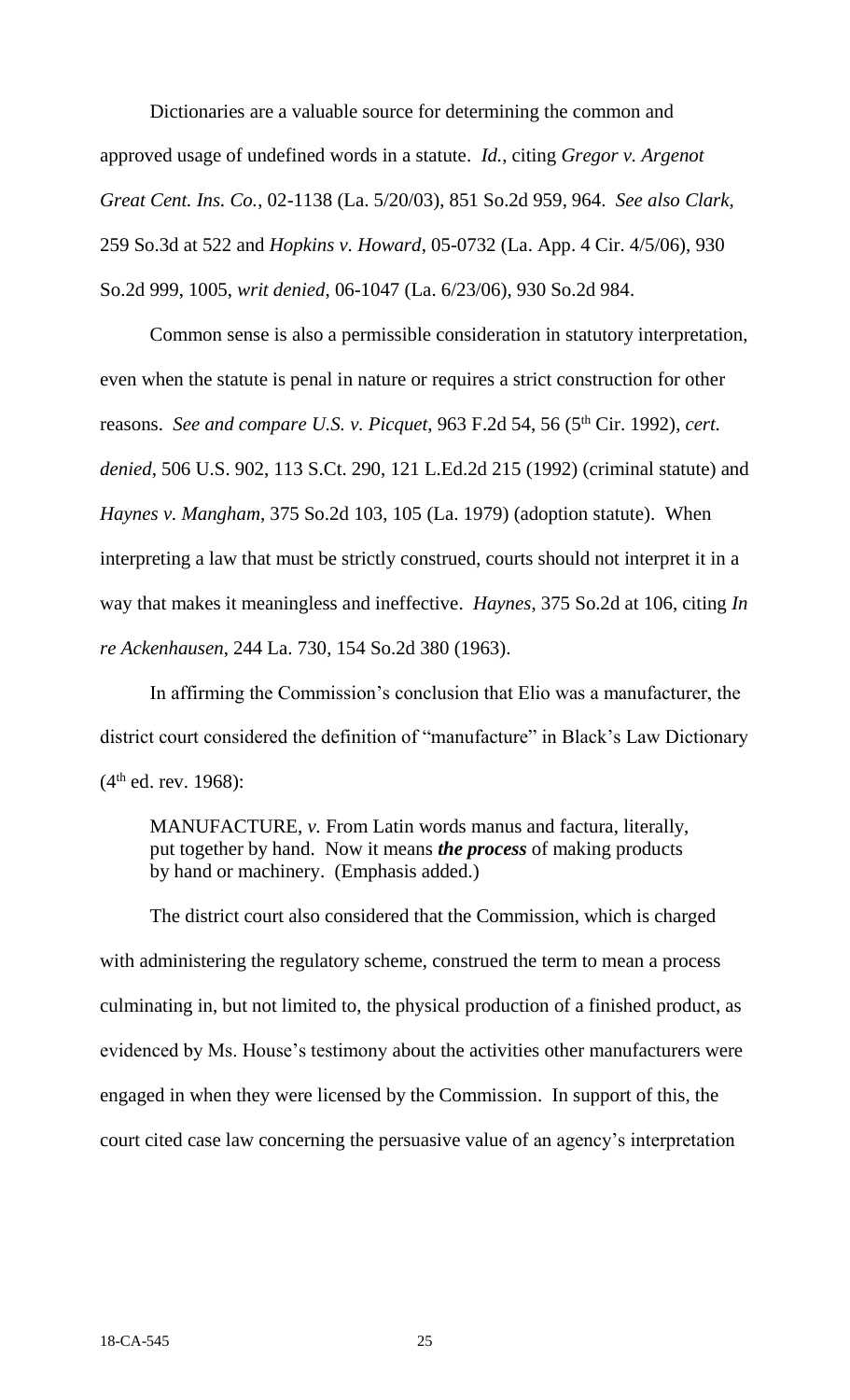of its own rules and regulations.<sup>14</sup> We do not find that law to be applicable here, as we are not interpreting any of the Commission's own rules or regulations.

Moreover, there was no evidence that the agency adopted its interpretation of the statute soon after the statute was enacted and adhered to it over a long period of time, as was the case in *Traigle v. PPG Industries, Inc.*, 332 So.2d 777, 782 (La. 1976) and *Southern Message Service, Inc. v. Louisiana Public Service Com'n*, 554 So.2d 47, 54 (La. 1989). Although the Commission's interpretation does not carry as much weight as it would under those circumstances, it may still be considered, along with all of the other evidence in the case.

Notably, throughout the years in question, Elio described itself as a manufacturer–in the present tense–in a variety of contexts and described its design, research and development, marketing and fundraising activities as part of a process leading to the mass production of its vehicle in many public communications, despite some statements to the contrary in the Reservation Agreements and elsewhere. Elio continued to do this even after being notified of the Commission's position that it was engaged in activities for which licensing was required.

Elio partnered with a number of suppliers of parts and technology to be incorporated into its vehicles and asked some of them to make their products in the United States rather than overseas, in furtherance of Elio's commitment that its vehicle would be made in America.

Additionally, Elio employed a Vice President of Manufacturing and Product Launch to coordinate the building of the E-Series test vehicles by "the Elio Motors team" and touted Mr. Raffin's experience in "taking countless vehicle programs through the manufacturing process for other automakers." This statement, which accompanied Mr. Raffin's references to the vehicle's engineering and testing

<sup>14</sup> *Women's and Children's Hosp. v. State, Dept. of Health and Hospitals*, 08-946 (La. 1/21/09), 2 So.3d 397, 402.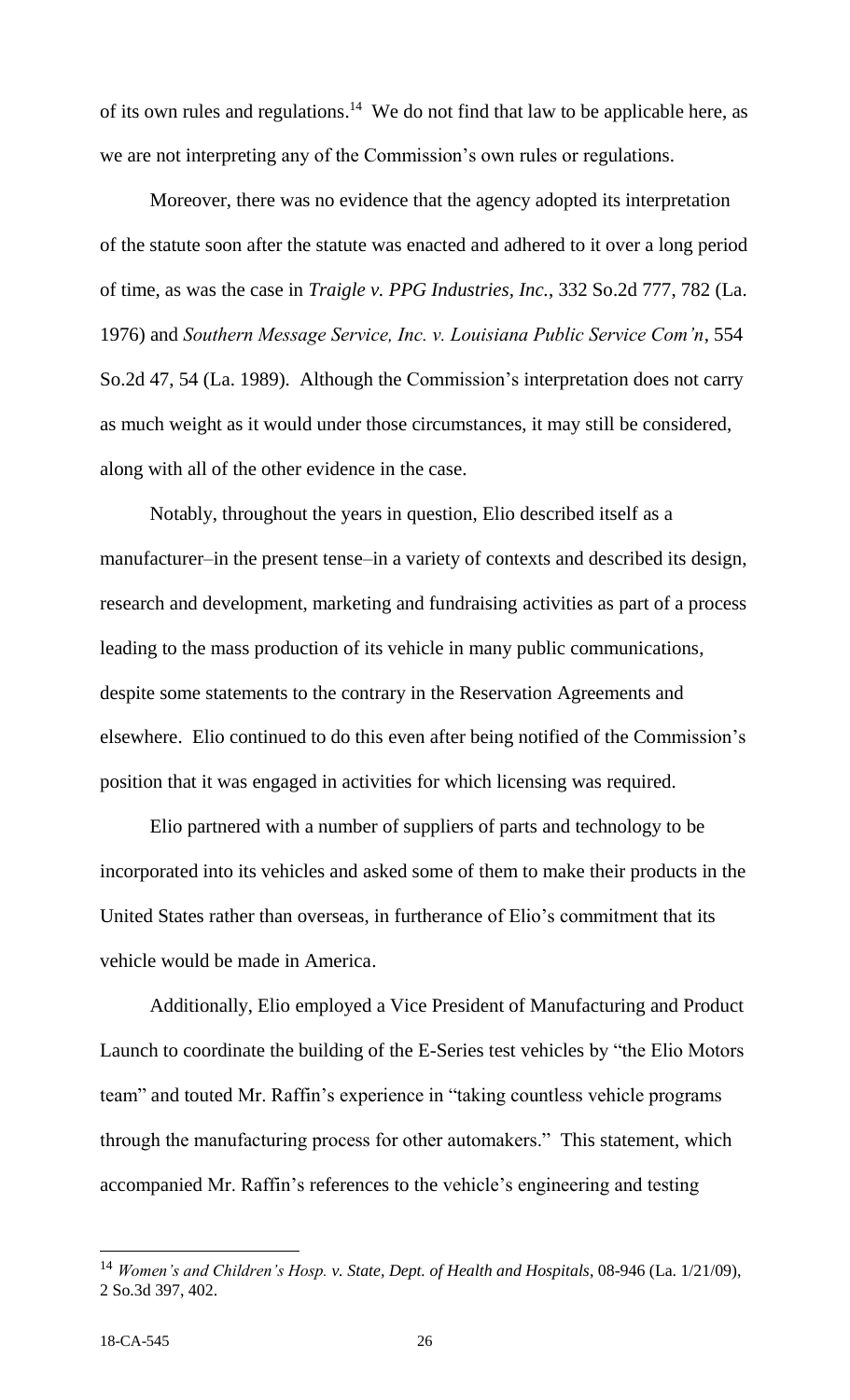phases, indicates that Elio considered those phases to be part of the manufacturing process.

Elio also took credit for building the prototype vehicles and the customized prototype engine it used to promote its reservation program and other fundraising efforts, but now seeks to avoid classification as a manufacturer because the prototype vehicles and engine were actually built by other companies, though admittedly for Elio and at Elio's direction.

 Elio's own conduct, including the manner in which it described itself to gain public confidence, supports the conclusion that Elio is a manufacturer. Elio cannot claim to be a manufacturer when such claims work to its benefit and then disclaim its status as a manufacturer for purposes of the licensing requirements and the prohibition on a manufacturer's offering to sell directly to consumers.

# **Elio Offered to Sell Recreational Products**

Similarly, the manner in which Elio communicated with the public about its vehicle, the online reservations program and the reservation payments is not consistent with Elio's claim that it was not selling or offering to sell vehicles, despite some language in the Reservation Agreements that supports Elio's position.

Elio contends it did not sell or offer to sell recreational products because the Motor Vehicle Commission Law does not define the terms "sell" and "offer to sell," and under general contract law, the parties to a sale or an offer to sell must consent to the thing and a fixed or determinable price, as set forth in Louisiana Civil Code articles 2439, 2464, 2623 and 2624. Elio contends the online reservations do not satisfy those requirements because the Reservation Agreements made it clear that reservations were for a spot in line rather than for a vehicle, that the price of the vehicle had not been fixed, and that the reservation payment would be credited toward a possible, but not a guaranteed, future sale if the parties agreed to one at a later date, negating its classification as a deposit.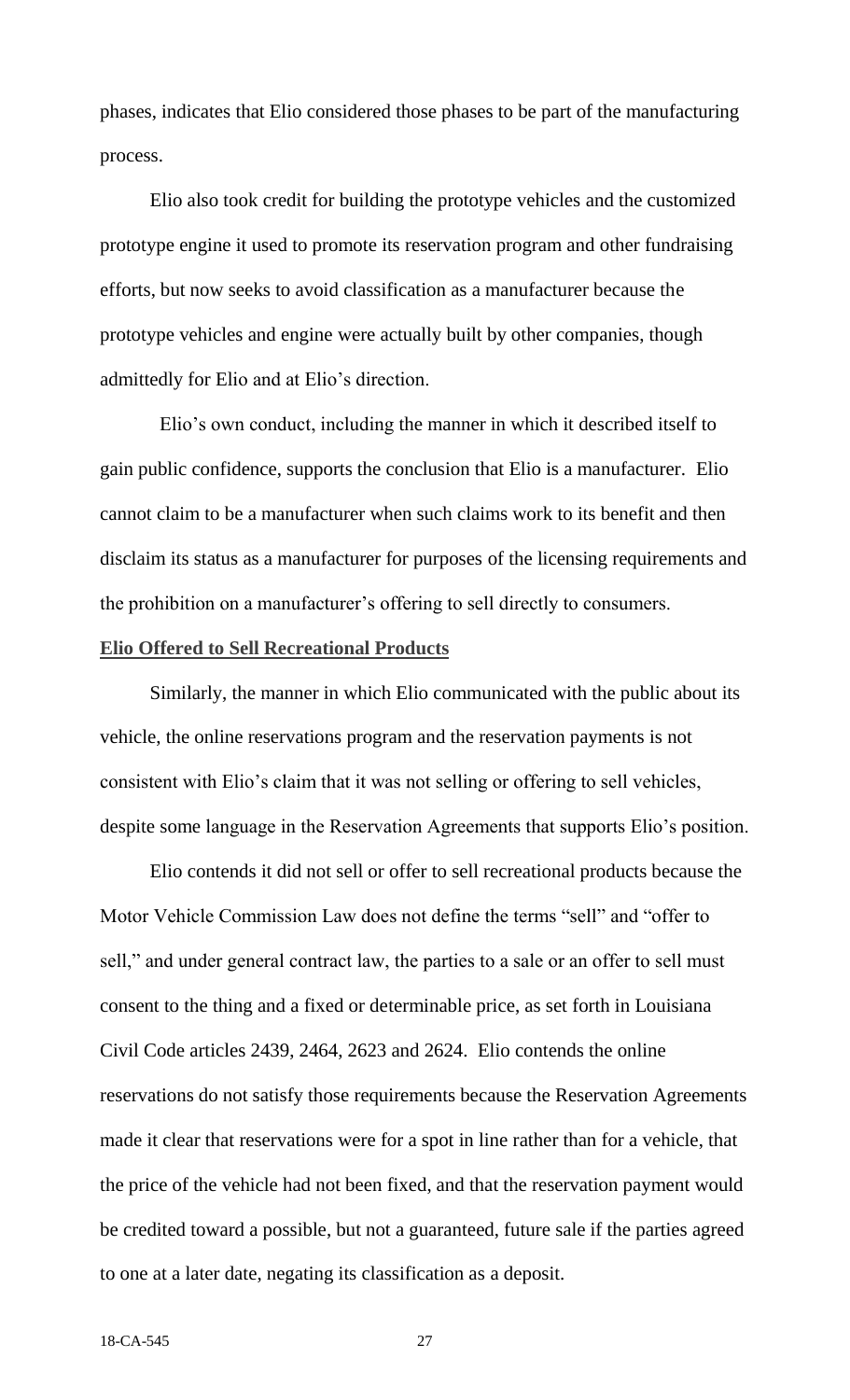As noted above, other language in the Reservation Agreements conveys a different message. The agreement states that it "is for your reservation of an Elio vehicle with us." It does not say it is for your reservation of a "spot in line to buy an Elio vehicle," or a "place in line to purchase an Elio later, if they go to production." The agreement refers the reader to Elio's website to view a prototype of the vehicle and states that the reservation payment (and a bonus, if the reservation is non-refundable) "entitles you to a priority delivery date," depending on the type and amount of the reservation payment. Section 5 of the agreement begins with the statement, "When the start of production of your reservation nears." It does not say "if" the start of production of your reservation nears.

Elio's website depicts prototype vehicles, lists a specific targeted base price for the vehicle, and offers or has offered a lower "locked in price" to certain nonrefundable reservation holders and an even lower "locked in price" to those who make a "binding purchase commitment." It urges visitors to "reserve your Elio today" and to subscribe to a newsletter for updates on company news "between now and the day your Elio arrives." Elio referred to the online reservation payments as "customer deposits" to be applied "to the purchase of your Elio."

Elio's communications with the public, when taken as a whole, clearly indicate that a visitor to the site can purchase an Elio vehicle for their own personal use by making a deposit to be credited toward the purchase price. They do not clearly indicate that a reservation payment is merely an investment in the company by someone who is knowingly undertaking the risk that the company may never produce any vehicles.

The Commission and the district court properly considered the totality of Elio's communications about the online reservation program, and not just certain portions of the online Reservation Agreements that characterize it more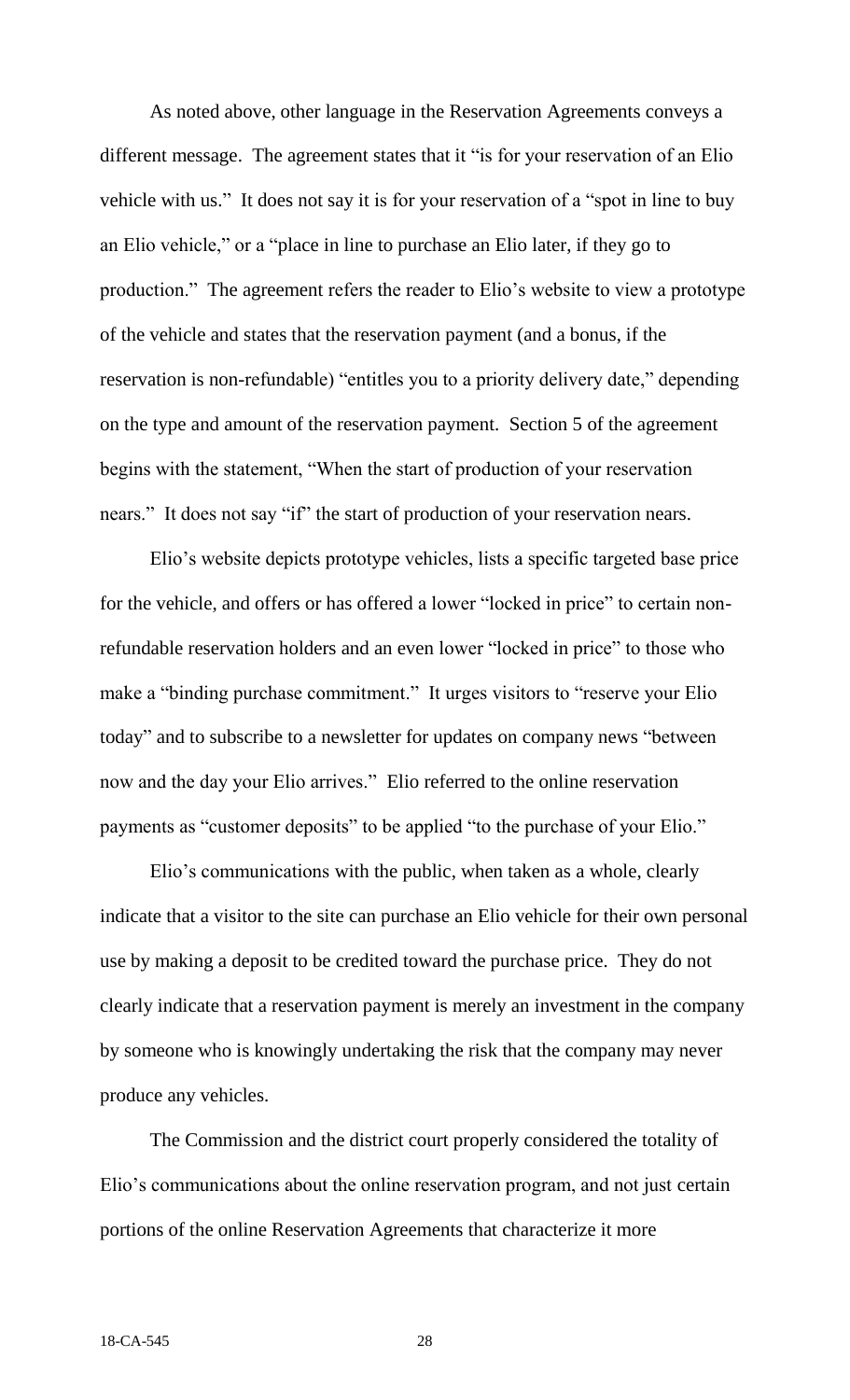restrictively, in concluding that Elio offered to sell recreational products. Based on our independent review of the evidence, we agree with their conclusions.

We recognize that Elio can point to some things it said and did that would support its assertions that it does not fit within any of the statutory definitions upon which the findings of violations were based. However, those actions must be viewed in conjunction with all of the other evidence, rather than in isolation. The fact that some of Elio's actions may not fit the definitions does not preclude consideration of other evidence to the contrary. Elio's own actions, as well as the plain meaning and a common-sense interpretation of the statutory terms, make it clear that Elio falls within the scope of the definitions upon which the findings of violations were based.

The Commission's factual findings relating to Elio's status as a recreational products manufacturer and dealer, which were affirmed by the district court, are supported by a preponderance of the evidence. The Commission's and the district court's legal conclusions that Elio violated the licensing requirements for recreational products manufactures and dealers, and the prohibition on a manufacturer's offering to sell recreational products directly to a consumer, are not arbitrary, capricious or indicative of an abuse of discretion. We find no basis for overturning the findings of violations under La. R.S. 49:964(G)(5) and (G)(6). **Elio's Connection to Louisiana**

Elio contends the Commission exceeded its authority by penalizing Elio without any evidence that its conduct occurred in Louisiana or has any connection to Louisiana. Elio claims there is no evidence that it accepted reservations from Louisiana consumers or engaged in any activity in Louisiana other than leasing space in the former GM plant in Shreveport.

Elio launched its online reservations program at around the same time that it leased space in the former GM plant in Shreveport and identified the Shreveport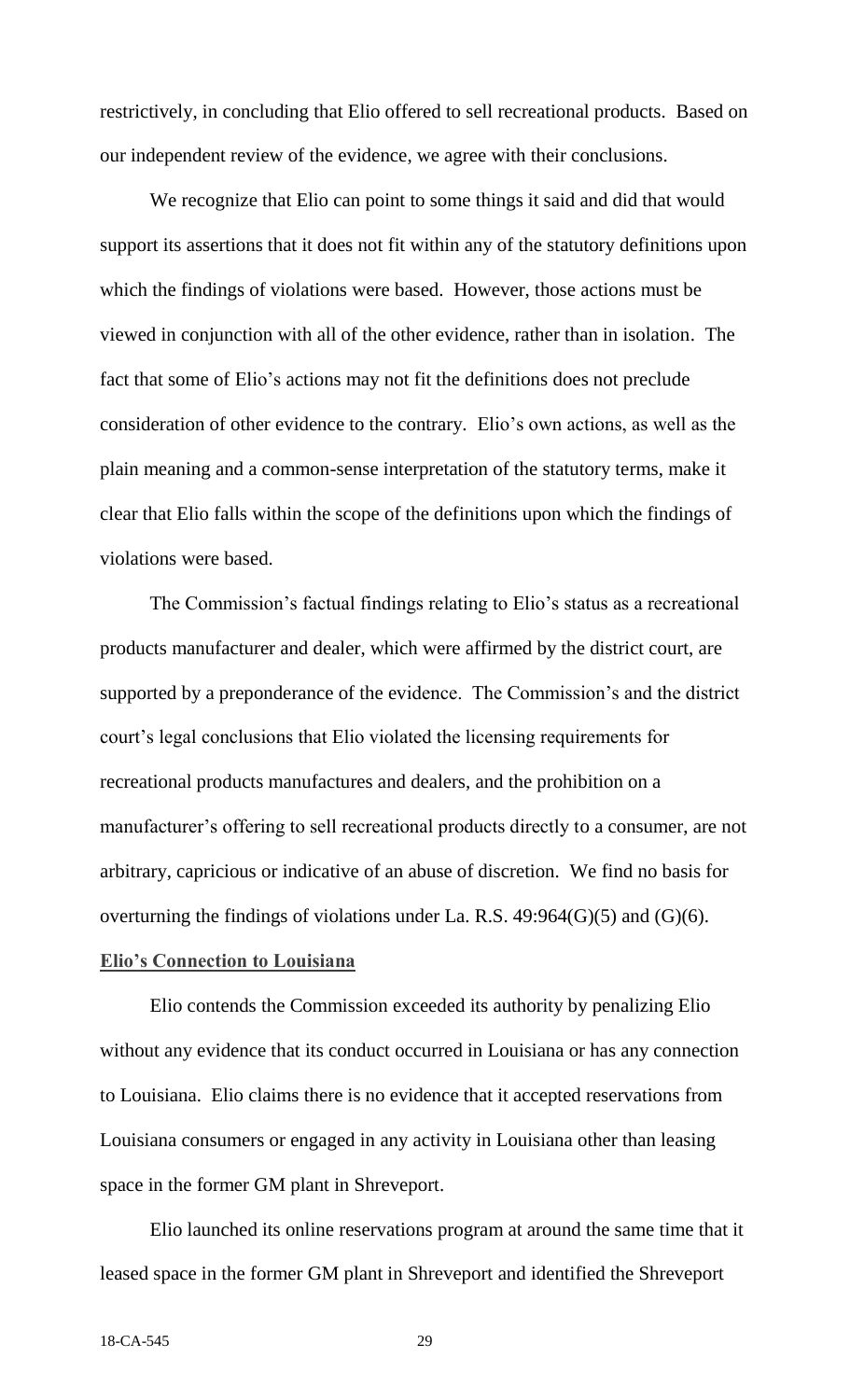plant as its principal place of business in Louisiana in its filing with the Louisiana Secretary of State. Elio repeatedly identified the Shreveport plant as the place where its vehicle would be made, both online and in other public statements. Elio committed to building its vehicle in America and did not have a plant anywhere else. Elio described the Shreveport plant as a "world-class manufacturing facility where General Motors previously built the Hummer H3 and Chevy Colorado," and announced that it would bring 1,500 jobs back to the facility, garnering support from state and local public officials and agencies, as well as the Caddo Parish community. Elio's association with a well-established manufacturing facility in Louisiana lent credence to its marketing and fundraising efforts, including the online reservations program, the nationwide tours, the loans it obtained, the equity crowdfunding investment campaign, and the public sale of its stock.

Under these circumstances, we conclude that Elio's conduct had a sufficient connection to Louisiana to subject it to penalties for failing to comply with Louisiana law. The Commission did not exceed its authority by imposing penalties. La. R.S. 49:964(G)(2).

## **Elio's Conduct in the Context of the Regulatory Scheme**

Although Elio was not charged with engaging in fraud or false advertising, the purpose of the licensing law is to protect the public from physical and financial harm, including frauds, impositions, and other abuses, by providing administrative oversight of those who engage in activities covered by the law. This oversight includes evaluating the financial standing and business integrity of all license applicants and holders, among other things, and provides the public with a measure of accountability by those who are subject to the licensing requirements. See La. R.S. 32:1251 and other authorities cited above in the section entitled Regulatory Scheme. Elio seeks to engage in such activities without being held accountable to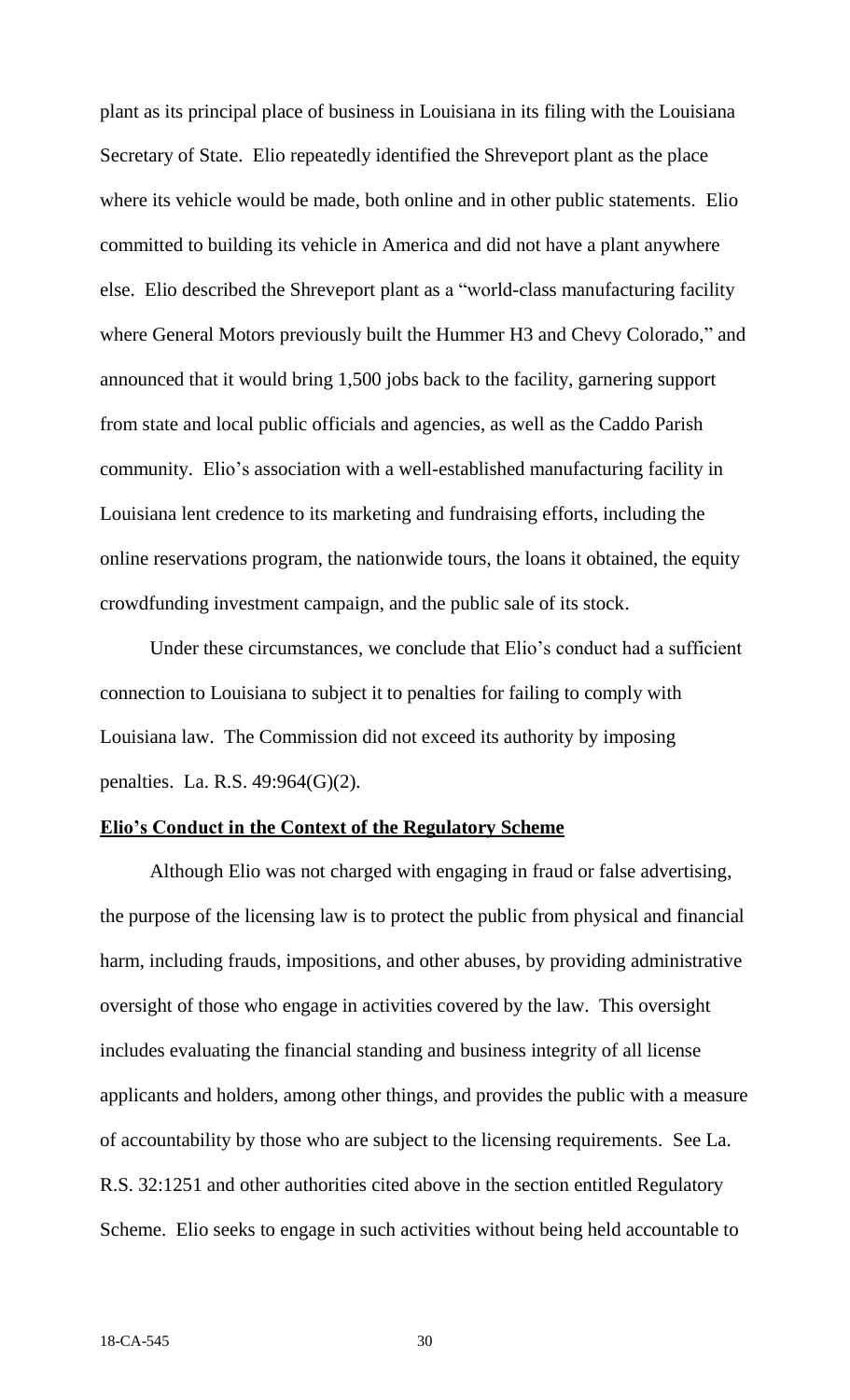the public, despite having told the SEC that there is "substantial doubt" about its ability "to continue as a going concern."

Elio has solicited and collected almost \$28 million from consumers who wish to reserve "an Elio vehicle." Elio contends it is not required to seek a manufacturer's license until it actually produces a finished product for sale and obtains a vehicle identification number to submit with the licensing application. Elio further claims it is not required to seek a dealer's license because dealers must have a franchise agreement with a manufacturer, and Elio does not have a manufacturer's license. This type of circular reasoning renders the regulatory scheme ineffective and meaningless.

Louisiana law requires recreational products manufacturers and dealers to be licensed before they engage in business here, prohibits manufacturers from selling or offering to sell directly to a consumer, and states that duly franchised and licensed recreational products dealers are the only persons entitled to sell, publicly solicit, and advertise the sale of new recreational products. La. R.S. 32:1254(A)(1), 1254(A)(18), 1270.11(1)(h)(i), 1252(46)(a). Once Elio began soliciting money from the public to reserve a vehicle and identified the Shreveport plant as the place where Elio would make the vehicle, its conduct became a legitimate concern for the Louisiana licensing authority. The fact that Elio's manufacturing facility remained idle for four years while it continued to accept online reservations for vehicles, as well as Elio's description of its precarious financial condition in the SEC report, reinforce the need for the type of oversight and accountability the licensing law requires for the public's protection.

In this case, the Commission acted in conformity with its statutory authority. This case is distinguishable from *Benson & Gold Chevrolet, Inc. v. Louisiana Motor Vehicle Commission*, *supra*. There, the Commission's denial of a licensed dealer's application to relocate to a neighboring parish was reversed because it was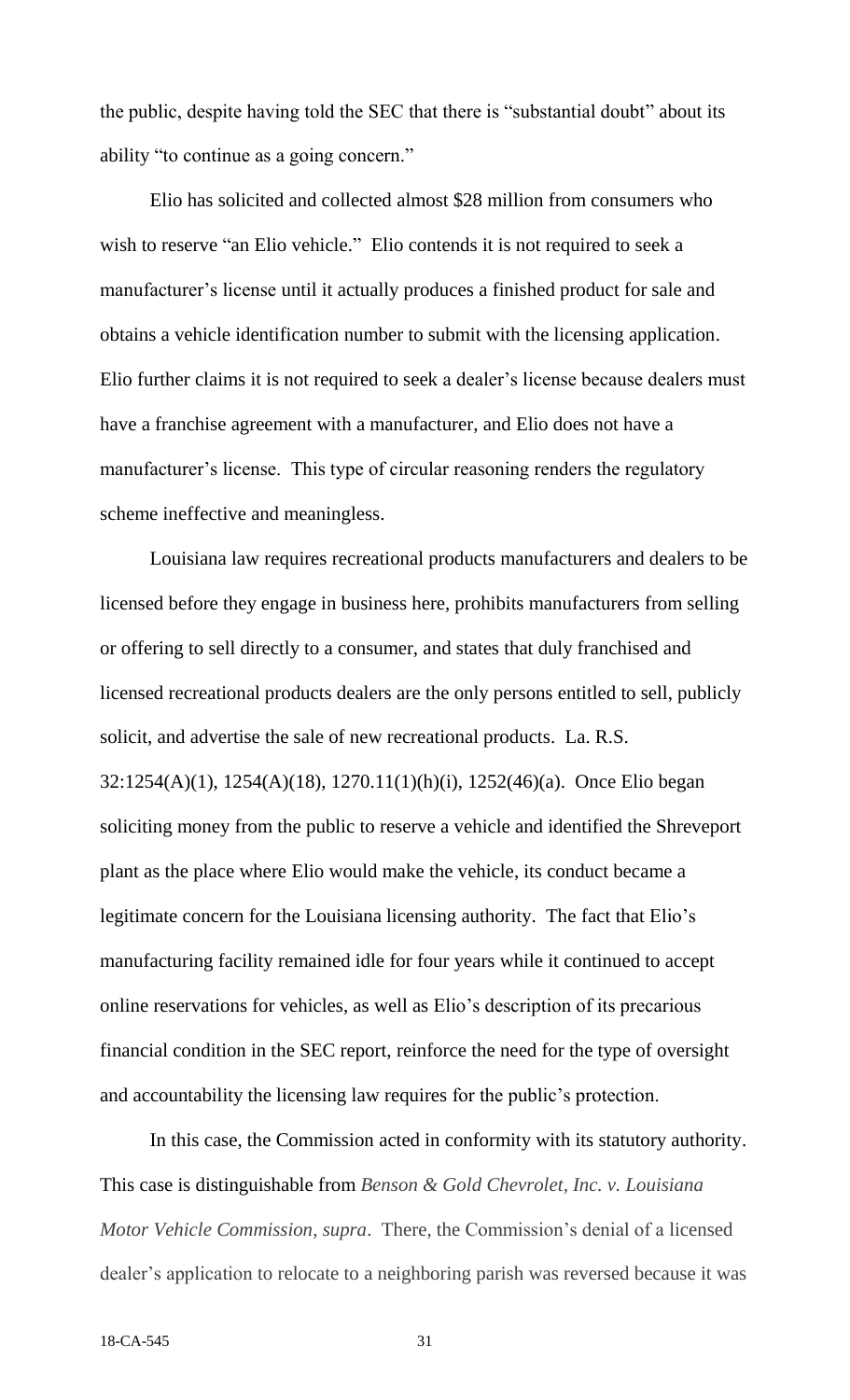based on the agency's erroneous construction of the law and on its conclusion that having two dealerships in close proximity could be financially harmful to both dealerships–a factor that was not among those the agency was legislatively authorized to consider. 403 So.2d at 18-22.

## **Denial of Due Process Claims**

Elio contends it was deprived of due process in the proceedings before the Commission and seeks to have the judgments below overturned on that basis, pursuant to La. R.S. 49:964(G)(1) and (G)(3) (violation of constitutional rights and use of unlawful procedure).<sup>15</sup>

The primary basis for this claim is Elio's contention that it was deprived of a fair and impartial adjudication before a neutral decision-maker because the Commission's Chairman made inflammatory comments indicative of bias at the hearing, and because the Commission impermissibly commingled its prosecutorial and adjudicative roles by adopting the findings of fact and conclusions of law exactly as they were drafted by the prosecuting attorney, with no discussion or deliberation. Elio also claims it was denied due process because the Commission refused to respond to Elio's discovery requests, omitted responsive documents from its responses to Elio's public records requests, and knowingly prosecuted Elio under statutes the Commission knew to be inapplicable, and because the Chairman overruled certain evidentiary objections Elio made at the hearing.

Elio asserted all of these claims in the district court, but the court did not mention them in its ruling. Because the court affirmed the findings of violations and the imposition of penalties, its silence on the denial of due process claims is

 $\overline{a}$ 

 $15$  An adjudication proceeding before the Commission, including the formal hearing, is less formal than a judicial proceeding. It is not subject to strict rules and technicalities, but must be conducted in accordance with considerations of fair play and constitutional requirements of due process. La. Admin. Code, Title 46, Part V, § 303(A).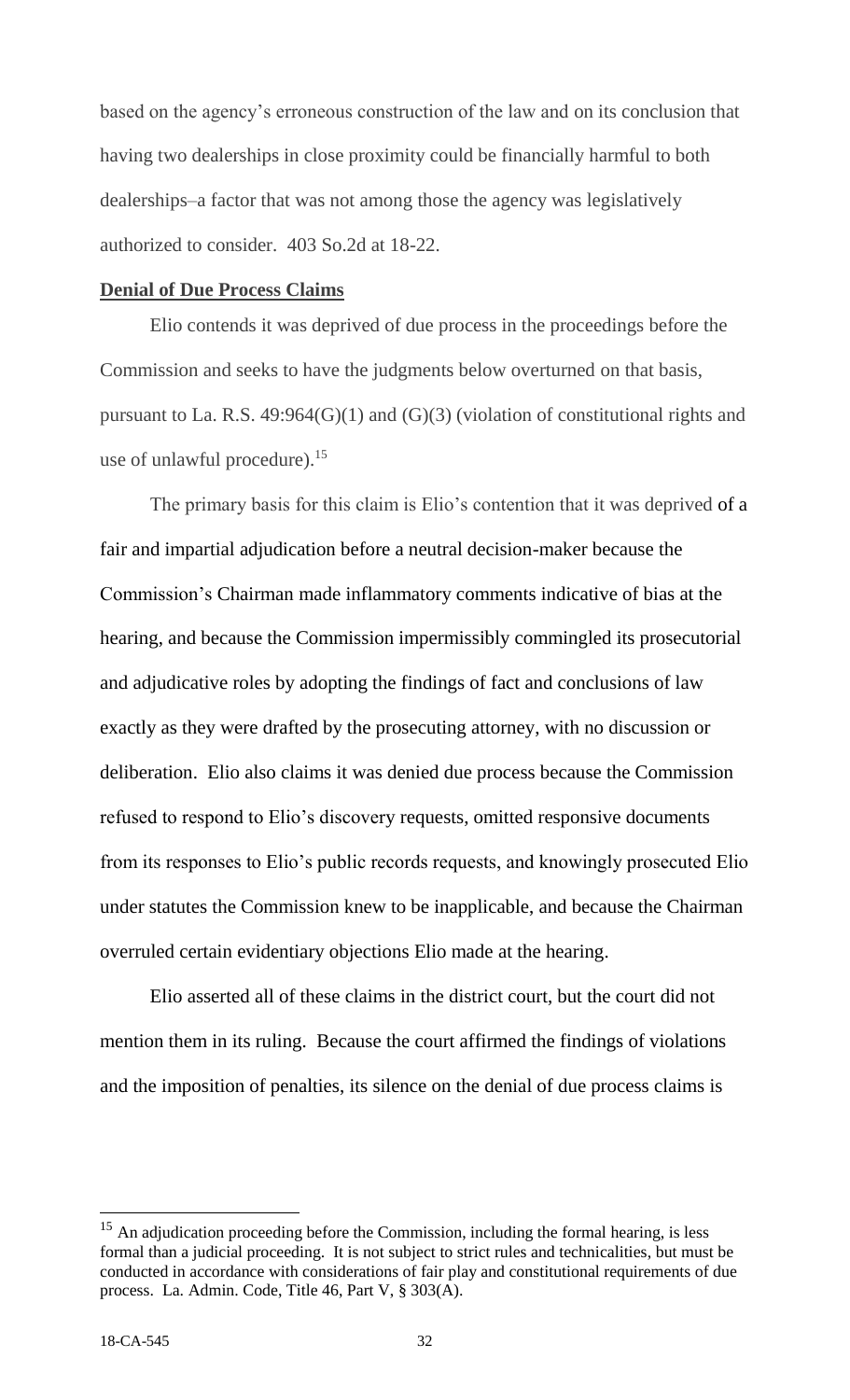considered an implicit rejection of them. *Joseph v. Houston*, 04-350 (La. App. 5 Cir. 10/12/04), 886 So.2d 1133, 1136-1137.

# **Chairman's Comments**

After the Commission introduced evidence that strongly supported the charges, the bulk of which was authored by Elio, Elio's counsel began questioning Ms. House about whether certain things were included in the statutory definitions. During this line of questioning, the Commission's Chairman expressed his "opinion" that Elio's defense of the charges against it was "disgraceful," and his belief that Elio has "duped people" through its online reservations program and "should be turned over to the Attorney General." Elio's counsel thanked the Chairman for his opinion, but did not object to his comments or move to recuse him at that time.

Later in the hearing, during the questioning of Elio's witness, Mr. Sheltrown, the Chairman asked the witness some questions to clarify his testimony and stated that the Commission's ultimate responsibility, which it does not take lightly, is to protect the consumer. After both sides made closing arguments, the Chairman stated, "I thank both Counsels for their very well done presentation today," and confirmed that all exhibits offered by both parties were admitted into evidence. The case was essentially submitted for a decision at that point.

Elio's counsel then made an oral motion to recuse the Chairman "for the statements he made, which I believe show a bias and an animosity toward Elio." The prosecuting attorney, Mr. Reggie, argued that the motion should be denied on several grounds, including the fact that Elio had not complied with the procedural requirements for a recusal motion.<sup>16</sup>

 $\overline{a}$ 

<sup>&</sup>lt;sup>16</sup> La. R.S. 49:960(B) permits any party to request the disqualification of a subordinate deciding officer or agency member on the ground of his inability to give a fair and impartial hearing "by filing an affidavit, promptly upon discovery of the alleged disqualification, stating with particularity the grounds upon which it is claimed that a fair and impartial hearing cannot be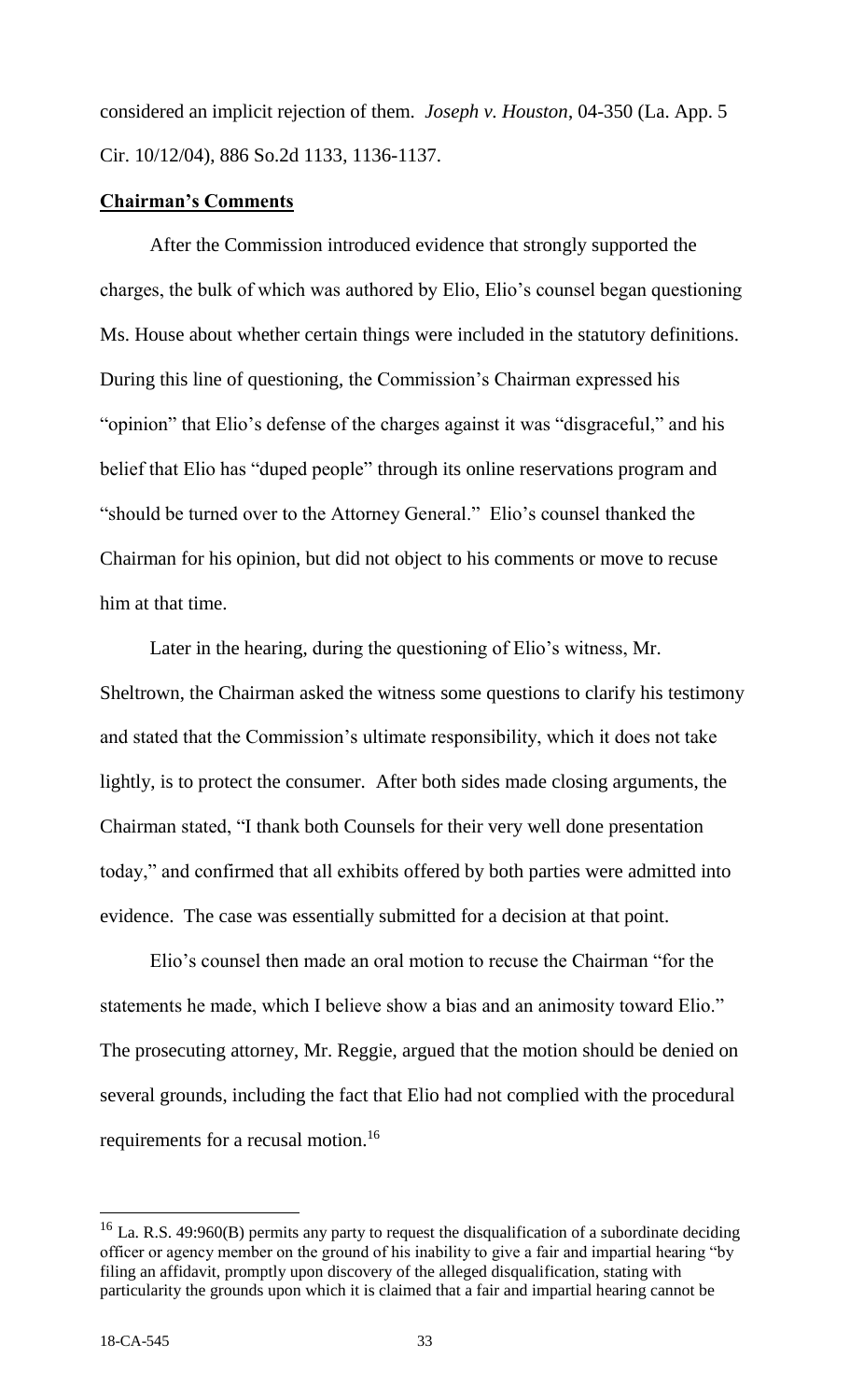Although no formal ruling was made on the motion, it is clear from the record that the motion was denied.The Chairman did not vote on any of the issues relating to violations or penalties because the Chair votes only in case of a tie and there were no tie votes in this case. Elio did not seek to recuse anyone other than the Chairman.

For several reasons, we find no merit to Elio's claim that the Chair's comments resulted in a denial of due process. First, Elio did not promptly file an affidavit asserting the grounds for requesting the Chairman's disqualification, as required by La. R.S. 49:960(B), and did not object to the Chairman's comments or seek his disqualification until the end of the hearing, after the case was submitted. Consequently, Elio is deemed to have waived its objection to having the Chairman continue to preside at the hearing. *See and compare Kelley Blue Book Co., Inc. v. Louisiana Motor Vehicle Commission*, 16-281 (La. App. 5 Cir. 12/7/16), 204 So.3d 1139, 1151, *writ denied*, 17-0032 (La. 2/10/17), 216 So.3d 49 and *Fleming v. Louisiana Dept. of Ed.*, 293 So.2d 658, 661 (La. App. 1 Cir. 1974), *writ denied*, 299 So.2d 358 (La. 1974). *See also K.P.W. v. M.P.*, 07-904 (La. App. 3 Cir. 12/5/07), 2007 WL 4248592, p. 3, *writ denied*, 08-0122 (La. 2/1/08), 976 So.2d 726, *writ not considered*, 08-122 (La. 3/24/08), 977 So.2d 944.

Additionally, the Chairman did not vote on any of the substantive issues, and we do not find his comments, when viewed in light of the record as a whole, to rise to the level of a due process violation. Moreover, Elio has received a *de novo*  review of the evidence by two courts. Under these circumstances, we conclude that the Chairman's comments did not violate Elio's constitutional right to a fair and impartial adjudication before a neutral decision-maker.

accorded. The issue shall be determined promptly by the agency, or, if it affects a member or members of the agency, by the remaining members thereof.]"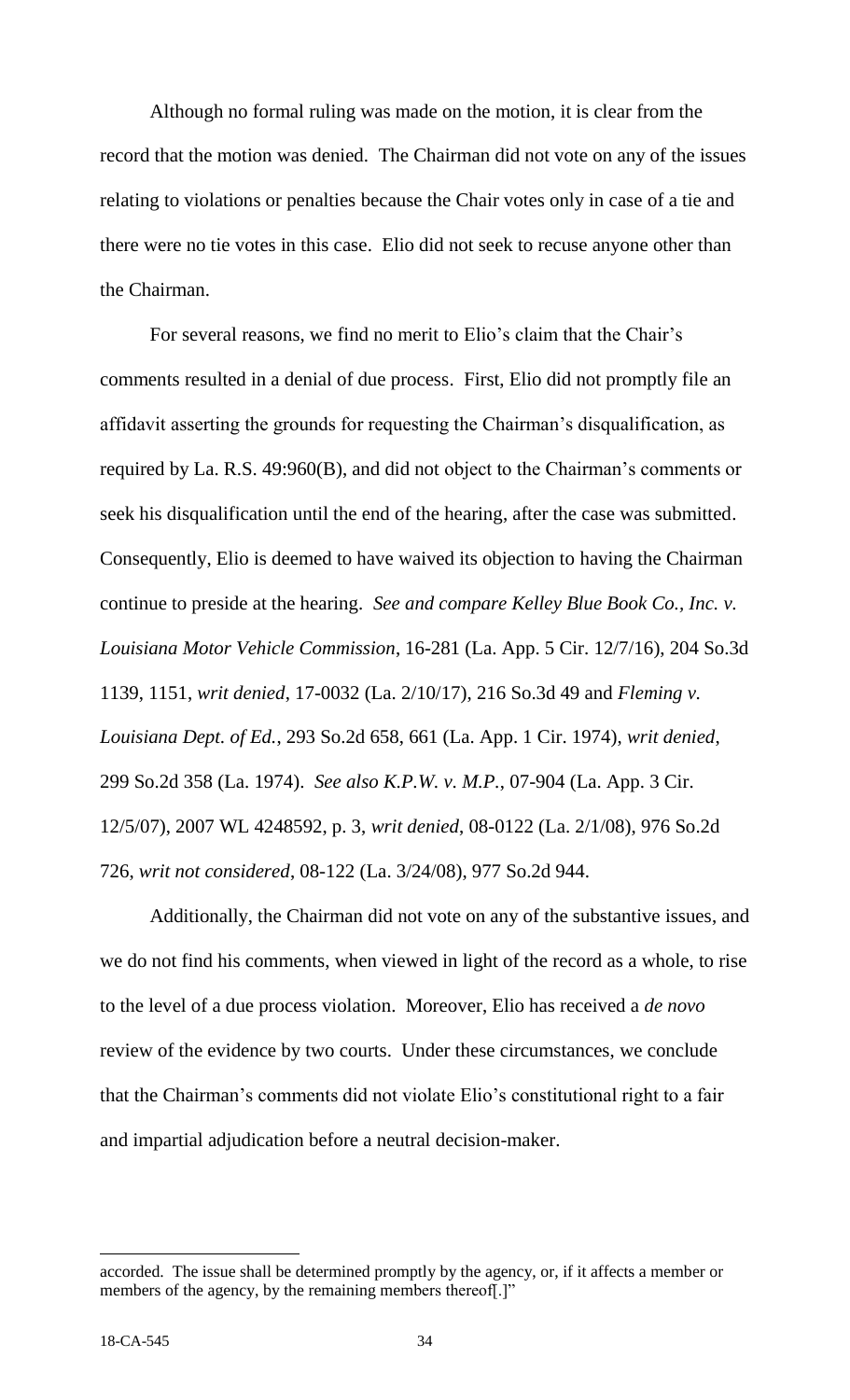# **Findings of Fact and Conclusions of Law**

Elio contends the Commission impermissibly commingled its prosecutorial and adjudicative roles by adopting the findings of fact and conclusions of law drafted by the prosecuting attorney in their entirety, with no discussion or deliberation, and that this amounts to a denial of due process under *Allen v. Louisiana State Bd. of Dentistry*, 543 So.2d 908 (La. 1989) and *Georgia Gulf Corp. v. Board of Ethics for Public Employees*, 96-1907 (La. 5/9/97), 694 So.2d 173. Based on the facts of this case, we disagree.

A strong presumption of honesty and integrity exists in those serving as adjudicators. To overcome this presumption, a party must present convincing evidence that the combination of functions in the same individual poses such a risk of actual and substantial bias or prejudgment that the practice must be forbidden if the guarantee of due process is to be preserved. *Kelley Blue Book*, 204 So.3d at 1151-1152.

As noted above, La. R.S. 49:958 requires an administrative agency to make written findings of fact and conclusions of law and to rule on each proposed finding submitted by a party in accordance with agency rules. Neither party has cited any agency rules on the subject.

After the parties completed their closing arguments to the Commission summarizing their views of the law and the evidence, the Commission's prosecuting attorney submitted proposed findings of fact and conclusions of law to the Commission members for their consideration, on the record, in the presence of Elio's counsel and the Commission's neutral legal advisor, Mr. LaPeyronnie.<sup>17</sup> Elio did not submit any proposed factual findings or legal conclusions and did not object to any of the prosecutor's proposed findings and conclusions.

 $17$  The record does not support Elio's contention that Mr. LaPeyronnie participated in the investigation and prosecution of this case.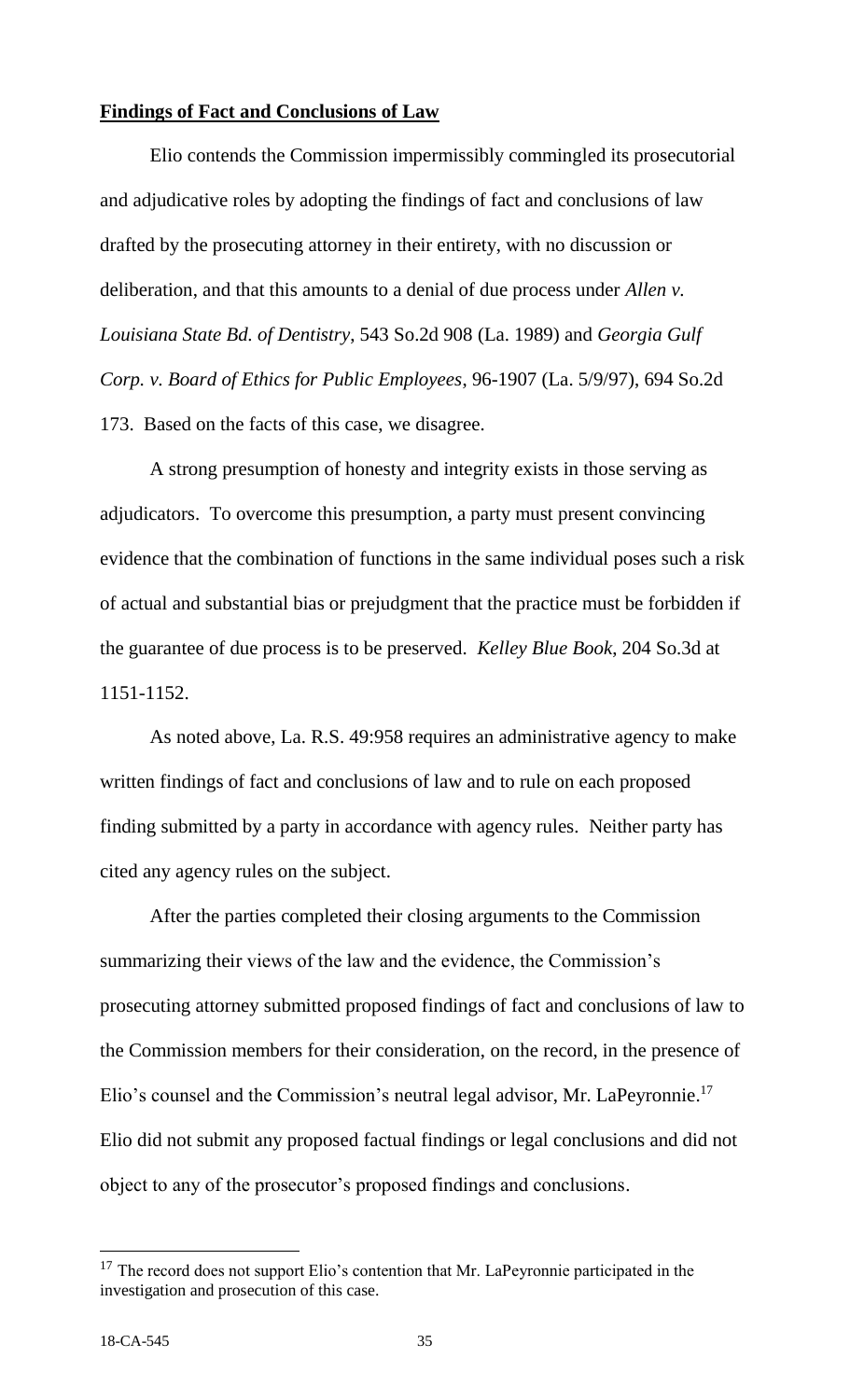The prosecuting attorney read his proposed findings and conclusions one at a time. As he finished reading each one, a Commission member moved to approve it, and the motion was seconded and voted on. Some motions were approved unanimously; some were not. All of this took place on the record. Elio does not assert, and the record does not suggest, that the prosecuting attorney had any impermissible *ex parte* communications with any Commission member.

In the *Allen* and *Georgia Gulf* cases, the administrative agency had only one attorney who acted in dual capacities, as the agency's prosecutor and as its general counsel. In both cases, that attorney had communicated with agency members about the agency's decision outside the presence of the other side. In *Georgia Gulf*, some of the parties charged with violations had raised an objection to or suggested changes to the opinion proposed by the agency's attorney, and the agency did not rule on any of them, contrary to La. R.S. 49:958.

In this case, the Commission had a neutral legal advisor other than Mr. Reggie who was present at the hearing, and there is no evidence of any *ex parte* communications between Commissioners and Mr. Reggie. Elio's counsel was present when Mr. Reggie submitted his proposed findings and conclusions to the Commission. Elio did not object to any of Mr. Reggie's proposed findings and conclusions or submit any of its own. The Commission's approval of each of the proposed findings and conclusions took place on the record. Both sides had asserted their respective interpretations of the evidence and the statutes in question throughout the proceedings, in their opening statements, during the presentation of evidence, and in closing arguments. The prosecutor's proposed findings and conclusions were consistent with other statements he made about the case during the proceeding and the allegations in the amended notice of hearing.

Under these facts, we find no improper commingling of agency functions. Even if we were to find any impropriety in that regard, Elio has not presented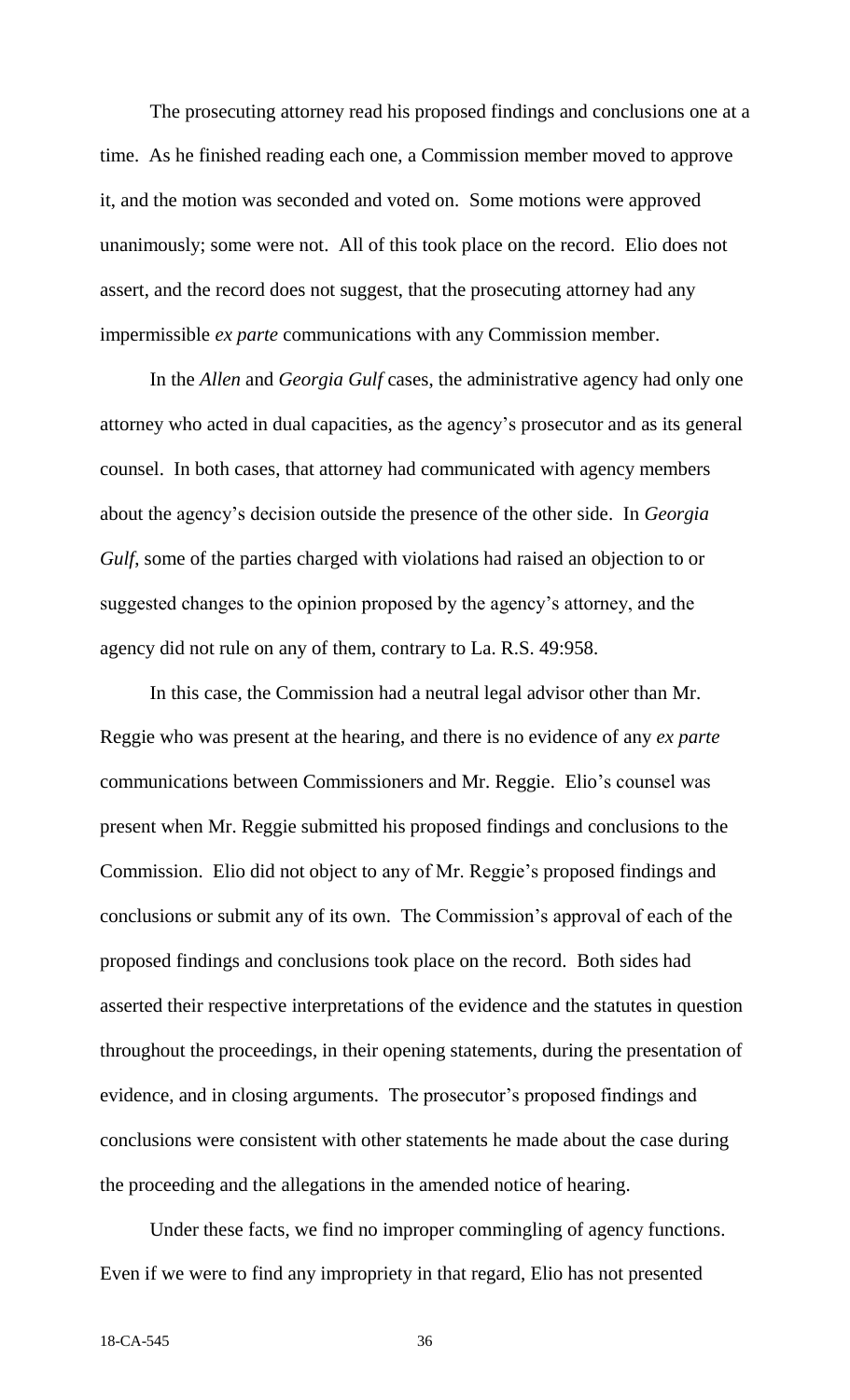convincing evidence that it posed such a risk of actual and substantial bias or prejudgment that Elio's constitutional right to a fair and neutral adjudication was violated. *Kelley Blue Book*, 204 So.3d at 1152.

#### **Other Due Process Arguments**

We find Elio's remaining arguments in support of its claim that it was deprived of due process to be without merit. Elio did not file a motion to compel the Commission to respond to its discovery requests and did not preserve an objection to the manner in which the Commission responded to its public records requests. Elio did not object to the admissibility of the May 4, 2017 investigative report, which is the only document Elio contends the Commission never produced.

With respect to the Chairman's overruling of Elio's objections to certain questions asked of Ms. House, which Elio claimed called for a legal conclusion, Elio either did not object at all or objected only after the witness had answered the question. The SEC report with information about Elio's financial condition was clearly relevant.

As to Elio's claim that the Commission prosecuted Elio under statutes it knew to be inapplicable–those dealing with motor vehicles rather than motorcycles–Elio did not dispute the applicability of the term "motor vehicle" in its responses to the original and amended hearing notices, and Elio has referred to its vehicle as a motor vehicle at times. In a press release, Elio acknowledged that there is some confusion in terminology with respect to its vehicle because it has many of the same attributes of a passenger car but only three wheels; Elio stated that the vehicle "is unlike anything on the market today." Once again, Elio's own conduct refutes its argument.

With respect to each of Elio's denial of due process claims, Elio has either waived its objection or has not shown that the Commission's actions prejudiced its substantial rights, a prerequisite to modification or reversal of the agency's decision under La. R.S.  $49:964(G)(1)$  and  $(G)(3)$ .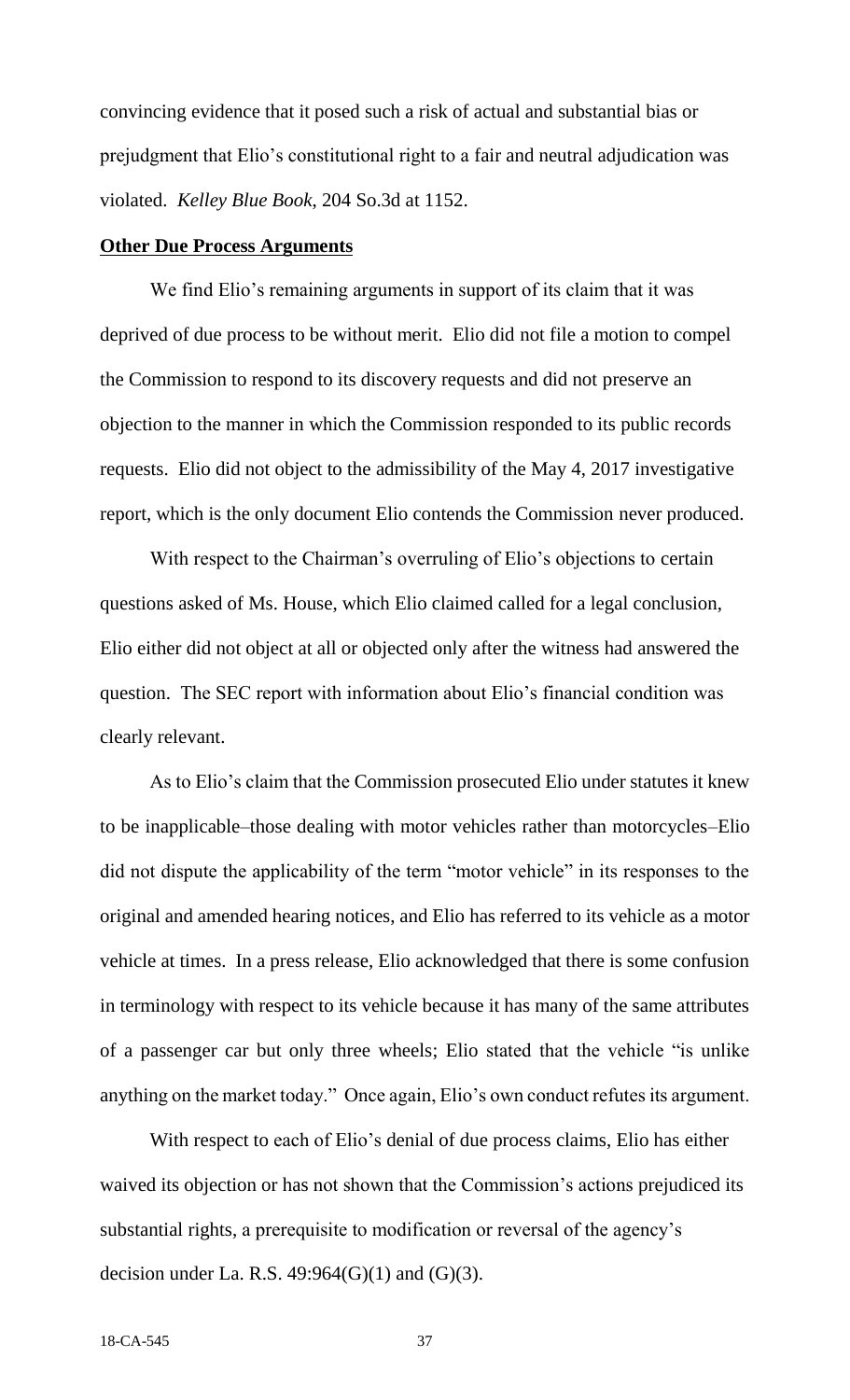# **PENALTIES**

The Commission appealed the district court's reduction of the fines imposed by the agency and seeks to have the fines it initially imposed reinstated. Elio contends the fines imposed by the Commission were clearly excessive and without a rational basis. Elio also claims there is no legal authority for requiring it to prove that any funds collected pursuant to the Refundable Reservation Agreements were escrowed and assessing an additional daily penalty if such proof is not provided.

We review the sanctions imposed by the Commission to determine if they were arbitrary, capricious, or outside the bounds of the agency's statutory authority and discretion. La. R.S. 49:964(G)(2), (G)(5).

A sanction is arbitrary if it is without a rational basis. *Mayeaux's Food and Sporting Goods, Inc. v. State, Dept. of Health and Human Resources*, 470 So.2d 469, 473 (La. App. 1 Cir. 1985). The court in *Mayeaux* adopted these statements by the administrative law judge:

The imposition of an administrative sanction . . . is in the nature of a disciplinary measure. In deciding what, if any, discipline to impose, an administrator, or administration, may, within the range of permissable (sic) discretionary limits, be strict, moderate or lenient; and in the exercise of that discretion, the choice of the administration, or of an administrative official carrying out administrative policy, defines that administration's political philosophy, its priorities and emphasis. Such decisions distinguish one administration from another, and in part, determines [sic] its unique character and reputation. Unless arbitrary, such discretionary decisions must be upheld.

470 So.2d at 472-473. Bracketed notation added.

It is clear from the Commission's deliberations regarding penalties that its paramount consideration was the protection of consumers. This is consistent with the Commission's role and the legislature's statement of purpose in enacting the licensing law, as noted above.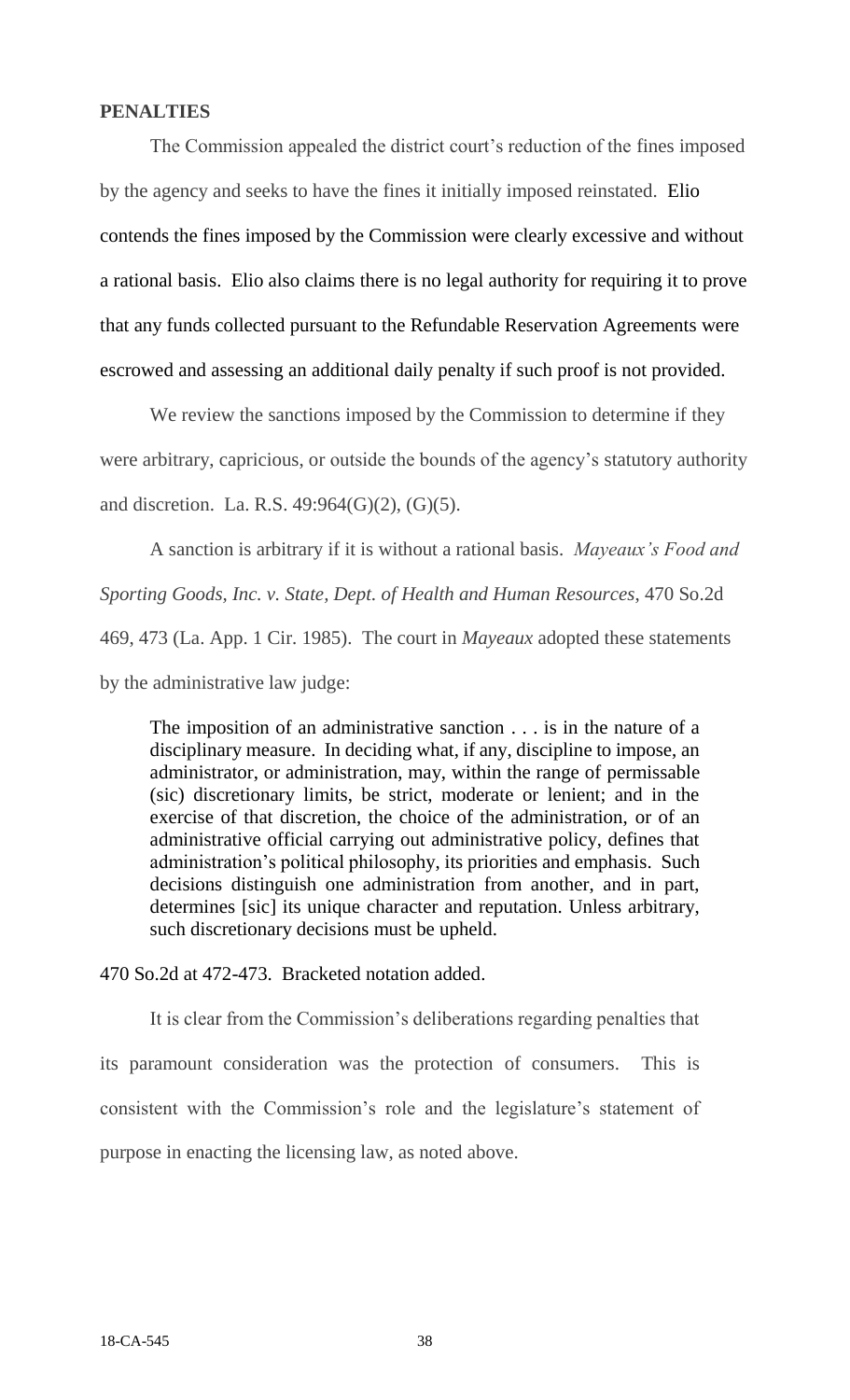## **Fines**

La. R.S. 32:1260 (A)(1) states: "No civil penalty imposed for the violation of the provisions of this Chapter or the rules and regulations of the commission shall exceed five thousand dollars for each day such violation continues."

Mr. Reggie urged the Commission to impose a fine of \$7.5 million for the three violations combined. This is close to the statutory maximum of \$5,000 per day for a single violation for 1,530 days, or \$7.65 million.<sup>18</sup> The fines imposed by the Commission were considerably less than this: \$272,500 for the two manufacturer violations (operating without a license and offering to sell directly to consumers) and \$272,500 for operating without a dealer's license. This equals about \$178 per day for each of the two violation categories, or \$356 per day, an amount that is well within the Commission's statutory discretion. The fine imposed is about seven percent of the \$5,000-per-day maximum for one violation, and less than four percent of the \$10,000-per-day maximum for two violations.

The Commission considered Elio's statements in the SEC report that it had collected \$27.8 million in online reservation payments through March 2017, with the payments averaging \$545,000 per month. This indicates that Elio began soliciting and collecting payments in January 2013 and did so continuously for a period of 51 months, or about 1,530 days. Throughout that time, Elio was engaged in activities for which licensing was required, and the Commission repeatedly tried to work with Elio toward compliance, to no avail. The fines imposed by the Commission for Elio's ongoing statutory violations total \$545,000 and represent the equivalent of one month of online payments, or about two percent of Elio's total collections from the online reservations program through March 31, 2017.

<sup>&</sup>lt;sup>18</sup> The law authorizes penalties of up to \$5,000 per day for each violation.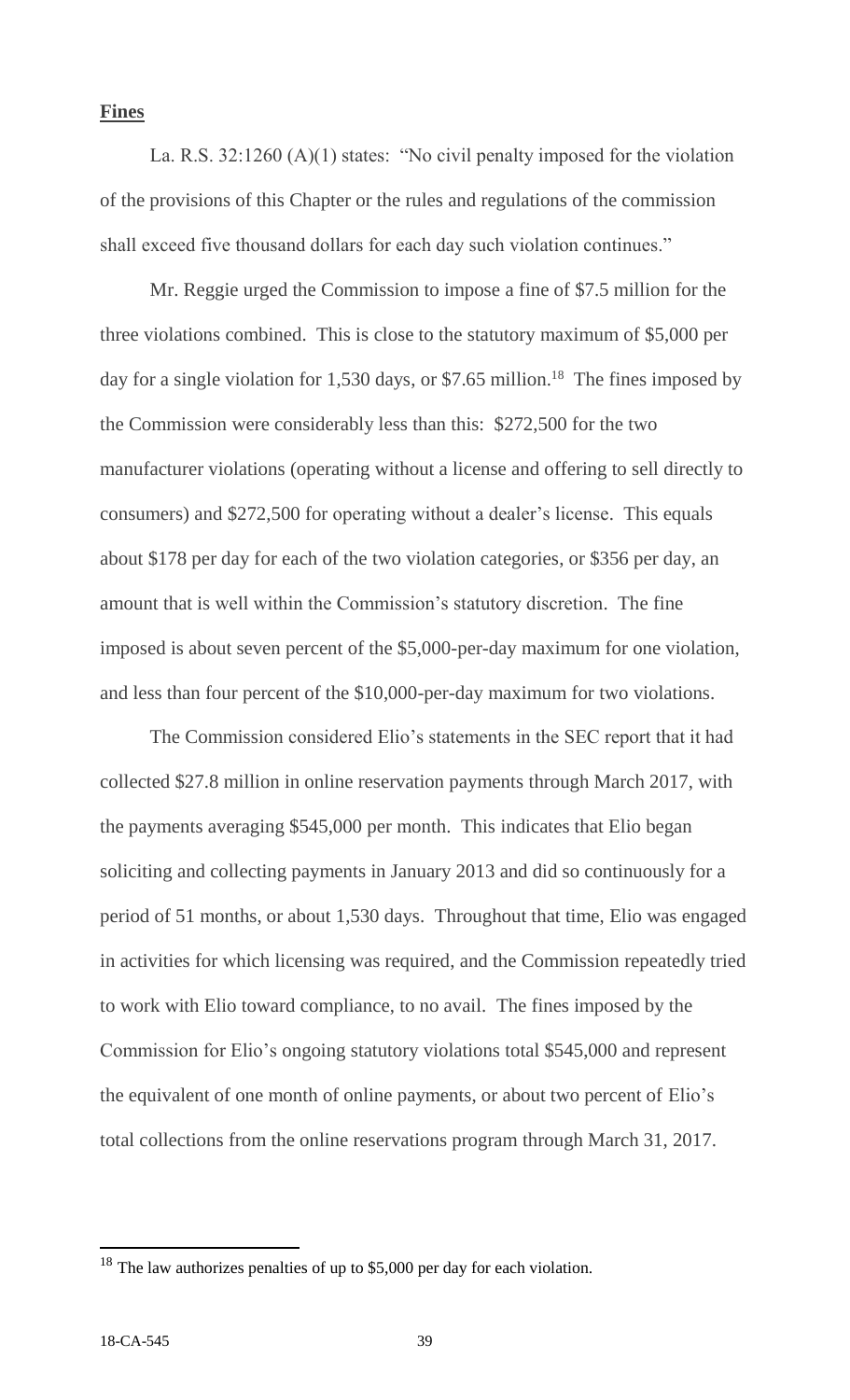The district court agreed that fines should be assessed for a period of 1,530 days but reduced the amount to \$25 per day, for a total of \$76,500 (\$38,250 for the manufacturer violations and the same amount for the dealer violations). The court did not state its reasons for the reduction.

Considering the duration of Elio's statutory violations and the other evidence bearing on the penalty issue, we do not find the fines imposed by the Commission to be arbitrary, capricious, or an abuse of the agency's discretion.

# **Trust Account Requirement**

The Commission and the district court ordered Elio to provide proof to the Commission within 60 days of the signing of their respective judgments of its establishment of a trust account into which all amounts collected for refundable reservation payments are to be deposited and proof of the deposits into such accounts, and assessed an additional per-day fine from the signing of the judgment until Elio presents proof of the establishment of such trust account and the deposits into such trust account. The Commission fixed the per-day amount at \$5,000. The district court reduced it to \$1,000, but did not state its reasons for doing so.

We conclude that the Commission did not exceed its authority in imposing these conditions and an additional \$5,000 per day fine if the conditions are not met. The Refundable Reservation Agreement states that Elio "will hold your reservation payment separately in an escrow or trust fund." In March 2017, Elio reported to the SEC that that had collected about \$1.2 million in refundable reservation payments. Elio stated that its assets included about \$2 million as "Restricted cash held for customer deposits," about \$209,000 in "Restricted cash held in escrow," and about \$209,000 in unrestricted cash. This suggests that the amount of restricted cash held for customer deposits is not being held in escrow, contrary to Elio's assertions in the Refundable Reservation Agreement. We find the conditions imposed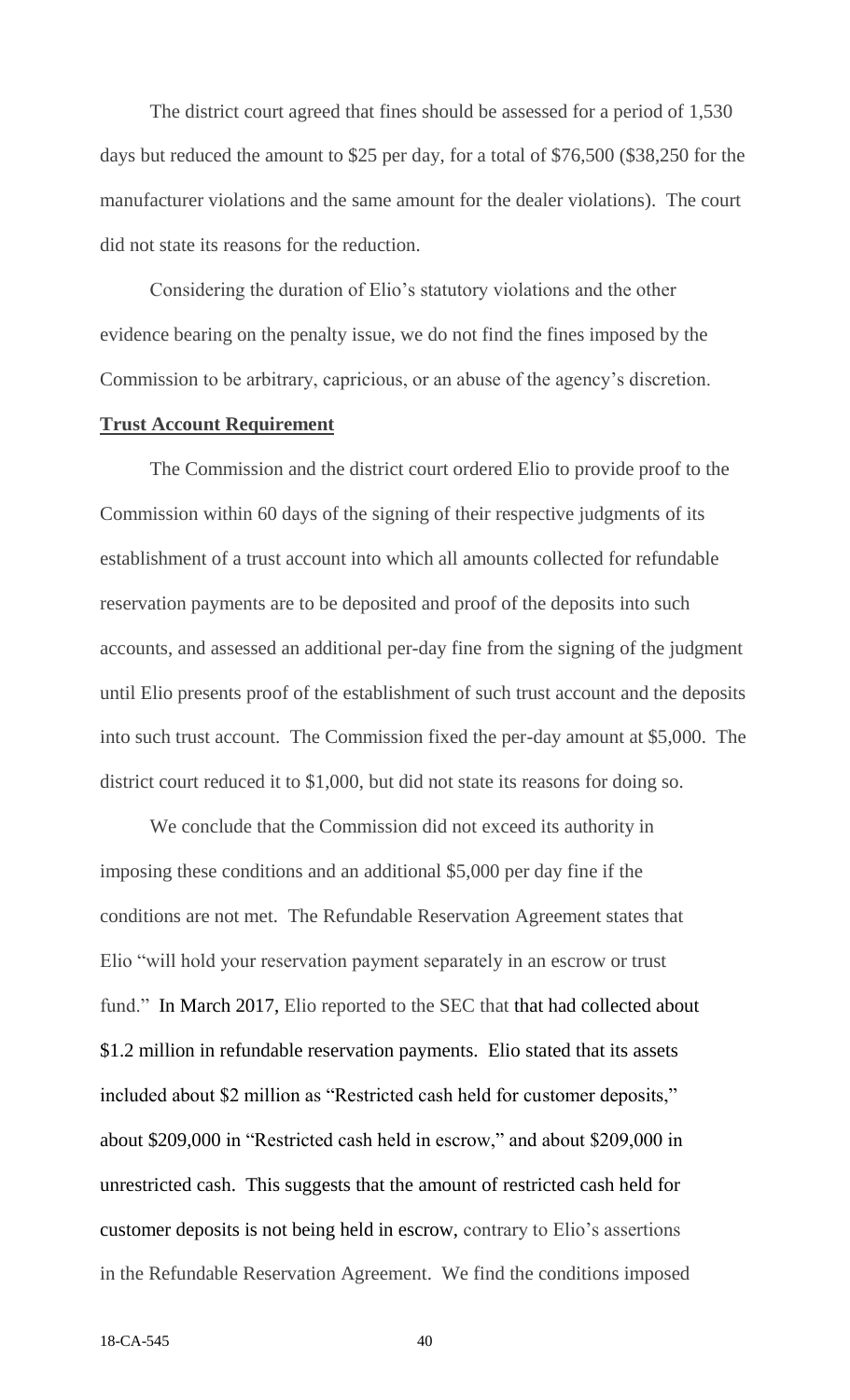by the Commission to be within the scope of its authority to protect the consumers to whom Elio made such representations in the event that Elio is not already holding the refundable reservation payments in escrow.

Based on the evidence presented at the hearing, we cannot say that the Commission exceeded its authority or acted without a rational basis with respect to any of the fines it imposed. We reverse the district court's judgment insofar as it reduced the fines imposed by the Commission and reinstate all of the fines imposed by the Commission, as set forth below.

# **CONCLUSION**

Based on our independent review of the record, we conclude that Elio Motors violated the laws in question, its due process rights were not violated, and the Commission had a rational basis for the penalties it imposed. Accordingly, we affirm the findings of violations, reverse the district court's assessment of penalties and reinstate the penalties imposed by the Commission: \$272,500 for the manufacturer violations, \$272,500 for the dealer violation and \$5,000 per day if the conditions relating to the refundable reservation payments, as set forth in the district court's judgment, are not met. The 60-day period for Elio to provide the required proof, and the \$5,000 per day fine in the event of its failure to do so, shall run from the date of finality of this court's judgment. Costs of the appeal, including the Commission's attorney fees, are assessed to Elio.

# **AFFIRMED IN PART; REVERSED IN PART.**